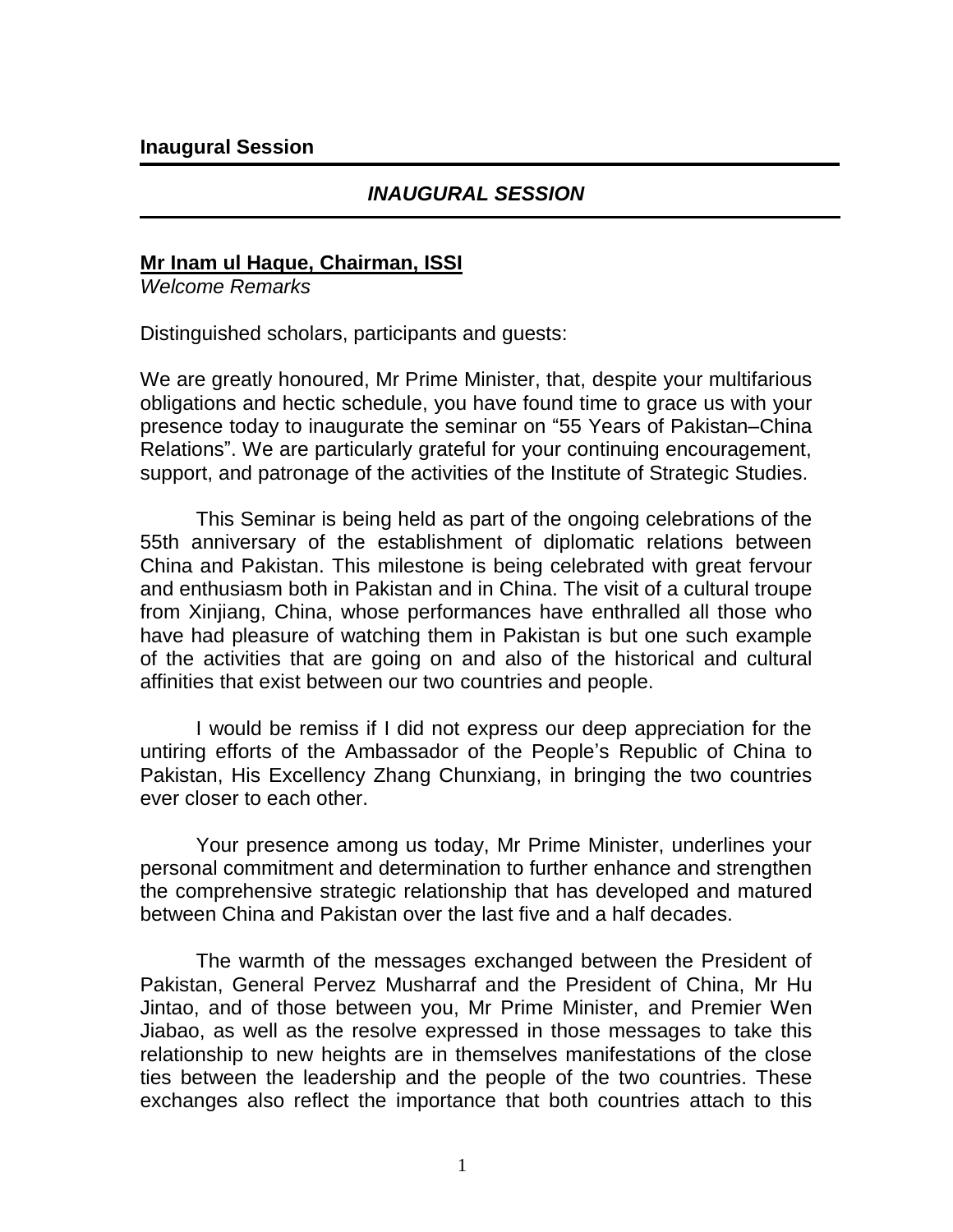vital relationship, which has withstood the test of time and has been correctly described as an all-weather partnership.

The relationship between China and Pakistan is multi-dimensional and is growing rapidly. The two countries have a shared strategic vision; our leadership is constantly in touch with each other; we support each other in international forums; our defence co-operation and joint production of weapon systems is proceeding apace; our economic and trade relations are strong and growing; and two-way trade between the two countries has recently crossed the US\$4 billion mark. Negotiations for a Free Trade Agreement have begun, and China is assisting Pakistan in projects ranging from infrastructure development to high technology. We in Pakistan are determined to expand this relationship in all spheres and we know, through our personal experience, that our Chinese friends share this determination.

Mr. Prime Minister, during the two substantive sessions of this seminar, we will be discussing Pakistan–China Relations within the current global strategic environment; Pakistan–China defence cooperation; Pakistan– China economic relationship; and China's relationship with South Asia.

We have with us today some very eminent Chinese and Pakistani scholars who will be participating in the discussions and making presentations. From the Chinese side we have:

- Ambassador Ma Zhengang, President of the China Institute for International Studies;
- Major General (Retd) Cai Bingkui, Vice Chairman of the China Institute for International Strategic Studies;
- Professor Zhang Yunling, Director, Institute of Asian and Pacific Studies;
- Professor Ma Jiali, Senior Fellow, South Asian Studies, China Institute of Contemporary International Relations;
- Professor Zhao Gancheng, Director, South Asia Studies at the Shanghai Institute for International Studies; and
- Mr Wang Qiang, Programme Officer at the China Institute for International Studies.

From the Pakistani side, presentations will be made by:

Mr Akram Zaki, Senator and former Secretary of the Ministry of Foreign Affairs;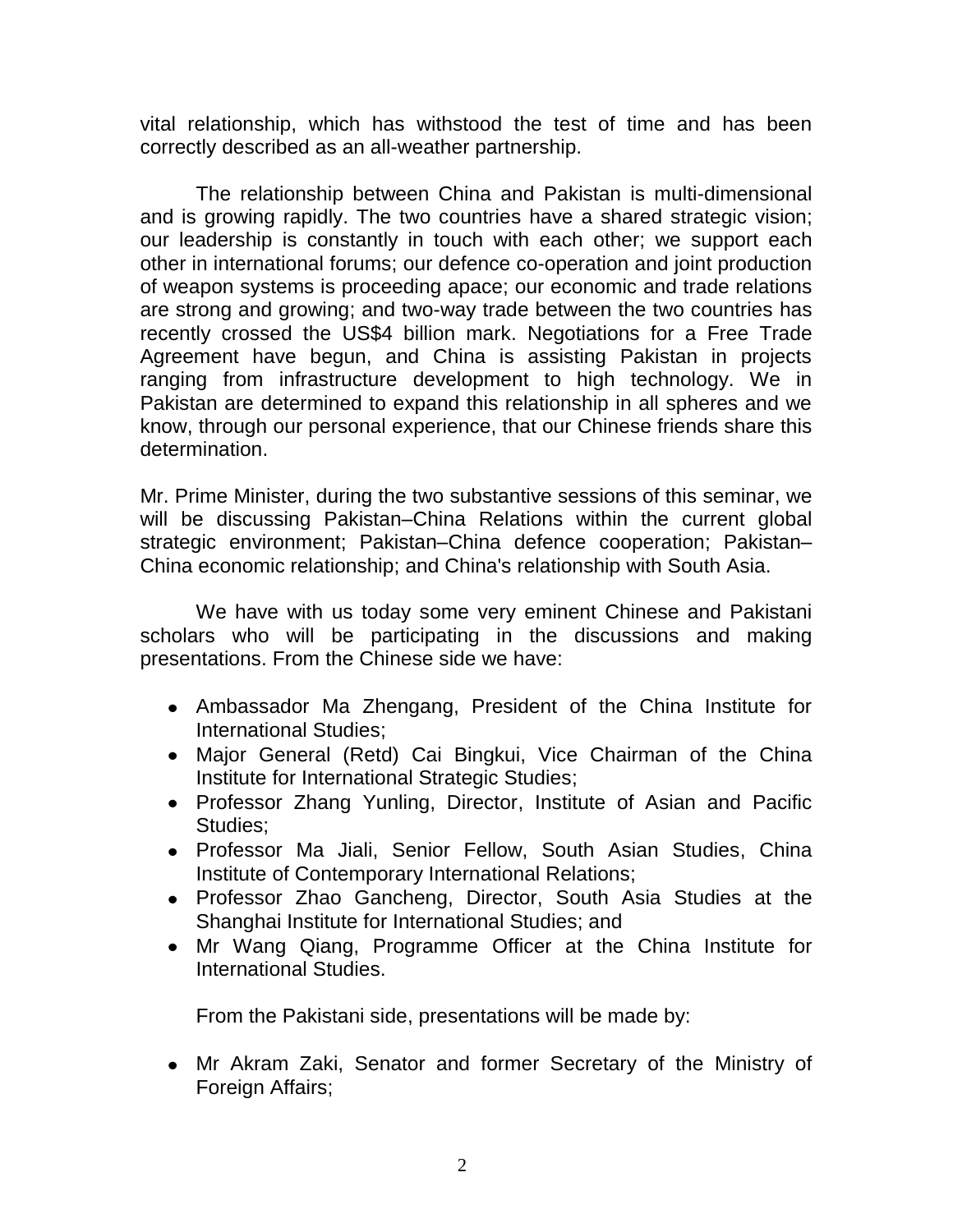- Lieutenant General (retd.) Asad Durrani;
- Ambassador Tariq Fatemi; and
- Mr Fazal ur Rahman, Director, East Asia, ISSI.

We are confident that the exchanges and the outcome of the Seminar will be of use to policy makers in both countries in exploring new avenues of co-operation between China and Pakistan. We will submit these recommendations of the Seminar to you, Sir, in due course.

I conclude by thanking you once again, Mr Prime Minister, for being with us today.

Ladies and Gentlemen, it is now my privilege to invite the Prime Minister of Pakistan, Mr Shaukat Aziz, to deliver the inaugural address.

### **Mr Shaukat Aziz, Prime Minister of Pakistan**

*Inaugural Address* 

Mr Inam ul Haque, Chairman of the Institute of Strategic Studies, Dr Shireen Mazari, Director General of the Institute, Excellencies, honoured guests, ladies and gentlemen, Assalam-o-Alaikum and good morning.

I am really privileged to be here at the opening of the seminar commemorating the 55 years of friendship between Pakistan and China. The friendship between our two countries is rooted in our hearts and minds. Ours is a special relationship, which is whole-heartedly and overwhelmingly supported by our peoples. These ties are also unshakeable, as they are not based on transient interests or temporary, short-term objectives. It is a long-term strategic partnership for peace, stability, and prosperity at the bilateral, regional, and international levels. These relations have withstood the test of time and the far-reaching changes that have taken place in our regional and global environment.

Our relationship, therefore, is a model for relations between any two countries. Over the past 55 years our all-weather and time-tested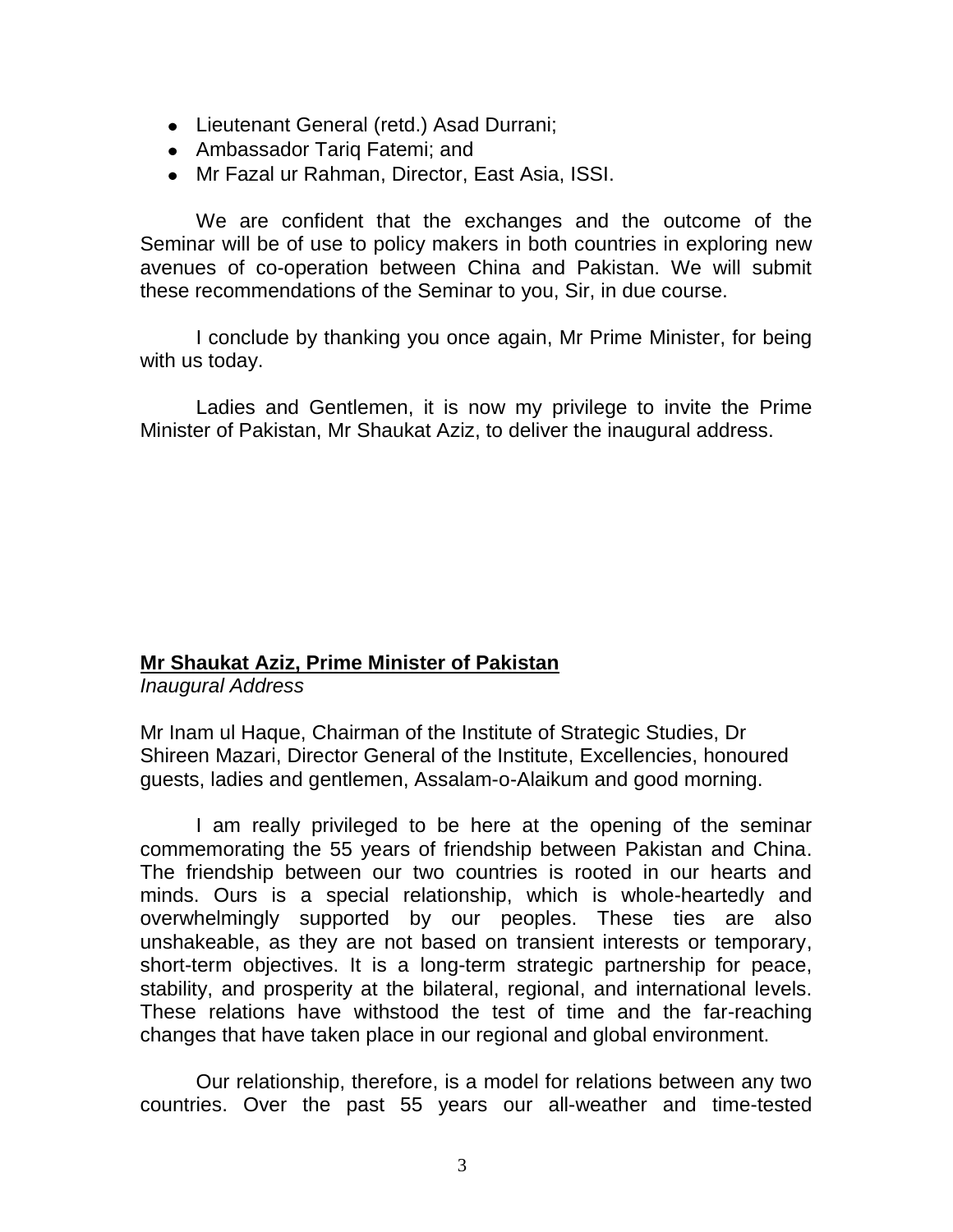friendship has become higher than the highest mountains and deeper than the deepest oceans. There exists complete trust and confidence between us, as we have shaped our relationship on the eternal principles of peaceful co-existence and mutually beneficial co-operation.

Today, as we celebrate our friendship, we must recognize the contributions of our leaders, whose far-sightedness, wisdom, and sagacity was responsible for laying the foundations of Pakistan–China relations and nurturing these ties, which have now matured into a vibrant strategic partnership. It is now for us to take this relationship forward into the twentyfirst century and beyond. Our future generations should look back upon us as the architects of a broad-based, multi-dimensional relationship between Pakistan and China which will chart a course towards future peace and prosperity in the world.

Pakistan and China have always pursued their friendship with the objective of mutual benefit and never at the cost of any other country. We have not sought hegemony nor shall we accept hegemony from any quarter. Our relationship is designed to promote security and co-operation with our neighbours as well as with our global partners.

Ladies and gentlemen, China today is a great world power. Its influential role is a factor for global peace, security, and stability. Its economy dominates the global economic system. There exists great respect and admiration in the world for the giant strides that have been made by China since it succeeded in overthrowing the yoke of imperialism. Therefore, on this occasion, I would like to congratulate the leadership, the government and the people of China on their tremendous political, military, economic, and technological achievements. It would not be an overstatement to say that these accomplishments of our Chinese friends have indeed changed the course of history.

We, in Pakistan, greatly admire and rejoice in the achievements of our Chinese friends. China's example is an inspiration for all developing countries, as it is through dedication, commitment, and consistency that our efforts for progress will be crowned with success.

Ladies and gentlemen, we, in Pakistan, have also worked hard over the last six years to reposition and revitalize Pakistan through broad-based and multidimensional structural reforms. These reforms in the political, economic, and social sectors, ensuring transparency, accountability, and consistency have put Pakistan on an upward growth trajectory. As a result, our economic growth rate has increased, and last year, was second only to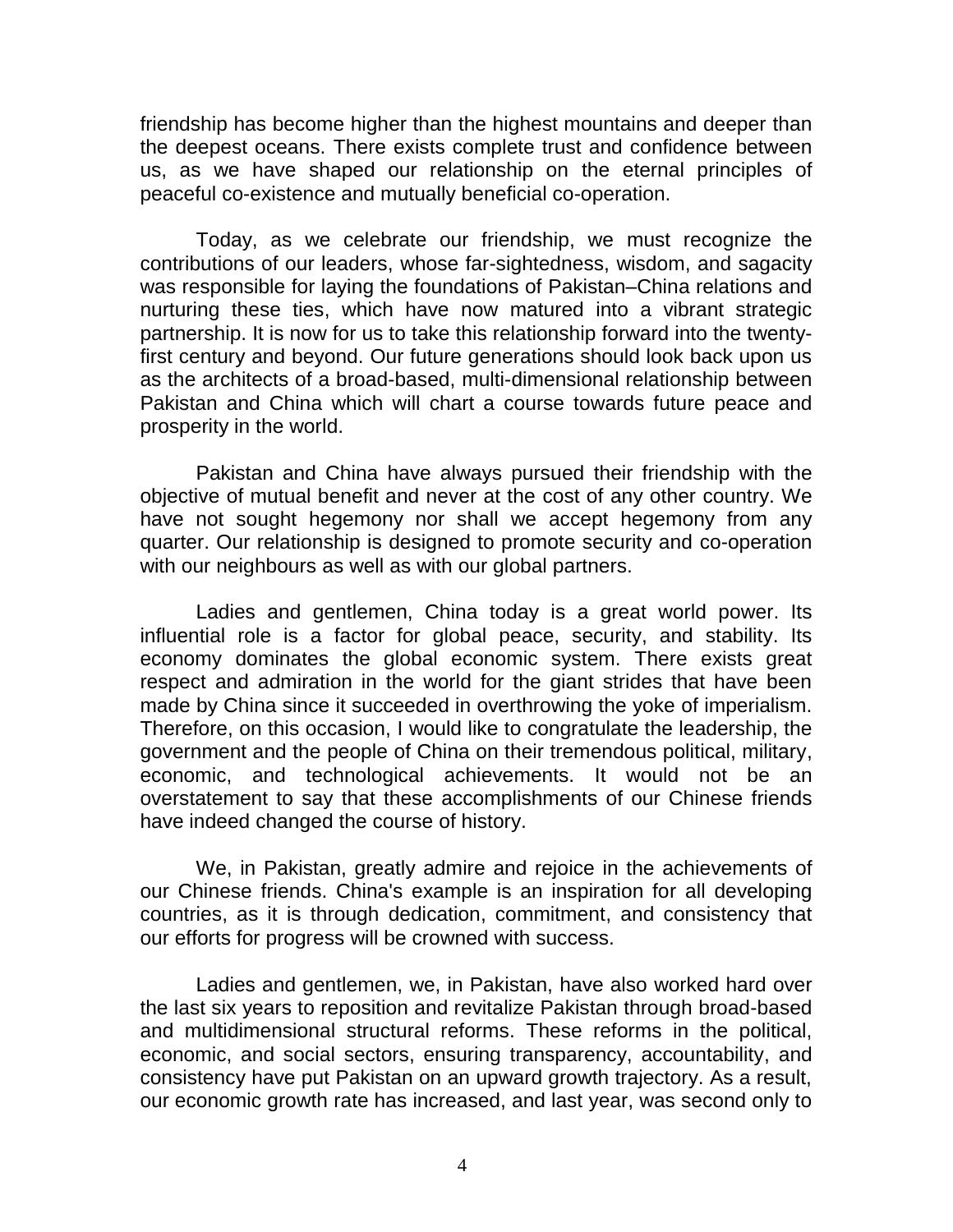China"s. We are confident that this positive trend will continue and being second to China does not make us feel we are second, because we feel we are all working for the same objective. The fastest growing country in the world is China and the second is Pakistan.

A revitalized Pakistan has also emerged as an anchor of peace and stability in the region. Pakistan is now in a position to leverage its strategic location at the crossroads of South Asia, Central Asia, and West Asia, to promote multidimensional corridors of co-operation, including energy, transportation networks, and trade relations. Our ports at Karachi and Gwadar can serve as the shortest access to the sea for Central Asia as well as for Western China.

Ladies and gentlemen, the achievements of Pakistan over the last fifty years compliment the successes attained by our Chinese friends and provide greater opportunities than ever before to ensure a win-win situation for both countries. It is, therefore, most opportune that we have recently concluded a Treaty of Friendship, Co-operation, and Good-neighbourly relations, an exclusive treaty for Pakistan which covers all facets of our partnership.

In the political realm, Pakistan and China are committed to pursuing relations between each other and with other countries on the basis of the principles of peaceful co-existence, sovereign equality, and noninterference. We seek mutually beneficial co-operation with all countries that are committed to the peaceful settlement of all disputes and conflicts. Our relations are not designed to be used against any third country. We also do not subscribe to concepts such as balance of power, pre-emption, and unilateralism. We believe in strengthening the United Nations system, to address and resolve all regional and global issues peacefully.

In the world economy, our two countries seek a level playing field, without trade barriers and high tariff walls. Bilaterally, there exists great potential for future economic co-operation, far above and beyond the levels reached so far. With China's growing economic power, it is fast becoming an exporter of capital and Pakistan would welcome greater levels of Chinese investment in our economy, especially in sectors such as infrastructure, telecommunications, energy, IT, construction, mining, textiles, and many others. This trend is taking place right before us and a number of Chinese companies are looking at opening manufacturing entities in Pakistan.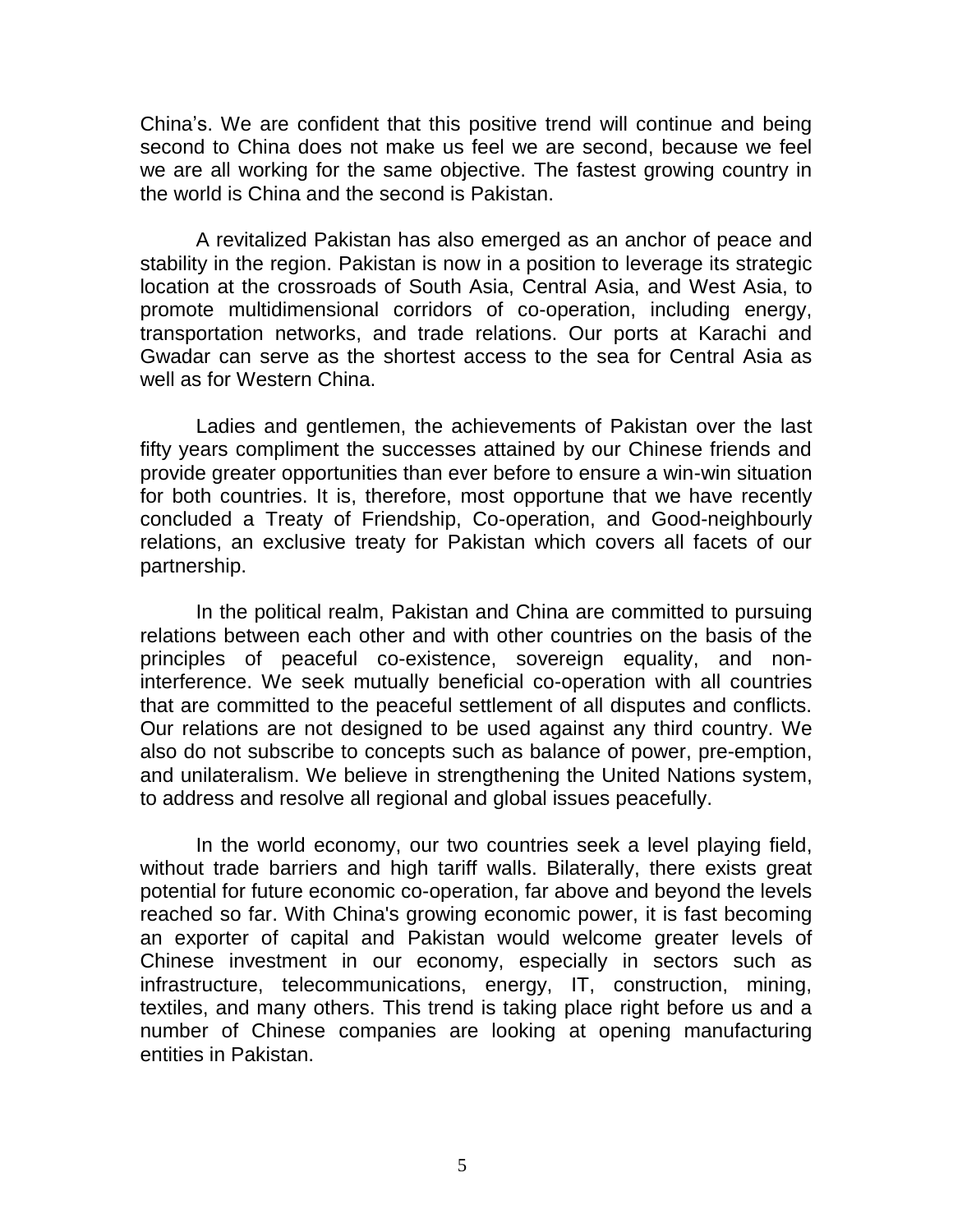We welcome the recent agreement with China to establish industrial and hi-tech zones in Pakistan. We are working towards creating economic and energy zones as well. Soon, we will be concluding a Free Trade Agreement between the two countries, having already put in place an early harvest trade arrangement. The bilateral trade between our countries is rising and rising impressively, reflecting the growth and the increased market size of both economies. Our efforts to promote Chinese investments as well as bilateral trade will give a tremendous boost to our bilateral co-operation.

We will soon be undertaking up-gradation of the Karakoram Highway, to convert it into an all-weather corridor to facilitate bilateral trade. Furthermore, we are exploring the feasibility of constructing an energy corridor, including oil and gas pipelines from our coast-line, constructed with Chinese assistance, up to Western China which will considerably shorten the distance and time for oil transportation from the Gulf to China. Setting up of a mega-refinery at Gwadar will further facilitate China's oil imports from our region.

A significant area of co-operation between Pakistan and China has been the harnessing of nuclear technology for peaceful purposes under international safeguards for the production of electricity. The Chashma I and II power plants are a symbol of such co-operation. We are working towards further expansion of co-operation in this area. In our view, the peaceful use of nuclear technology under appropriate safeguards is the right of every country and there should be a level playing field in this regard.

We must also learn from China in the sphere of space technology. Our bilateral agreement in this respect shall greatly benefit Pakistan's capability for the use of space for peaceful purposes. China's Schenzou Space Programme provides tremendous opportunities to Pakistan"s advent into the realm of outer space.

Pakistan–China defence co-operation has always remained a factor of stability in the region. The framework agreement on defence cooperation between the two countries signed in February this year is designed to carry forward our traditional co-operation in this area and will contribute towards the modernization of our armed forces. Specific joint production projects, such as the JF-17 fighter aircraft, the Al-Khalid and Zarar tanks, are all examples of the tangible output of our defence relations with China. A lesser-known but equally important aspect of this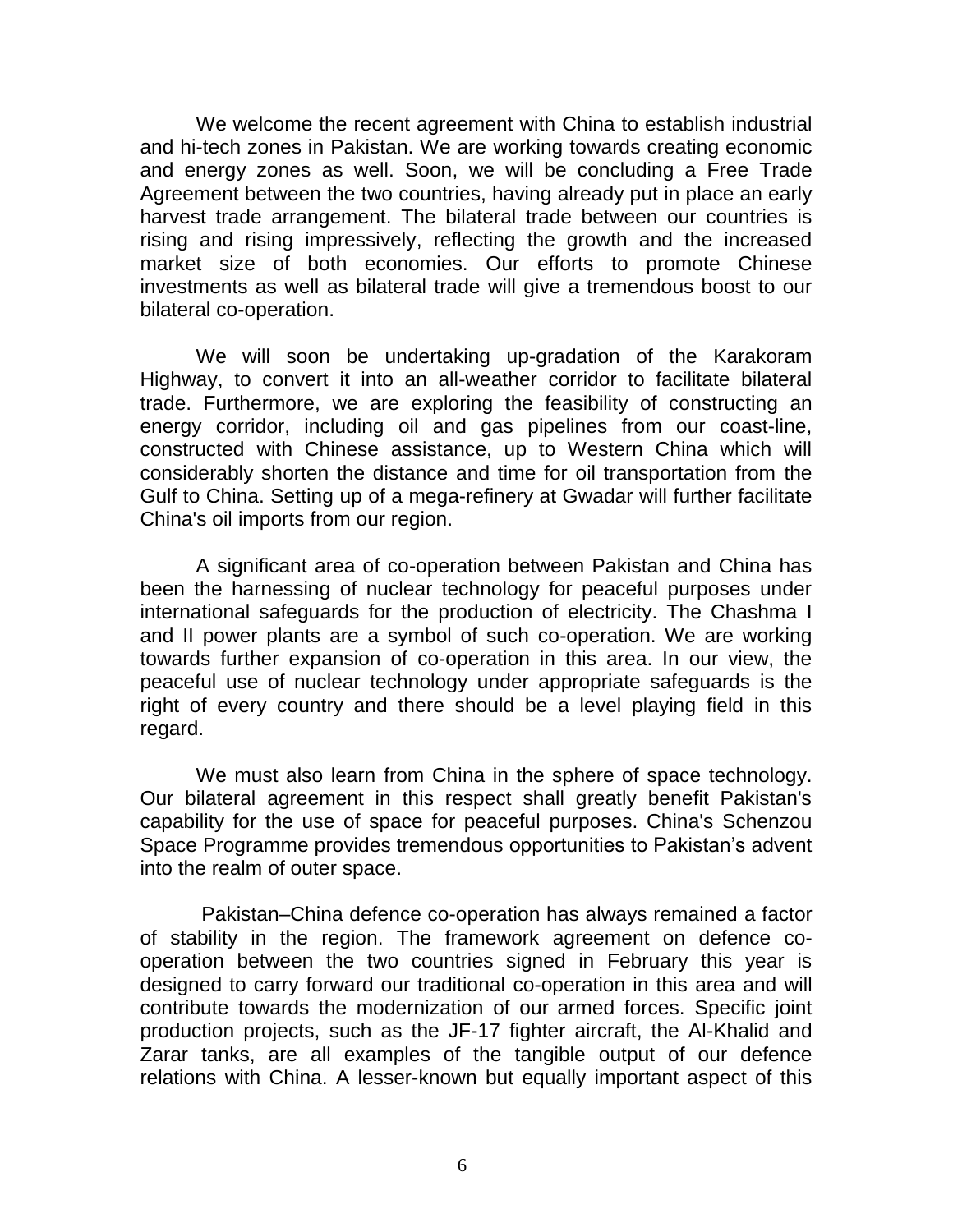co-operation is in the important field of research and development, which will lay the groundwork for future coo-peration in the field of defence.

Ladies and gentlemen, as we commemorate 55 years of Pakistan–China relations, it is necessary to rededicate ourselves to a future partnership, even stronger than in the past. On behalf of the government and people of Pakistan, I would like to reiterate Pakistan's commitment to this objective. I believe that today there are even greater complementarities and interdependences between an emerging, global power like China and a revitalized and repositioned Pakistan. I am confident that Pakistan–China relations will reach even greater heights in the future.

We also need to redouble our efforts for the protection and promotion of international peace and security in a multi-polar international system confronted with serious challenges such as terrorism, nuclear proliferation, regional conflicts, energy crisis, and environmental degradation, among others. As in the past, our present efforts can contribute towards greater security and stability around the world. I want to assure our Chinese friends that, as always, we shall stand united with them and they can continue to count on our steadfast support.

Over the last 55 years, the relationship between our two countries has grown and grown admirably. Every Pakistani, in the streets of Pakistan, in the homes of Pakistan, in the villages of Pakistan, is proud of this relationship with China. China has emerged as a global power and will emerge even higher as a global power. We, as friends of China, will clearly be proud about what has been achieved. The entire world recognizes the increasing power of China. The fact that Pakistan and China have had a strategic partnership for so long which has weathered many changes in the geo-politics of the world, is itself a manifestation of strength of our relationship. We, as Pakistanis, are proud of this relationship and we earnestly desire and are working towards strengthening it, expanding it, and enhancing it even more.

Long live China–Pakistan friendship.

Thank you very much, ladies and gentlemen.

### **Question - Answer Session**

**Q:** Mr Prime Minister, my question relates to the recent development that Japan and the US have established a special bureau on South Asia and Central Asia, putting Central Asia and South Asia together.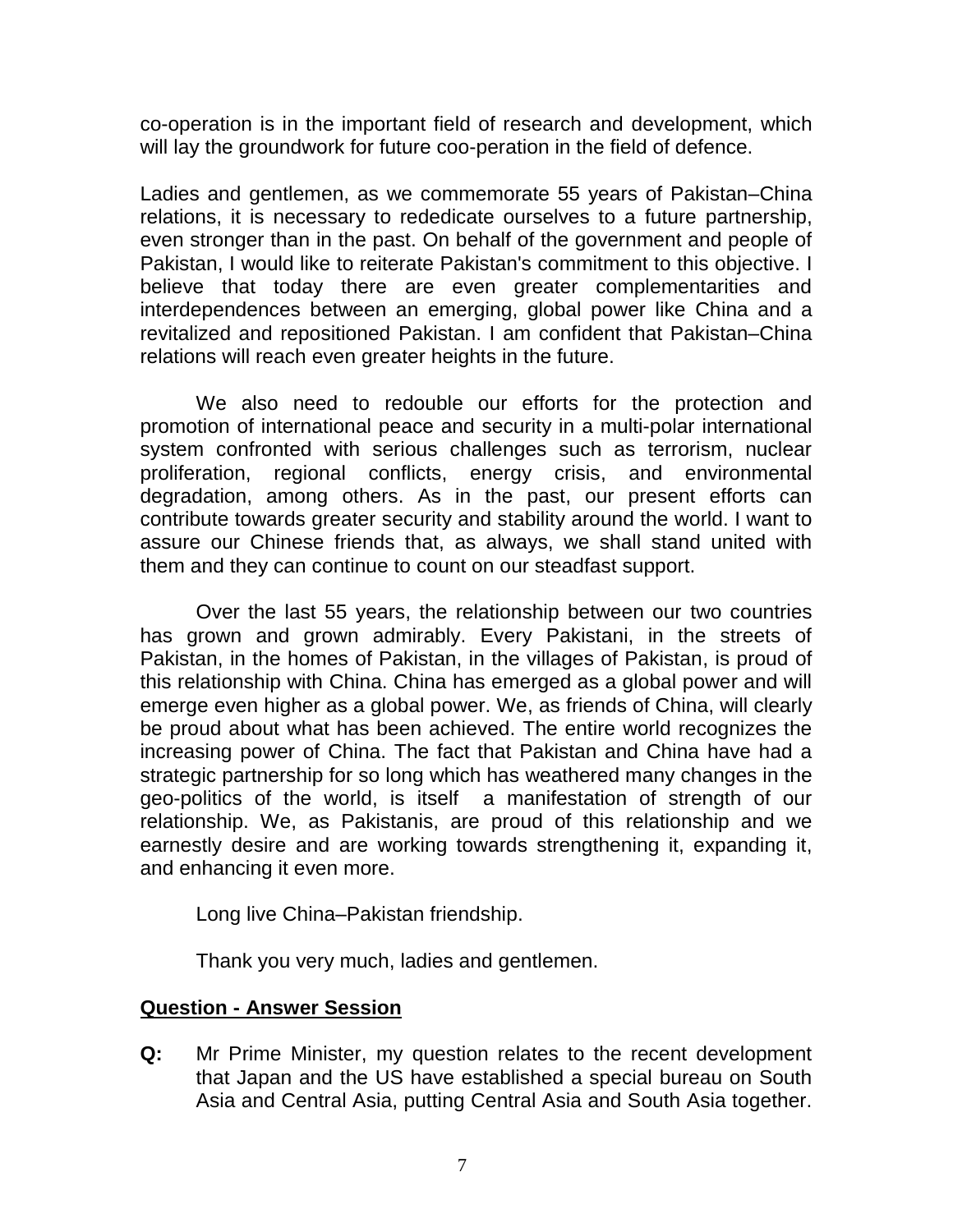Do you think that there is any special connection between the two regions?

**A:** The historical links of trade routes and the geographical linkages between the two regions were very significant. Many military commanders and rulers from Central Asia came down to South Asia, looking for security and power. When the Soviet Union was created, the linkage between South and Central Asia was interrupted because they were looking north. If you look at the geography of that area today, I believe the potential of South Asia and Central Asian co-operation is much enhanced. The reason is that the distance from Central Asia to the warm waters of the Arabian Sea is much shorter than any other route of trade. Historically, it was not developed because of linkages with north. Secondly, as the world restores peace in Afghanistan, it has become the fundamental link between Central Asia and South Asia. It is in our interest to have peaceful, stable Afghanistan, if that is allowed, for the linkage, the networking, and the close relationship between these two regions. We are looking at three corridors between Central Asia and Pakistan. One is a trade corridor: movement of goods; second, a transportation corridor: road, railway, and air; and thirdly, most important is the energy corridor. Parts of Central Asia are big exporters of energy and South Asia is a growing market. Multi-faceted co-operation is possible between the two regions and I believe the potential is big, because of the situation in the region, particularly what is happening in Afghanistan. But as Afghanistan is heading towards a peaceful environment, we think that the linkages will get stronger and economics will play their due role. Mutual benefit and needs will drive the relations. I am very hopeful, but there are actions beyond anybody"s control that can influence the situation.

We are also a member of ECO. Most of the Central Asian countries and Pakistan and Afghanistan are ECO members. Let me also say that Pakistan is actively negotiating with a few Central Asian countries on electricity grids coming to Pakistan. We have a lot of hydro-potential–take Tajikistan, take Kyrgyzstan–we can create links and interdependencies. And as you know, ladies and gentlemen, when you create linkages and interdependencies, overall relations expand. So I am very optimistic, but things will take time.

**Q:** I would like to know your vision of Sino–Pak relations in next 5 years and beyond, especially in the field of economics.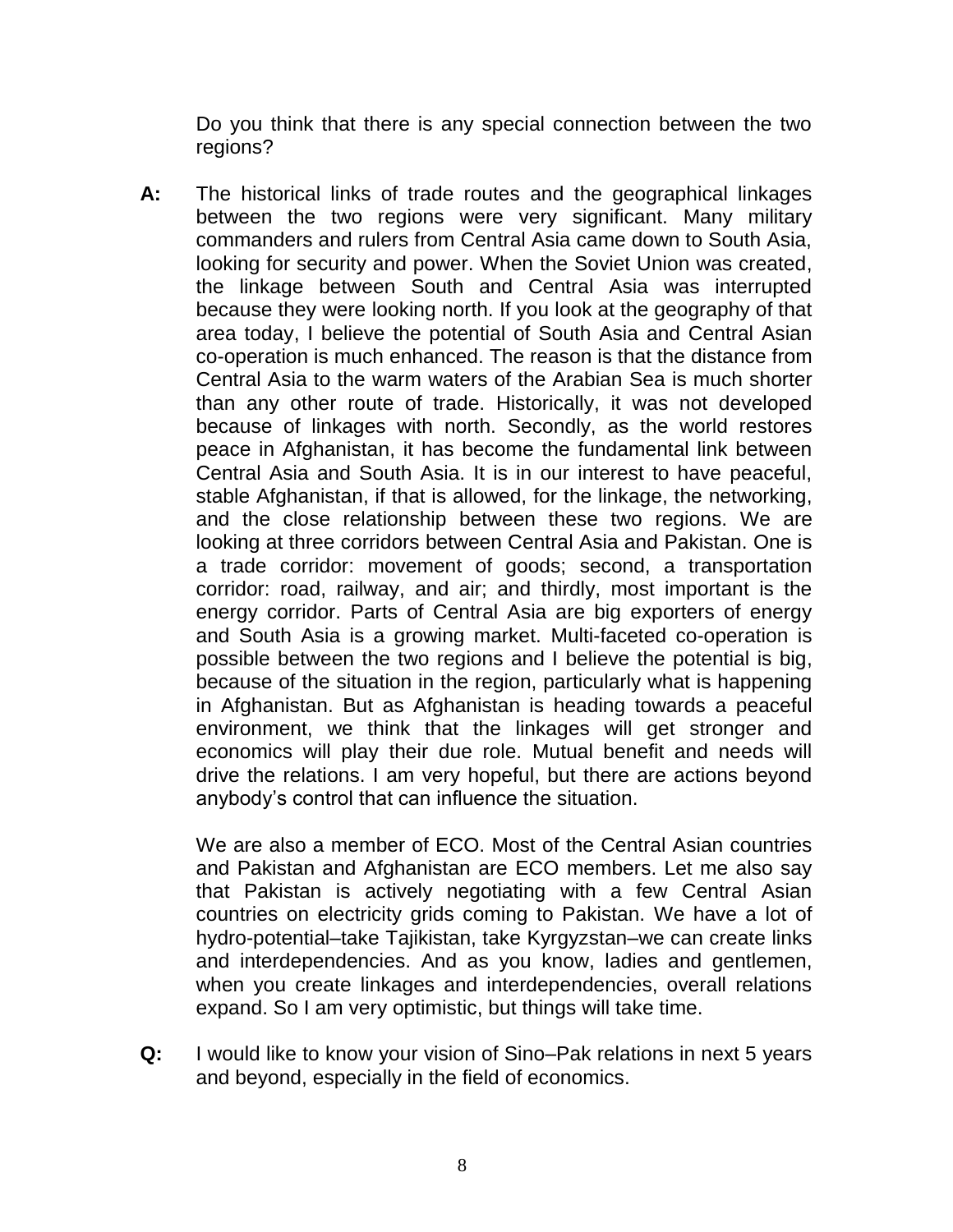- **A:** Pakistan"s relations with China in the next 5 years and beyond will continue to expand. One, because the relationship is based on principles of peace, shared values, and the history of the last 55 years and beyond has built the foundations of a very close relationship. In the next 5-10 years, I see much more linkage between Pakistan and Western China, because of the physical proximity. One of the smartest things our seniors visualized was building of the Karakoram Highway, but now even a smarter thing which we have realized is that we need to make this road all-weather and for heavier traffic. It can be done and already, traffic on this road is increasing rapidly. This is a reflection of one or two things: first, increased economic activity between both countries; secondly, the high level of trade between the two; and third, openness between the two countries has increased. I also see much more energy cooperation, in terms of providing transit facility, in terms of providing linkages, pipelines, etc. With the transportation growth, we are seeing an increase in flights from Western China to Pakistan. In the peak season, we have almost daily flights from Urumqi to Islamabad with PIA and the Chinese airline. In the old days, there were no flights. So linkages are growing in geographical terms. Broadly speaking, we see much more co-operation in defence, space technology, in information technology, engineering, and manufacturing. Pakistan"s location at the cross-roads of Central Asia, South Asia, and the Middle East can and will be leveraged by Chinese entrepreneurs to produce in Pakistan for export to the neighbouring countries and beyond. China, increasingly, will become an exporter of capital, not just an exporter of goods. China"s economy will gradually shift more to the services side, rather than just production. This is a predicable path for a country where economic growth comprises such higher rates. We are also witnessing increasing investment and links, along with a sense of shared values, which promote independence, peace, ability of two countries to stand for what is right and oppose wrong. And that is why this relationship will grow and mature and rise and by the year and, after a decade, it will be more multi-faceted.
- **Q:** What will be the challenges in the next five to ten years in Sino–Pak relations?
- **A:** I think the biggest challenge in any relation is looking for mutual grounds. The foreign policy of any country and its diplomacy are driven by national interests. Effective diplomacy is one where you have a congruence of national interests: that is a strong relationship.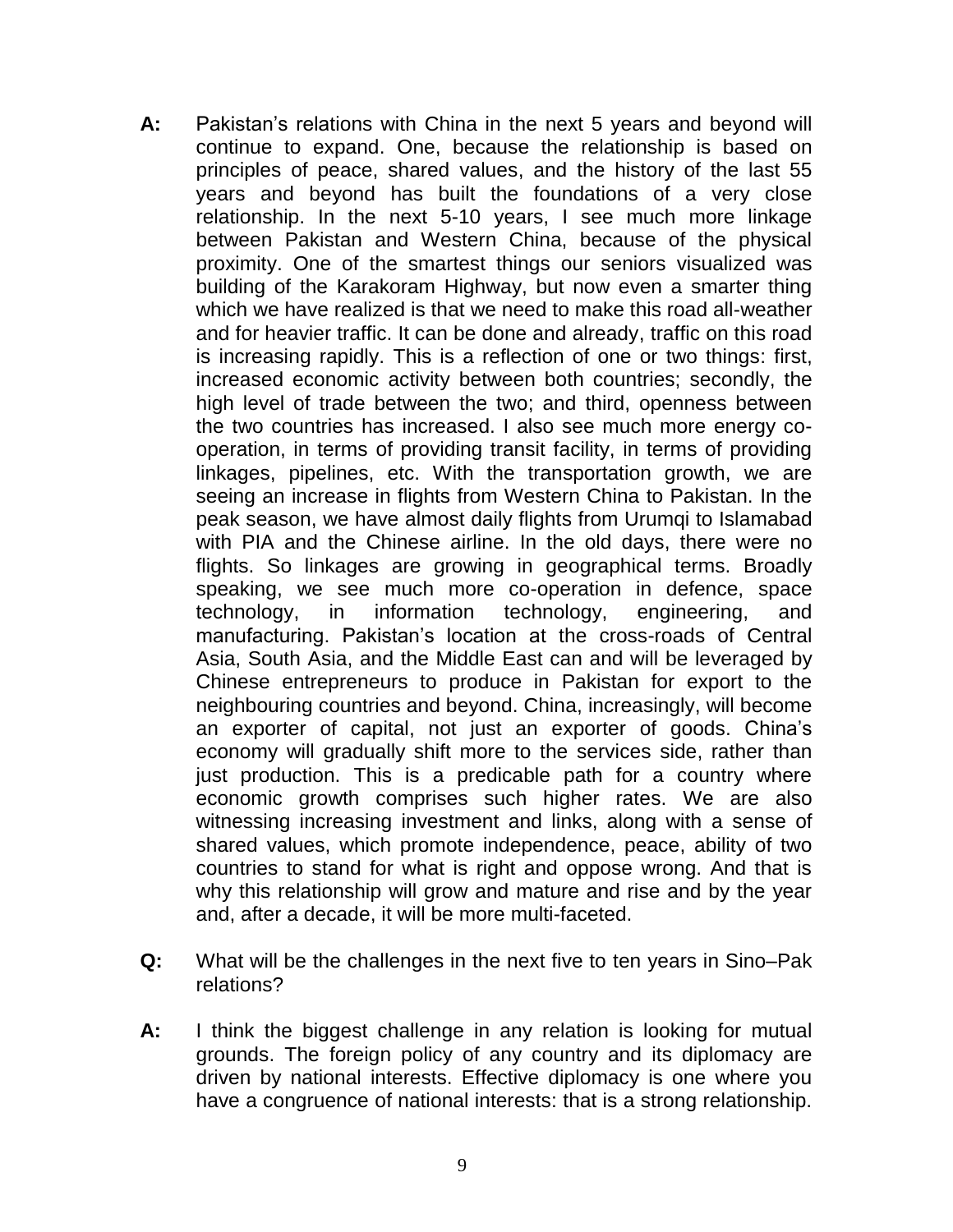However, the relationship must be based on the belief that there is an advantage for both countries in the relationship. There is an agreement on basic values like peace, like independence in one"s thinking, and by creating a mutually beneficial environment. So I believe the challenges will meet to look for those advantages, look for that window to expand the advantages, because mere rhetoric that does not build relations. It has to have substance. Now in the case of Pakistan and China, the relationship is so multi-faceted, I cannot think any other country that has such strong relations with us. So clearly, the China of tomorrow will be different from the China of yesterday. The same is true for Pakistan. So the responsibility for both countries to nurture a friendship between two dependable friends–and the two have weathered the test of time and stood by each other–will be to create new avenues of co-operation, new avenues of mutual benefit, because a one-sided relationship cannot last forever. A multi-faceted relationship, where both parties create a win-win situation, is what has to be important. So sustainability and growth, the improvement of the relationship between the two countries has to be engineered by creating more values, more common areas of relevance for each other. That is possible and history is full of examples. I see the relationship between our two countries, sharing of policy measures, and diplomacy on the international stage, unanimity of interest, and secondly, economically much greater investment. At present, it is US\$400 million, but with the growth in the economy, it will be more.

Third, security and defence is another important area. It does not mean that a country has aggressive designs against any other country, but that peace is achieved through strength, not weakness. So if we achieve strength, we will benefit both countries. Then in the area of emerging technologies, people-to- people contact, science and technology, education, health care, sharing of best practices: one can go on and on. So I am very confident, although these challenges will be there, but it is incumbent upon the policy makers to create more avenues; otherwise, as history shows, if both countries do not work towards new avenues of co-operation, new partnerships emerge at the cost of older ones. However, I do not see that happening. Let me say that the strength of the relationship between China and Pakistan is such that relationship with third countries should not be viewed by any side as a threat to its core relations. They can co-exist, prosper, because their relationship is based on principles and mutual trust.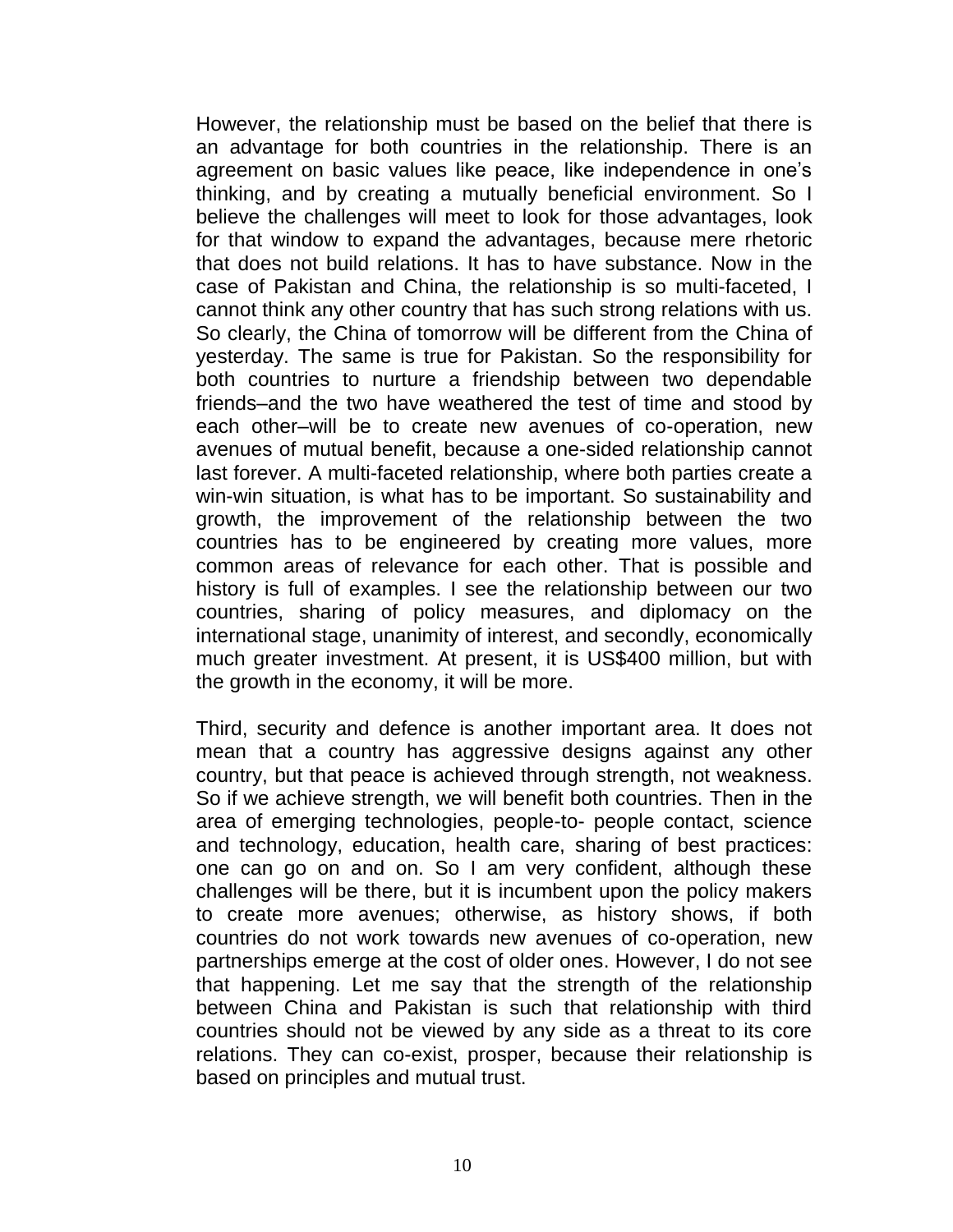- **Q:** How can we benefit from Chinese policies, their general policy, foreign policy, and internal policy? Secondly, trade between two countries is US\$1 billion; there are a lot of things coming from China to Pakistan, like fresh fruits. This is affecting our own goods. What would you say about that?
- **A:** We are delighted that fruit is coming, but I think it is a very limited flow. In fact, we have just started exporting our fruits. We have a Preferential Trade Agreement with China. With the PTA, it will ensure the flow of goods from both sides. However, you must recognize that China has, in terms of manufactured goods, created the ability to be a low-cost producer in the world. It benefits Pakistan's economy if we get quality goods at a cheaper price, rather then importing them from somewhere else at a higher price. So, let us clear our minds on trade. Trade works on the economic advantage of two countries. It cannot be forced. If China is exporting more goods to Pakistan, it is good for Pakistan because we are getting value and quality. We also are, through trade preferences, looking at the Chinese market. If we can sell one product to China, the market is so huge that it can make up for all the trade balance; but we have to find that product and we think that a lot of our goods can go to China. Now that we have the necessary formalities completed and passed the arrangement that we have, it will ensure that it happens. So we have to look at the bigger picture. I see China as a big market for our agriculture products, because their demand is going to grow. We are also exporting minerals to China. It is operating the only large copper mine in Pakistan. We have to make sure that increase in trade takes place and for that we will have to compete with international standards.
- **Q:** An unnatural alliance is taking place between India and the US, which is widely believed to focus on controlling Chinese growth and influence. Mr Prime Minister, what influence do you see of this unholy nexus in the region? And secondly, how to deal with the situation with reference to Pakistan-China relations?
- **A:** First of all, let me tell you about Newton"s third law, which says that every action has an equal and opposite reaction. In geopolitics, in the world, when you see the emergence of a global power–and China, as we can see, is a global power–so this new power disturbs the foreign alliances which exist in the world in terms of diplomacy and geo-politics. When there is disturbance because of a new power on the scene, then Newton"s third law of motion creates an opposite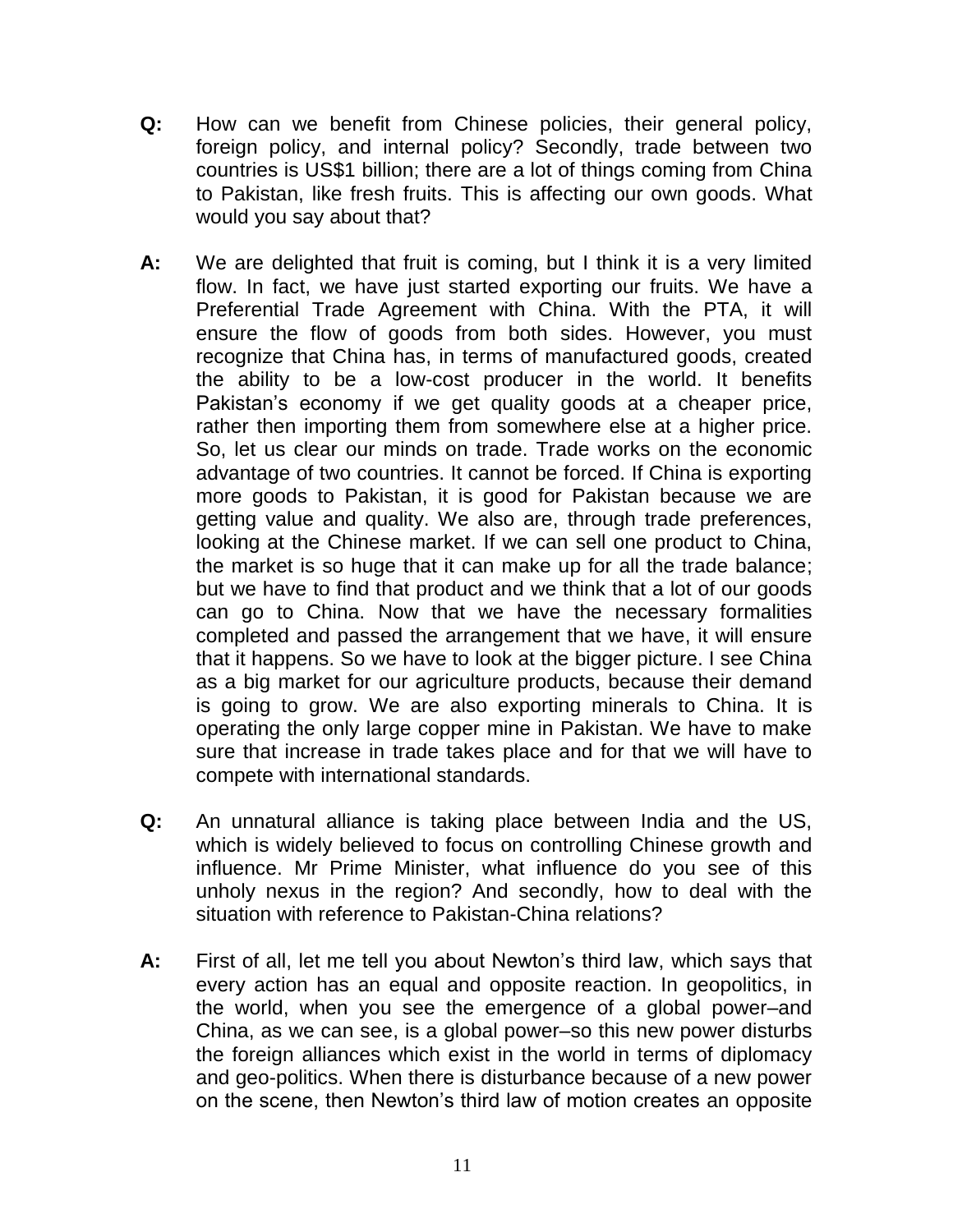reaction. Whether it succeeds or not is a different story. However, let me say that as China has emerged as a major power, other countries will naturally re-position their alliances and relations. That is the normal reaction of other countries to protect their interests. China, in my humble view, is capable of managing its geo-political position and knows what is happening around it. And very often, there is no need to publicly state that as the best diplomacy is quiet diplomacy and China practises quiet diplomacy very effectively. The Chinese are very well-equipped to deal with this situation and this does not means going in to confrontation. But, as new power centres emerge, we need to engage and tend to protect and project our national interests for our own security. This is what international politics is all about. China will do that, we will do the same, and so will other countries.

As regards Pakistan, we have a very strong relationship with China, we are proud of it and want to maintain and sustain it. But that does not affect our relations with other countries. They can co-exist. That is a pragmatic way of looking at things.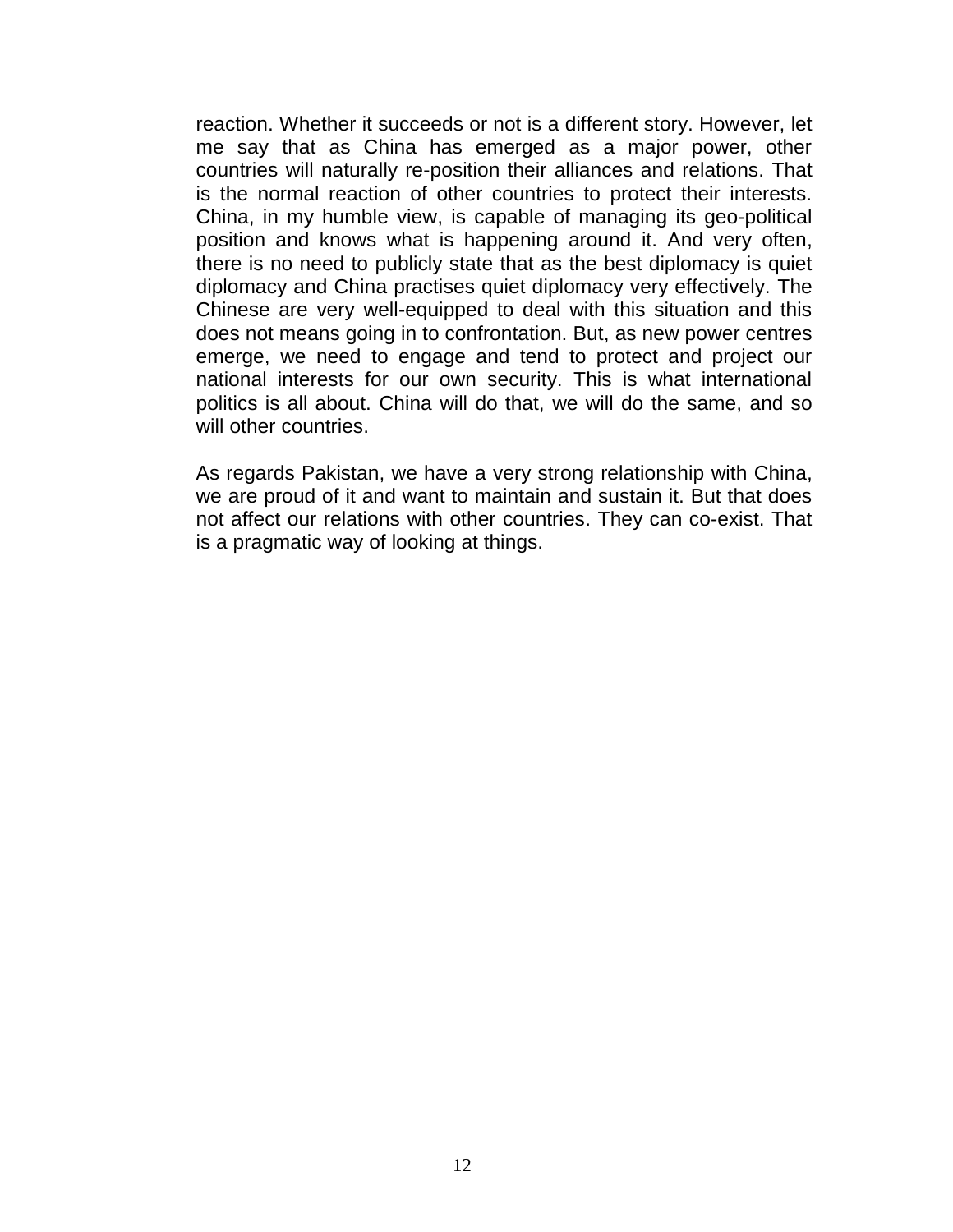# *PAKISTAN–CHINA RELATIONS: POST-9/11*

## **Chair: Mr Inam ul Haque**

Ladies and gentlemen, now we start the first session of the seminar which is about "Pakistan–China Relations: Post-9/11". In this session, we have Ambassador Ma Zhengang, Mr Akram Zaki, Major General (retd.) Cai Bingkui, and General (retd.) Asad Durrani. We begin the first session with a presentation by Ambassador Ma Zhengang. Ambassador Ma is the President of China"s Institute of International Studies. He is Chairman of the CIIS academic committee. He joined the Ministry of Foreign Affairs of the People"s Republic of China in 1965. He served as China"s Ambassador to the UK. He was the Vice-Minister of the Foreign Office at the State Council. With these few words, I would like to invite Ambassador Ma to make his presentation.

### **Ambassador Ma Zhengang**

*Pakistan–China Relations within the Global Strategic Environment*

Thank you Mr Chairman. Colleagues, ladies and gentlemen: This is a very important day, the 55th anniversary of Pakistan–China relationship. I will talk about what happened in the last few years between Pakistan and China. China and Pakistan decided to expand their bilateral relations 55 years ago. At that time, the world was heavily shrouded in the Cold War. The two countries, people, systems and cultures–China and Pakistan– were in the different camps. But China and Pakistan have established an exemplary relationship in the last 55 years.

Though there have been big changes in the international environment, as well as in China and Pakistan, our nations have withstood all the tests and maintained good relations. Our relations have become stronger and stronger with the passage of time. What is the reason for such relations? Why do we want to continue our relationship? I think there are many reasons, but the most important is that our relationship is based on full trust. We have worked very hard to increase this trust. At the same time, we must also be grateful to the collaborative efforts of our ambassadors of both countries. They have worked so hard to build understanding and trust.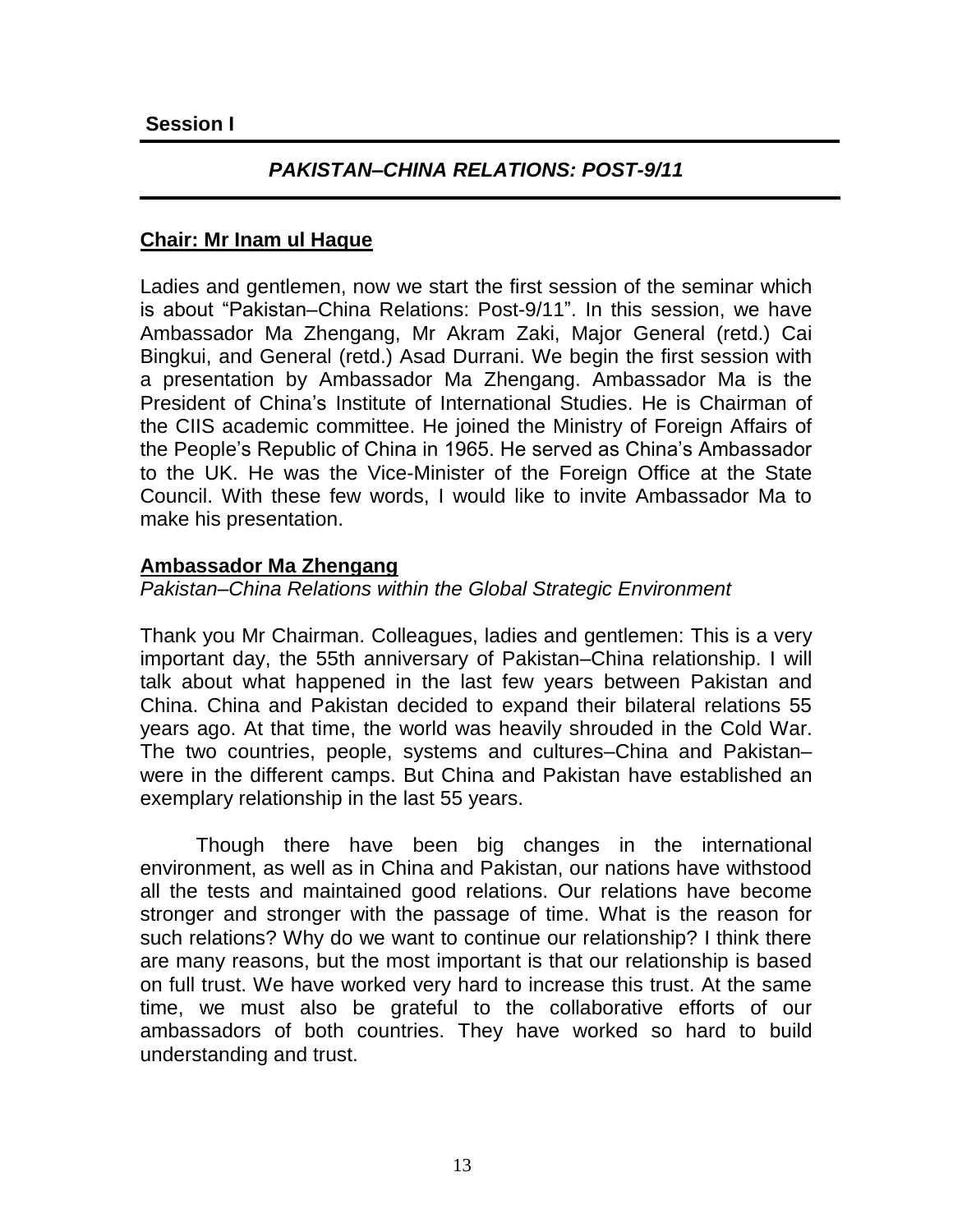The second thing is that our relationship is based on mutual respect. We treat each other as equals. Neither of us has any fear of the other, nor do either of us consider ourselves superior to the other at any level. So we are standing in a complicated international situation and we shall respect each other. We never try to order one another. Over the years, our countries and our people have developed various processes and I think that is very important. Why did our relations sustain all tests? Because we never have distrusted or been suspicious of each other. There is no divergence in our interests; rather, we work together to promote our mutual interests. And this is very important point. If there is no collaboration, a relationship cannot be improved; in the recent past, we have witnessed a number of examples in this context. For instance, in geopolitical issues, both states regard each other as important players in the regional and international scenarios. In economic development, they help each other and share a lot. We have a number of successful examples of this cooperation, exchange of trade delegations and co-operation between the two countries in ongoing projects are an excellent example of economic co-operation.

We are working together for world peace, stability, and prosperity. We are working on our broad-based goals. We share common interests and are also trying to develop them further. This is a very important aspect of our relationship. If we want to maintain our exemplary relations, we must continue our confidence in each other and mutual respect in our relations. The most important thing is that coming generations also maintain this mutual trust and respect in their relations. So, these are the elements that have made our relations so strong. This is the first part of my presentation.

The issues of peace, stability, and development have become more complicated with the end of the Cold War. In addition, we are confronted with many new challenges and even traditional security threats continue to exist. Some old problems still remain unsettled and even have new faces. For instance, what is going on in the Middle East and Afghanistan? Apart from this, we are also facing non-traditional security threats. There are several categories.

First category is action and response. 9/11, for instance, called for swift action and response. Some areas need harder reaction. We need strong co-operation with the international community to deal with challenges such as terrorism, which is also a strategic challenge. Other challenges are threats like money-laundering, piracy, and international smuggling. Another one is natural disasters, such as floods, earthquakes, etc, which cause major problems for the affected countries. The third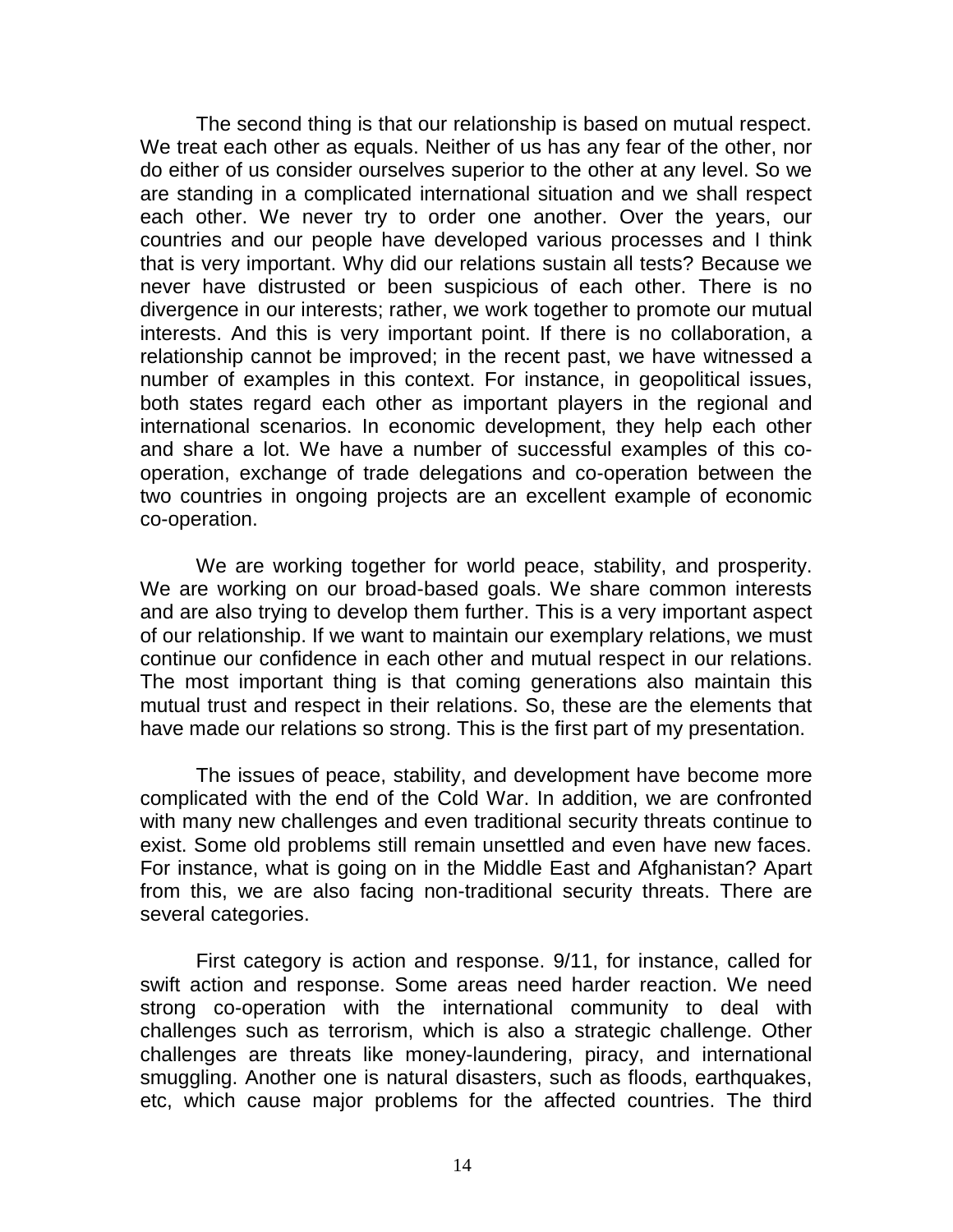category is that of severe diseases for which complete cures have not been developed. First we had SARS; now we have bird flu, both incurable. So you can see that non-traditional security threats are all variable. There has to be a role of science, which also requires co-operation. This is another serious threat for Pakistan and China. War is no longer the only threat. If you look at the international level, since the end of Cold War, we live in a unipolar world. There is no international balance, just one power and others cannot register action against this power. This is a problem. Look at Iraq and Afghanistan. Besides, economic globalization creates opportunities for many countries but also disadvantages for many more, particularly the developing countries: they have lost many chances of development. This is also a threat. If we do not have a common development programme, we will have to deal with a challenge. I have mentioned some challenges, which substantiate my statement that, today, we are facing a more complicated and more challenging world.

China and Pakistan should work together to face this world. Of course, we are all developing countries. We need to try to find ways to face the challenge and then our relations will be further strengthened. We must develop our relationship on new international strands and the changing environment. This environment is somehow different. Economically, China and Pakistan have to develop in all areas. We have a lot more opportunities and can manage with our co-operation. We have a better strategic co-operation than many other nations and we are ready to face new challenges. We have to build our relations from strength to strength.

### **Mr Akram Zaki**

### *Pakistan-China Relations within the Global Strategic Environment*

The Islamic Republic of Pakistan and the People"s Republic of China, two friendly neighbouring states with different ideologies, have developed excellent bilateral relations and mutual co-operation in various fields. Soon after the establishment of the People"s Republic of China on 1 October 1949, Pakistan recognized it on 4 January 1950, and the two countries established formal diplomatic relations on 21 May 1951.

This year, Pakistan and China are celebrating the 55th Anniversary of the establishment of diplomatic relations with much fanfare and enthusiasm. A large number of delegations are being exchanged, in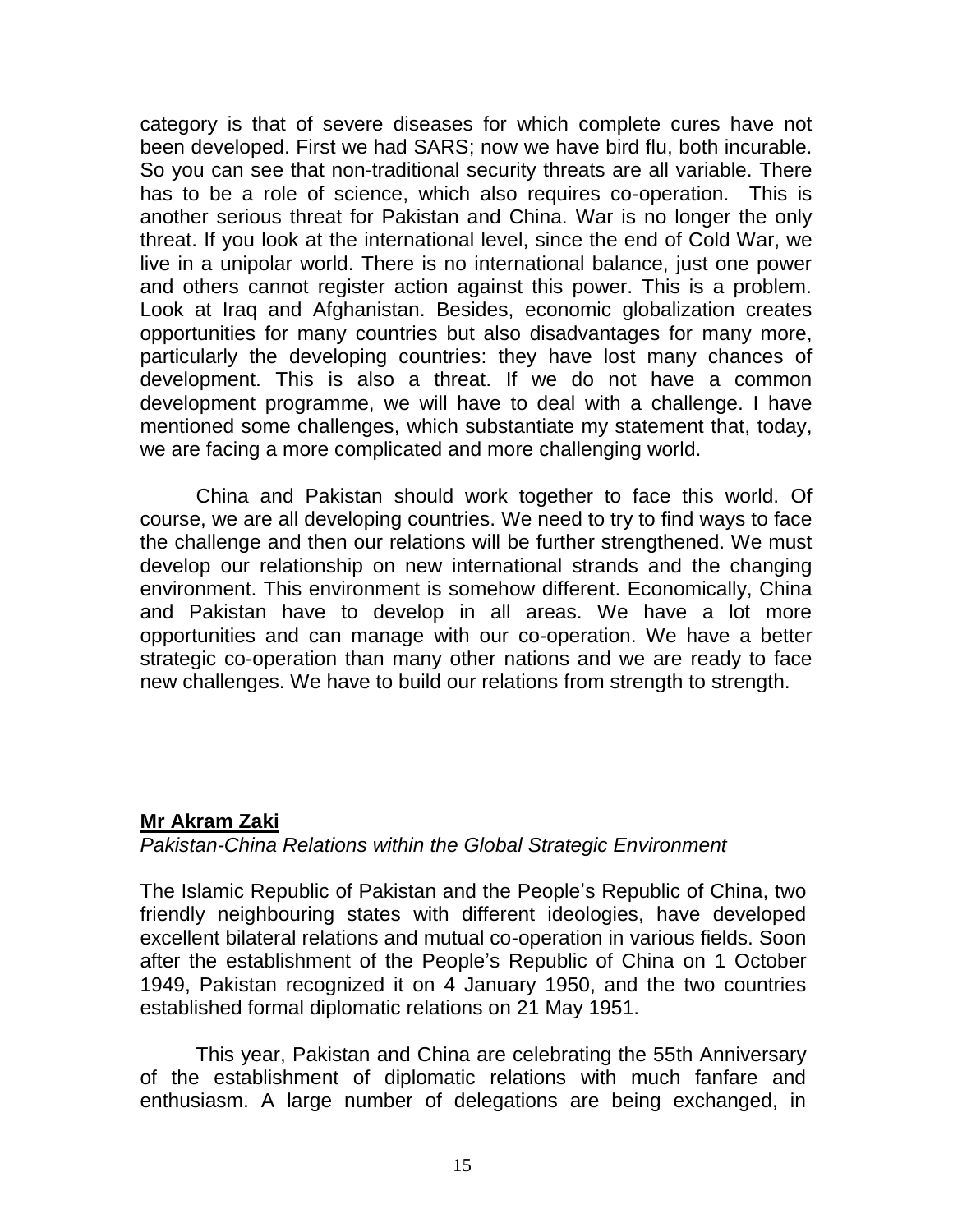different fields, and many functions are being held in both the countries to highlight the importance of what is often mentioned as a "model friendship".

The highlight of these celebrations is the exchange of visits by the Presidents of Pakistan and China to each other"s countries. These visits are expected to give new vigour and vitality in the future to Pakistan–China friendship, which is described as "time tested" and an "all-weather friendship". This friendship is to be transmitted to future generations.

The President of Pakistan, General Pervez Musharraf, paid a State visit to China at the invitation of President Hu Jintao of China (19-23 February 2006). The Chinese President is expected to pay a return visit to Pakistan by December 2006, to conclude the celebrations.

# **Background**

In the last 55 years, or more than half a century, international politics has witnessed cataclysmic changes. China has gone through a major transformation and has emerged as a politically stable, economically prosperous, and internationally influential state. Pakistan, which had gained national independence in 1947, two years ahead of China, has gone through trials and tribulations, suffered dismemberment, and has been struggling to establish a national identity and to define its national goals. This might be a good time to briefly flag some landmarks on the road to Pakistan–China friendship, keeping in view the ever-changing regional and global geo-strategic environment, which went through three main phases;

- I. Bipolar World and Cold War
- II. End of East-West Cold War and Unipolar world
- III. Post-9 /11, 2001, and War against Terrorism

# **Phase I**

The newly-born state of Pakistan had to endure a baptism by fire. The hostility of its much larger neighbour, India, the influx of refugees, the denial of its share of assets, and Indian-occupation of Kashmir, posed grave threats to the security of nascent Pakistan. It took refuge in the Western-sponsored anti-communist alliances, incurring the hostility of the former Soviet Union and a relatively cool response from China, which was going through the fervour of *Hindi-Chini Bhai Bhai*.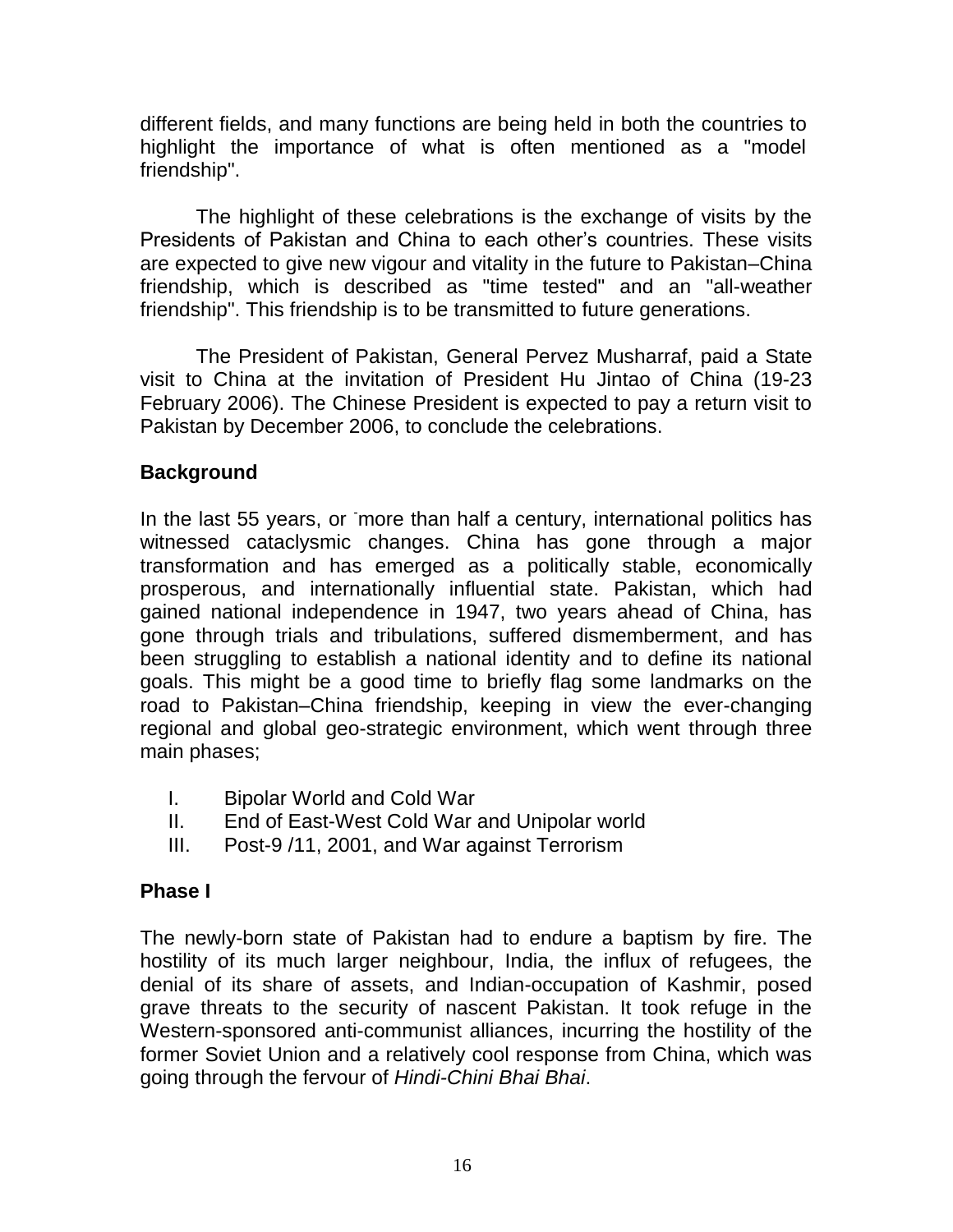In April 1955, at the Bandung Conference, Pakistan's Prime Minister Mohammad Ali Bogra, developed an understanding and friendship with Chinese Premier Zhou En lai. They exchanged invitations to visit each other's country. Bogra did not stay in power long enough to visit China. It was Prime Minister Suhrawardy, who went to China in October 1956; Premier Zhou En lai, in turn, visited Pakistan in December 1956. However, Pakistan's deep involvement in pro-Western alliances prevented the rapid development of closer ties. Sino–Pakistan relations remained lacklustre.

In the early 1960s, President Kennedy of the USA downgraded the military pacts and, in Asia, Sino–Indian relations became strained over the Dalai Lama's flight to India and thw Sino–Indian border dispute. In 1962, Mohammad Ali Bogra returned from a diplomatic assignment to contest elections and became President Ayub Khan's Foreign Minister. The geopolitical situation was also favourable for both China and Pakistan to come closer to each other. The Sino–Indian war of 1962 further accelerated the process. By December 1962, China and Pakistan had finalized negotiations regarding their border agreement. In January 1963, they signed a General Trade Agreement.

The Sino–Pakistan Border Agreement was to be signed in February 1963, but Mohammad All Bogra, the real architect of this policy, died on 30 January 1963. Destiny had reserved the honour of actually signing the historic Border Agreement in March 1963, for the new Foreign Minister, Mr Zulfikar All Bhutto, who was politically shrewd enough to claim all the credit. This was followed by the Air Services Agreement; PIA became the first foreign airlines to land in Shanghai in April 1964.

President Johnson of the USA, who had failed to break the will of the people of Vietnam, backed by the People"s Republic of China, was visibly upset by Pakistan's growing co-operation with China. The annual meeting of the Aid to Pakistan Consortium, due in summer 1965, was postponed at US" instance. This encouraged India to launch open aggression against Pakistan on 6 September 1965.

The Indian aggression, leading to Indo–Pakistan war, provided an opportunity for China to demonstrate that it was a true and faithful friend. China's ultimatum to India put pressure on the international community to bring the war to an early end through the United Nations Security Council. China won the hearts of the Pakistani people and a solid foundation of long-tern co-operation, both in the field of defence and economic development, was laid.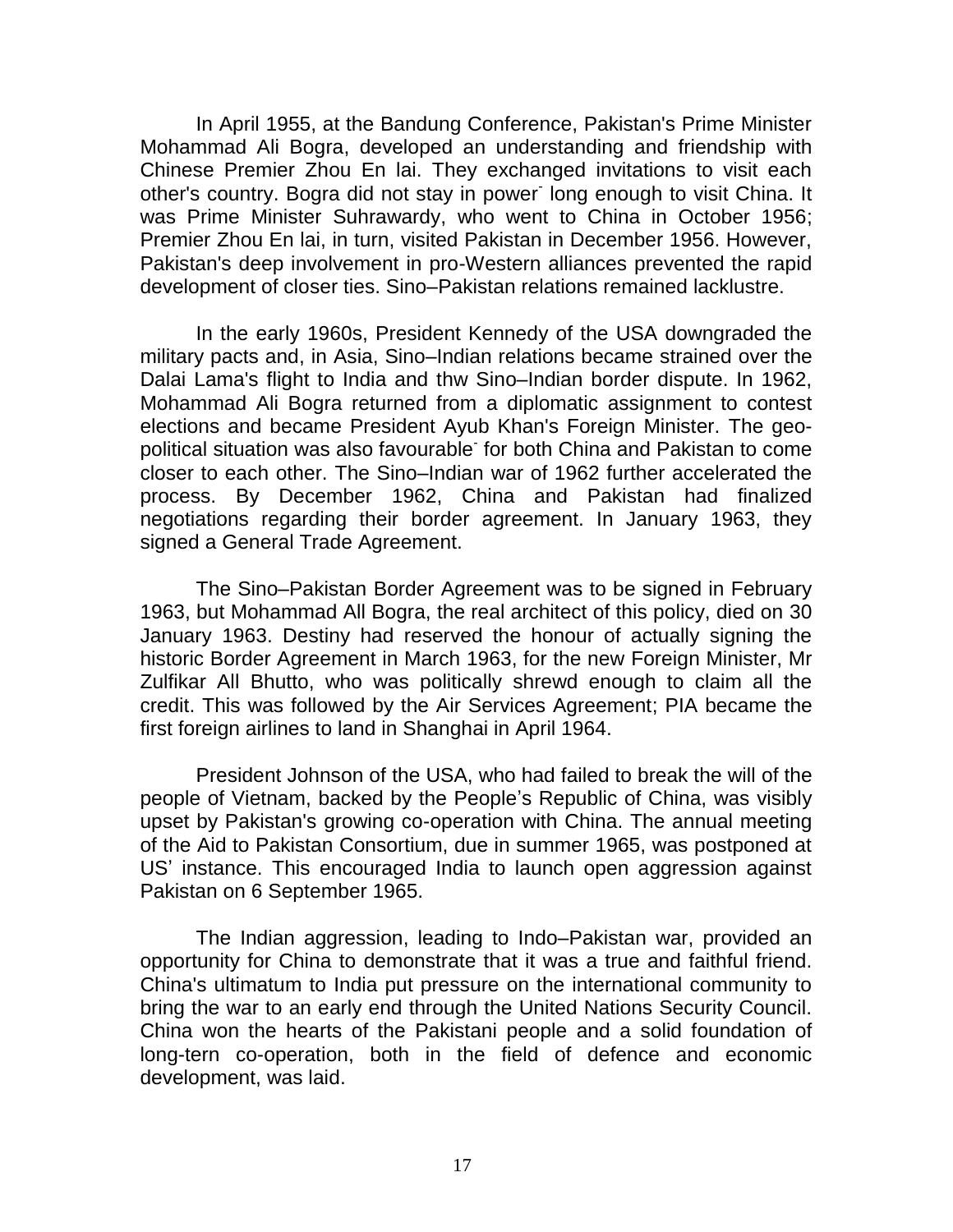Pakistan played a key role in the establishment of confidential links between China and the United States. After the Sino–USSR border clash in 1969, President Nixon saw new geo-strategic possibilities of cooperation with China. Moreover, Zhou Enlai wanted Chinese understanding to wind up the expensive and embarrassing involvement in Vietnam.

Kissinger's secret visit to China in July 1971, which opened the way for Sino–US co-operation, angered the former Soviet Union. India and the USSR, already close friends, signed a virtual defence agreement on 9 August 1971 and the USSR virtually underwrote India's military aggression in East Pakistan, leading to the establishment of Bangladesh. However, Pakistan later enjoyed the support of both China and the United States, when Soviet Russia's forces intervened in Afghanistan in 1979.

In the 1970s, Mr Z. A. Bhutto, as President and Prime Minister of Pakistan, justified his claim to being the author of the policy of Sino– Pakistan friendship, by taking mutual co-operation to new heights. The process was initiated at that time with the building of the Heavy Mechanical Complex, the Heavy Forge and Foundry, and the Karakoram highway.

Under the subsequent administrations of General Zia, Benazir Bhutto and Mian Nawaz Sharif, this co-operation continued and flourished, with many major projects: the Islamabad Sports Complex; the Heavy Electrical Complex; the F-6 Rebuild Factory; the Rocket Propellant Plant; the Guddu Thermal Power Plant; the Muzaffargarh Power Plant; cement factories; and the Chashma I Nuclear Power Plant. As Ambassador of Pakistan to China (January 1987 to March 1991) and as Secretary General, Ministry of Foreign Affairs (March 1991 to Sept. 1993), I had the privilege of being closely associated with the development of Pakistan– China co-operation.

During the 1970s and 1980s, China and the Soviet Union were embroiled in mutual confrontation, while China and the USA were gradually strengthening their ties. Formal diplomatic relations were established in December 1979 and they jointly opposed the Soviet military adventure in Afghanistan. Pakistan's friendship and co-operation with both China and the USA flourished, while India continued to support the Soviet Union.

After the rise of Gorbachov in 1985, there was an indication that the USSR might pull out of Afghanistan and follow a more reasonable policy on its border dispute with China. Sino–Soviet relations began to improve.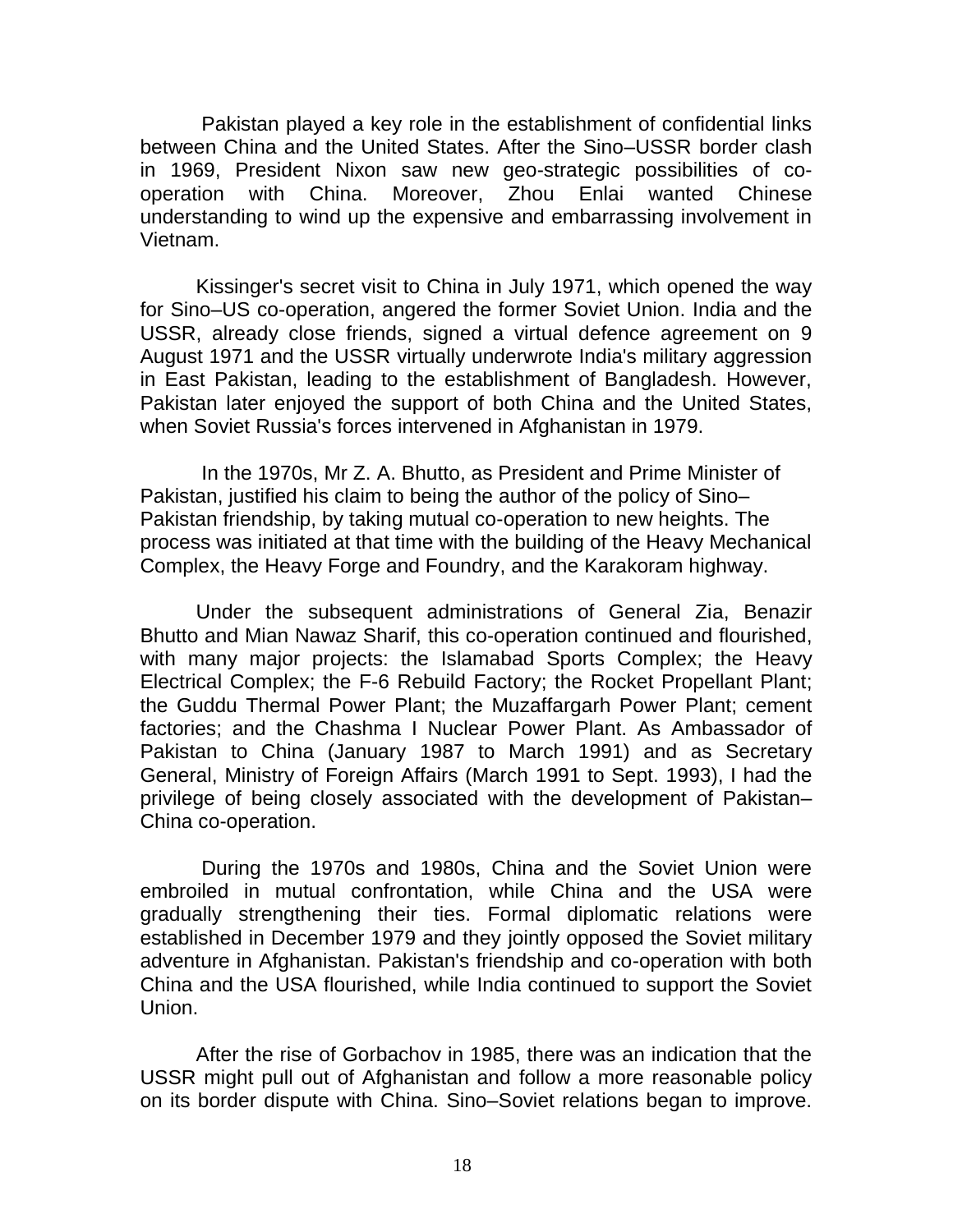Under Soviet influence, there was also lessening of tension between India and China, symbolized by Rajiv Gandhi's visit to Beijing in December 1988.

Despite all the shifting alliances in international politics between major powers and despite all changes of governments in China and Pakistan, the two countries maintained close friendship and supported each other in international forums. Their friendship began to be called "time-tested" and an "all-weather" friendship

The USA, which had a close alliance with Pakistan during the Afghan struggle, left the area after the withdrawal of Soviet troops. It rushed to consolidate its gains in Eastern Europe and in the newlyindependent states in the western part of the former Soviet Union and Central Asia. It not only abandoned Pakistan, but also imposed sanctions on the country, due to its nuclear programme. This enabled China and Pakistan to further consolidate their economic relations and defence cooperation.

## **Phase II**

There was a global strategic balance during the East–West Cold War. That balance was destroyed in 1991, with the collapse and disintegration of the former Soviet Union. The world entered a prolonged period of transition, change, and uncertainty, which is still continuing. The chances of global war have declined, but the possibility of local or regional conflicts is real. Most nations are in quest of a new balance or equilibrium in different regions.

The United States of America emerged as the real victor of the Cold War. As the only superpower, it thought that it could reshape the world as it liked and tried to create a New World Order, under its control. The USA extended its influence and the operational area of NATO to Eastern Europe and the newly-independent states of former USSR in Europe and Central Asia. The US brought Japan deeper into the security net, including TMD, declared rising China as a potential adversary to be contained; it increased the supply of weapons to Taiwan and started building India as a counterweight to China

In China's foreign policy, there is no relationship more important than the one with the United States. The relations between the USA and China will occupy a pivotal place in the structure of global international relations for many years to come. The USA has been following a two-track policy of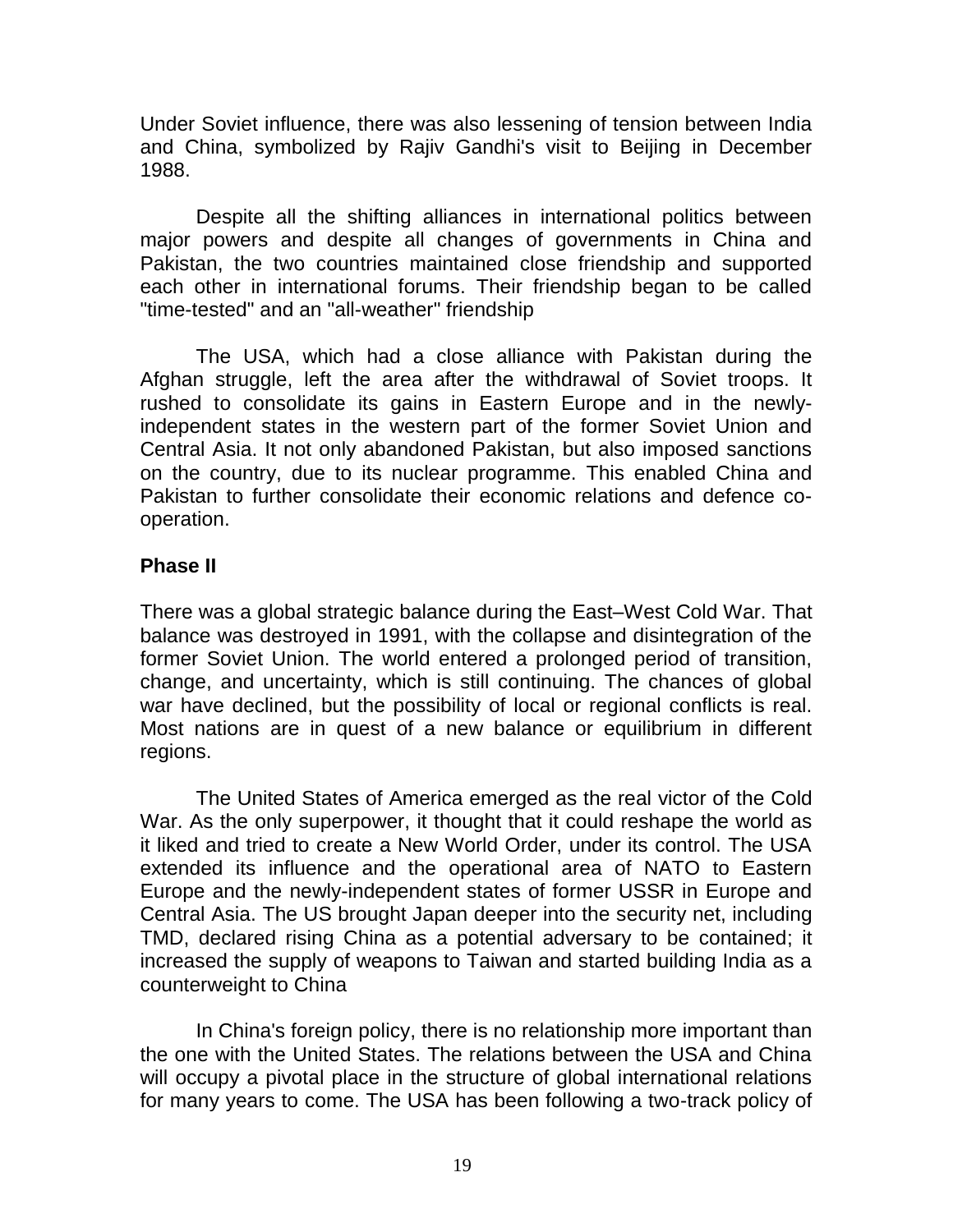"containment" and "constructive engagement" towards China. China also has been pursuing a policy of "co-operation" and "resistance" on issues of national importance.

The European Union, with a large number of developed countries as its members, has emerged as a very important trading bloc. It is China"s third largest trading partner and an important source of foreign investment and technology, which China needs for its national development. It is a large export market for China's goods and is a counterweight for reducing dependence on USA.

As Russia and China were worried about the eastward expansion of NATO, and as China was concerned about the supply of weapons to Taiwan, they began developing a strategic partnership from 1996 to reduce the impact of unipolarity. They also joined the Shanghai 5, which in 2001, became the SCO, with six members, to combat terrorism, separatism, and extremism.

The Chinese view was that the collapse of the bi-polar system obtaining during the Cold War was followed by a multi-polarisation trend, starting with "one super power and multiple great powers". To adapt to multi-polarization trend, major powers have devoted themselves to establishing strategic partnerships or comprehensive co-operative relationships of various types.

China does not accept the view of a unipolar world, dominated by a single country or a group of countries. It seeks the gradual evolution to a multipolar world, in which the comprehensive national power of several countries would be reasonably, if not equally, balanced. China thinks that the ideological factor has weakened, while economic and technological factors play a more important part in power relations. A new round of competition in technology, economic development, and knowledge-based information technology has started.

The Chinese believe that comprehensive national power, rather than an arms race, has become the focus of competition between nations since the end of the Cold War. Hopefully, by 2020, the USA, the EU, Japan, China, India, and Russia will be more balanced in terms of comprehensive national power. China wants a new international political and economic order, which should be just and equitable, rather than a world order dominated by one country or a group of countries.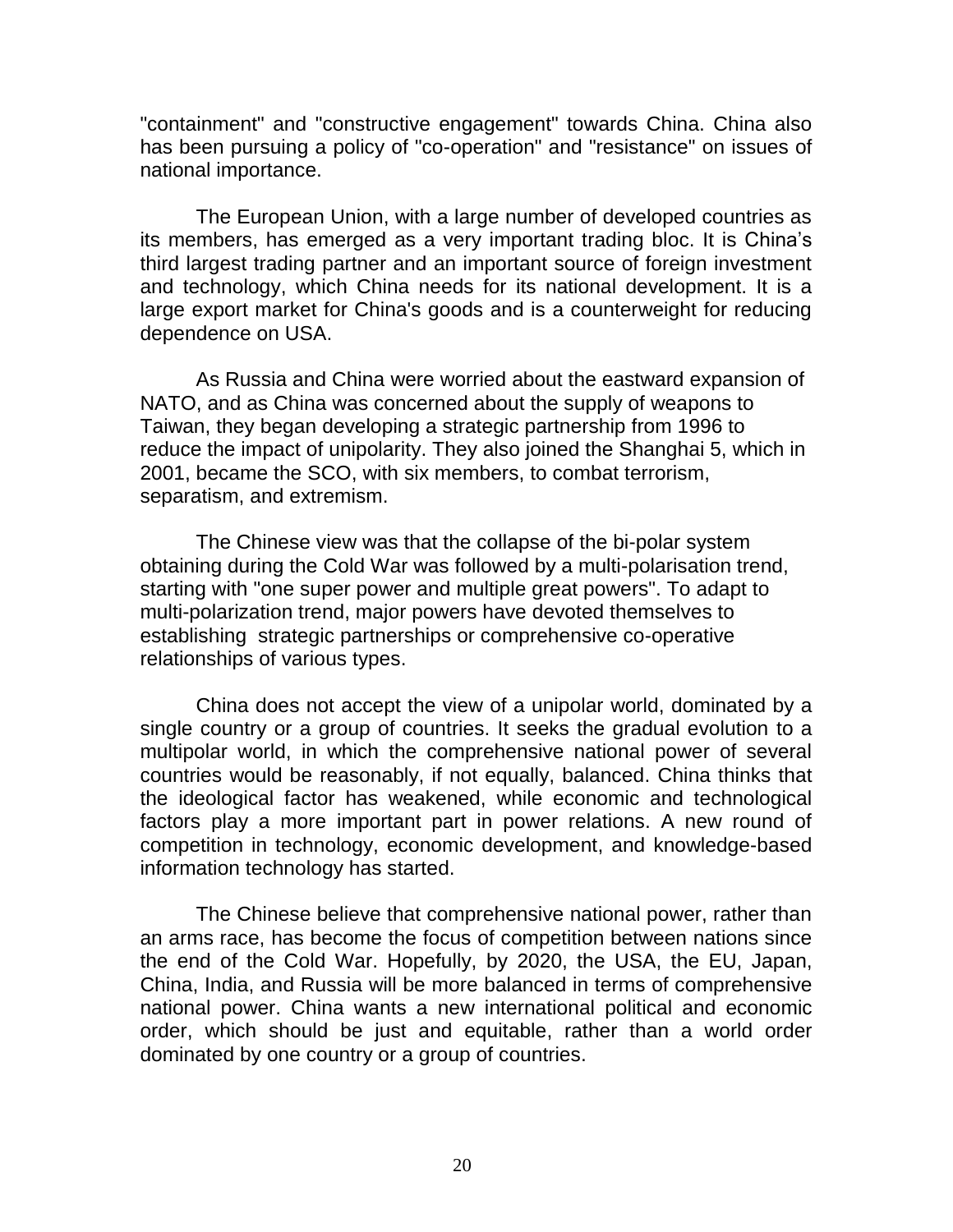By the end of the twentieth century, China had emerged as a politically stable, economically prosperous, and self-confident country, making rapid economic growth, pursuing an active foreign policy, and playing an increasingly larger role in global affairs. China and Pakistan broadened and further strengthened their "time-tested" friendship.

Pakistan, once the "most allied ally" of the USA, and the frontline state during the war against the Soviet occupation of Afghanistan, became the most heavily sanctioned country. Soon after the Soviet withdrawal from Afghanistan, sanctions were imposed on Pakistan, with Congress refusing in 1990 to issue the presidential certification required under the Pressler Amendment. In May 1998, after its nuclear tests, even heavier sanctions were imposed by the USA and its allies. Then, after 12 October 1999, came democracy-related sanctions. China, however, remained a steadfast friend and helped Pakistan in building several important projects relating to defence and economic development, including the Chashma nuclear power plant, to produce 300MW of electricity.

## **Phase III**

The tragic events of 9/11 in 2001 brought a sea change in international politics. With the collapse of the former Soviet Union in 1991, the United States had emerged as the sole superpower: it was hoping to reshape the world as it liked. The attacks of 9 /11 on the symbols of US economic and military power were a terrible shock. The wounded pride of the sole superpower generated unprecedented anger, fury, and military violence, demonstrated by an all-out attack on Afghanistan and declaring a general war on terrorism.

The USA had already adopted a policy of unilateralism or unilaterally trying to dictate the destiny of the world. The National Security Strategy of USA, under President Bush, included the doctrine of pre-emptive strikes and the right to station US troops in any part of the world. The growing importance of controlling sources of energy, trade, and economic means was also a major consideration. The establishment of a US presence in Afghanistan, in the and energy-rich Central Asian states, and the eastward extension of NATO, closer to the frontier of China, aroused the interest of China, Russia, and the European Union in the peace and stability of West Asia and nuclear South Asia.

China, as stated earlier, opposes the concept of a unipolar world and seeks the development of a multi-polar international order, based on the Charter of the UN and the Five Principles of Peaceful Co-existence. The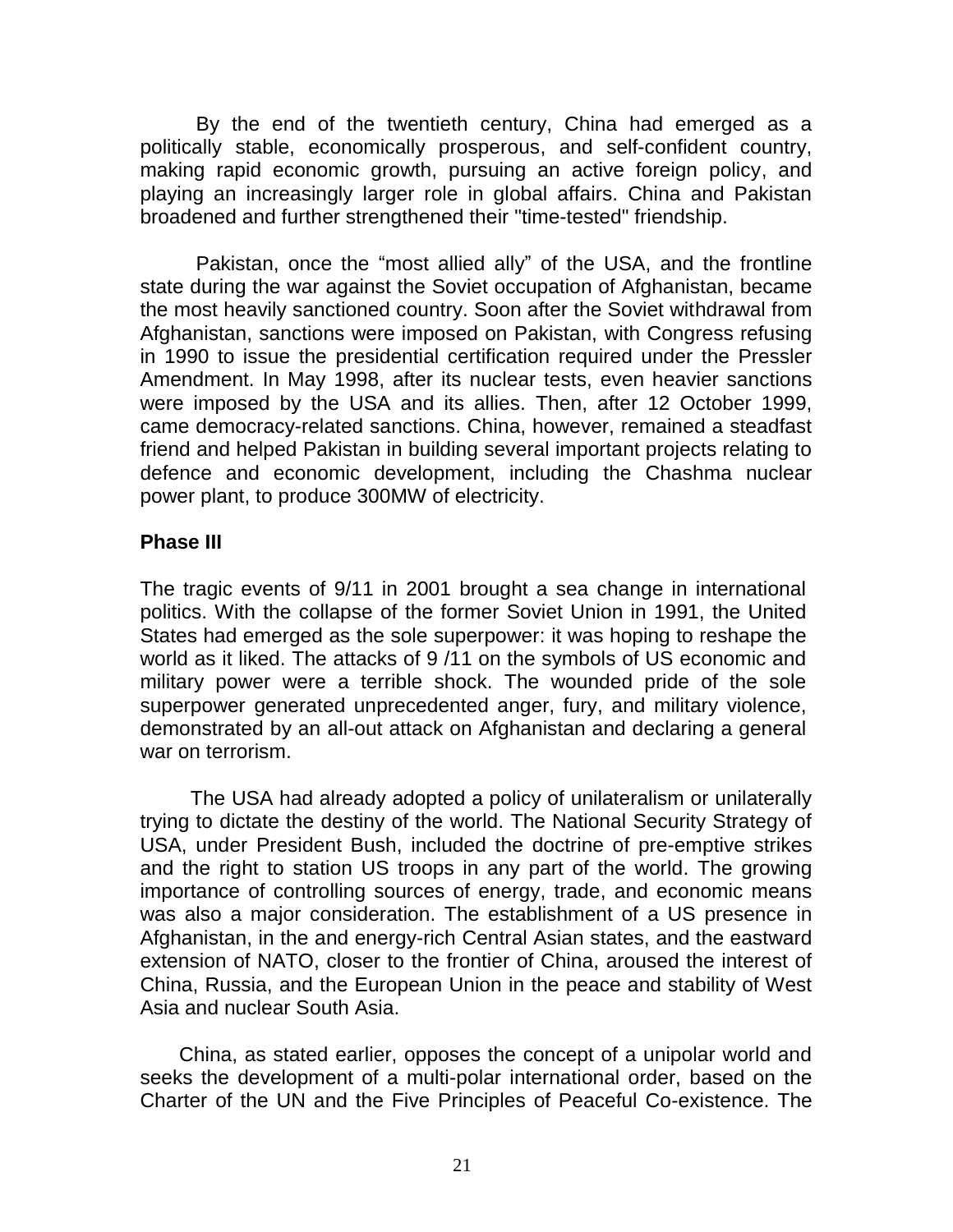new 2002 security strategy of the United States included unilateralism and pre-emptive strikes. The sole super power decided to use its unmatched military and economic power to prevent the emergence of a potential rival. Yet, movement towards a multi-polar world is discernible.

President Bush had declared China the main rival of the United States. Without ignoring the imperatives of mutually beneficial trade and economic co-operation, the Bush administration seemed poised to pursue a policy of "containment", rather than "encirclement" of prosperous and fast-growing China, by taking Japan, Taiwan, and India into a closer embrace of military strategy. The US has announced the decision to go ahead with National Missile Defence (NMD) and was ready to involve Japan, Taiwan, and India in Theatre Missile Defence (TMD).

China believes that peace and development are the main themes of our times. Co-operation, rather than confrontation, occupies centre stage. Interdependence is intensifying, and big powers have to co-exist while contending with each other. China has developed trade and co-operative relations with the USA and Japan. With both these countries, there is both co-operation and friction. With Japan, relations are rather at a low ebb. The USA needs China to deal with the nuclear issue of North Korea

The evolving regional strategic balance in and around South Asia is being shaped by the new National Security Strategy of the USA, the war against terrorism, India's military build-up, and its urge to become a world power, China's peaceful rise and its active role in regional and global affairs is aimed at the evolution of a multi-polar international order in cooperation with other great power centres such as Russia, the EU, Japan, and India to reduce the impact of unipolarity.

# **CARS**

China, as a close neighbour of the newly independent Central Asian Republics, has keen interest in the peace and stability of the area. Russia is also keen to retain her influence in Central Asia through the institution of CIS.

The EU and the USA have been trying to undercut Russian influence. The EU had given 23 billion euros for 1500 projects in the CARs. The USA had established its military presence in Georgia, Azerbaijan, Kazakhstan, Uzbekistan, Kyrgyzstan, Tajikistan, and Turkmenistan, and these countries have established partnerships with NATO.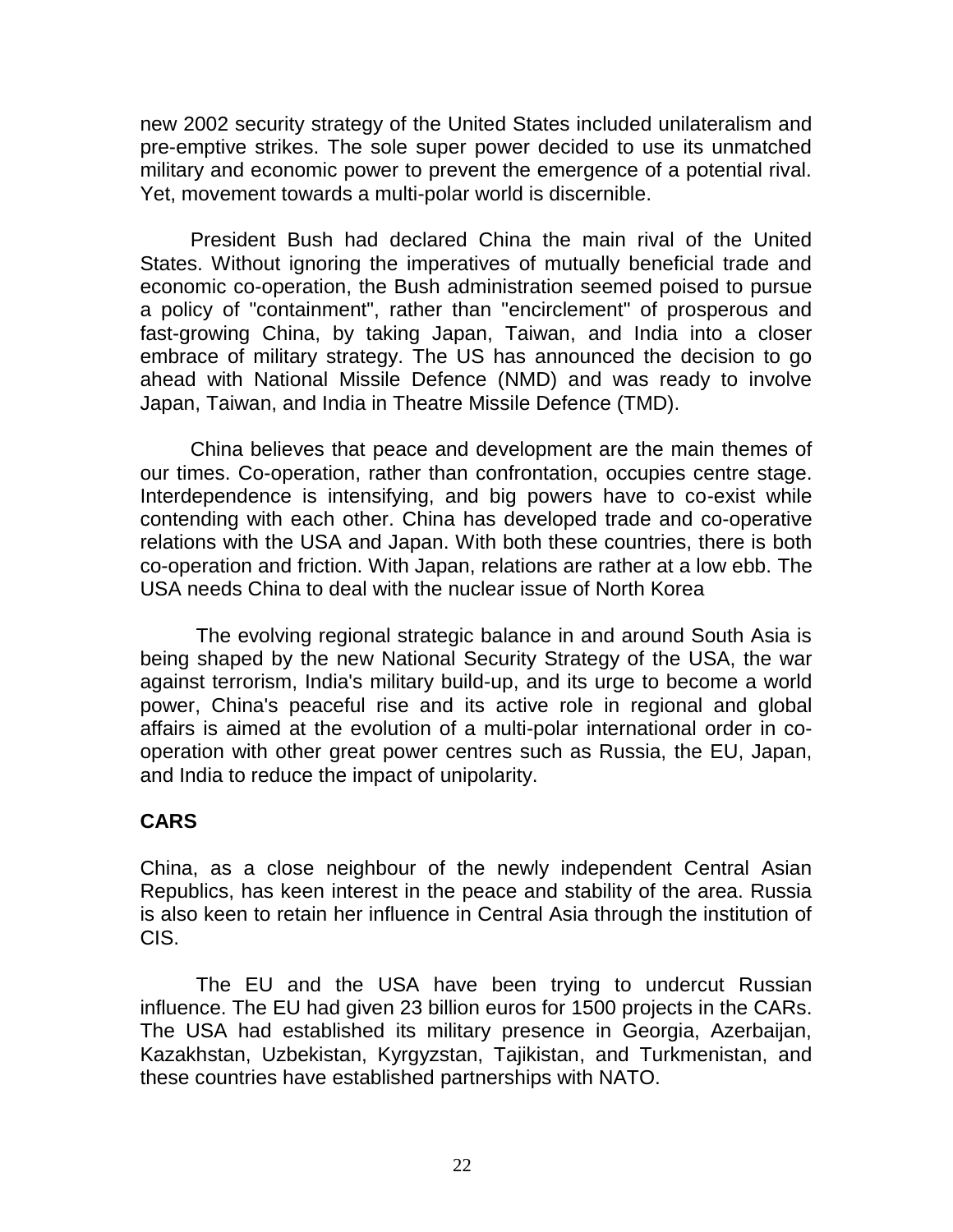China has high stakes in Central Asia. It attaches strategic importance to the vast oil resources of Central Asia. China's energy requirements have quadrupled in recent years and it has become a big importer of oil. It already imports large quantity of oil from the Middle East and Russia. It is seeking to secure additional supplies from overland routes, which would make it less dependent on sea-borne supplies.

An interplay of the political, economic, and security interests of Russia, the US-led West, China, and other sub-regional countries, has triggered a competition that has been termed as "the Great Game of Central Asia." The prize of the Game is vast oil and gas reserves in the region. The recent changes in Georgia, Ukraine, and Kyrgyzstan have increased the influence of USA and the West at the cost of Russia.

### **War against terrorism**

The United States has proclaimed an open-ended war to fight terrorism and is showing readiness to use all means at its disposal to pursue or pressurize other nations to join its war. This has led to the globalization of terrorism.

By joining the war against terrorism, Pakistan once again became a US ally Pakistan was the most heavily-sanctioned country at the time, but the sanctions imposed on Pakistan in 1990, 1998, and 1999 were gradually eased. Economic and military co-operation was resumed.

The importance of controlling energy resources also came to forefront as an objective in the USA attack and occupation of Afghanistan in 2001, and of Iraq in 2003. They have installed new governments through elections, but the resistance continues. It has been proved that "terrorism" cannot be controlled by the use of force alone. We must deal with underlying causes and end political injustice in Palestine and Kashmir.

The Kashmiri peoples' struggle is being unjustly portrayed as terrorism. The distinction between terrorism and struggle for selfdetermination and freedom must be respected. Without a settlement of Kashmir dispute, the security situation in South Asia will remain unstable. The challenge of poverty eradication and modernization cannot be tackled.

### **Nuclear Proliferation**

The USA and the international community seem determined to prevent nuclear proliferation. Pressure, however, is not being applied in a uniform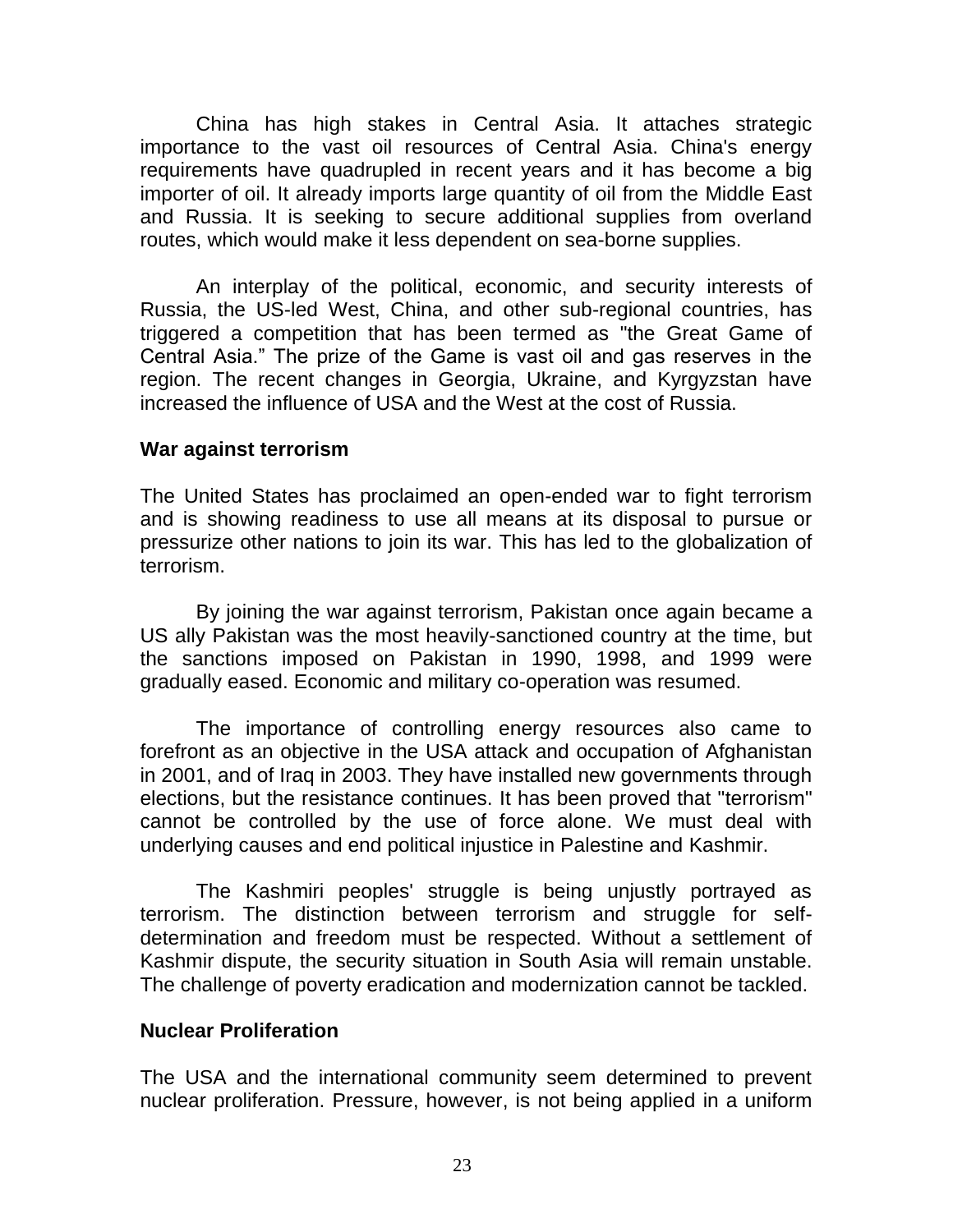manner or on a just basis. Israel's right and need to have nuclear weapons is recognized (and ignored) in the west. The USA has signed an agreement to help India's nuclear development by supplying nuclear technology and Pakistan, despite being a non-Nato ally, will not get the same treatment. Its nuclear programme remains under pressure in various ways, for instance, by insinuating linkages with North Korea, Iran, and others. Iran's nuclear programme is under American–Israeli threats and there are other pressures on Iran to end its nuclear programme. Recognizing the limitations of unilateralism, Iran's nuclear issue is being handled through the EU, the IAEA, and the UN Security Council; China's help has been sought to deal with North Korea through the six-parties talks.

China has clearly emerged as an international political counterpoint. It is using its role as a permanent member of the Security Council to influence global affairs. But it wants to use its political influence in favour of what is right and just and not what is expedient. China is opposed to hegemony and power politics, and it does not seek domination over others. It seeks co-operation with all nations, on the basis of sovereign equality and mutual benefit. The stand-off between the USA and China over the spy plane incident demonstrated that China's patience and firmness clearly exposed that the power of the superpower has limits. The USA has gradually adopted a more co-operative attitude towards China

### **Sino–Pak Cooperation in the Post-9/11 Global Strategic Environment**

Pakistan and China had developed excellent multi-dimensional cooperation by the turn of the century. In the last few years, they have deepened and expanded their relations and taken them to new heights, through regular and frequent high-level visits,

In January 2000, General Pevez Musharraf visited China, shortly after taking charge as Chief Executive in October 1999. While the USA and its allies had imposed democracy-related sanctions on Pakistan, in addition to sanctions imposed due to its nuclear policy, China welcomed the General, reaffirmed the traditional friendship, and promised to continue co-operation in various fields

In May 2001, the Chinese Premier Zhu Rongji visited Pakistan, to mark the 50th anniversary of the establishment of diplomatic relations. While expressing the determination to strengthen the time-tested friendship, Premier Zhu Rongji highlighted China' interest in peace and stability in South Asia and the need for co-operation between regional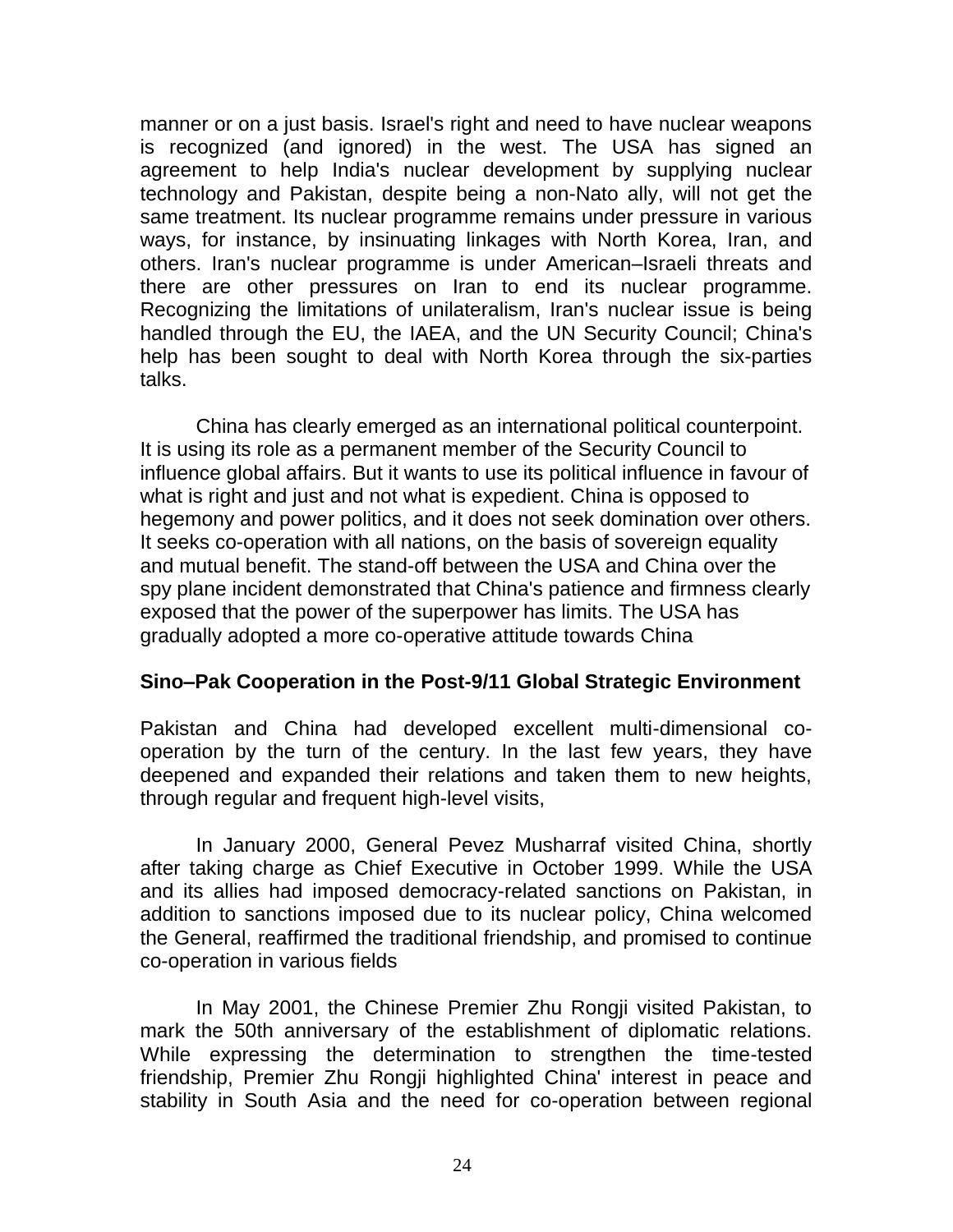countries. Several agreements were signed for enhanced co-operation in the field of railways, petroleum exploration, telecommunications, and tourism. Gwadar Port and the Makran Coastal Highway are two special projects, which have great significance for future trade links with the countries of Central Asia and of the Gulf region. The transit routes to landlocked counties in Central Asia, which were closed during the colonial era, will open again.

Pakistan and China were planning for development and hoping for peace in the twenty-first century. Suddenly, tragedy struck on 9 September 2001. With the terrorist attacks on the Twin Towers in New York and on the Pentagon in Washington, D. C., the global strategic environment changed. Pakistan had to make a quick decision to join the USA and its allies to fight the war against terrorism. The war in Afghanistan created serious security problems for Pakistan.

President Pervez Musharraf, soon after joining the USA in war against terrorism, visited China in December 2001, at the invitation of President Jiang Zemin. The Joint Statement issued at the conclusion of the visit expressed the resolve of the two countries that their "strong and dynamic, all-weather friendship", which they have maintained, "irrespective of changes in the international situation", will be carried forward from "generation to generation." They agreed to broaden their "comprehensive partnership". They strongly condemned the 11 September terrorist attacks against the United States. They wanted the UN and the Security Council to play a primary role in eliminating the scourge of terrorism. They supported "the resolution of the Kashmir dispute through dialogue, in accordance with the relevant UN Security Council Resolutions and the wishes of the people of Jammu and Kashmir." Pakistan supported China on the Taiwan issue and "reaffirmed its adherence to a One-China policy." China "reaffirmed its respect and support for the national independence, sovereignty and territorial integrity of Pakistan."

In March 2003, Mir Zafarullah Khan Jamali paid a visit to China at the invitation of the newly-elected Premier Wen Jiabao. The Pakistani Prime Minister was the first foreign dignitary to be received in China after the transfer of power to the fourth generation leadership, with Hu Jintao as the core. This unprecedented peaceful transfer of power was decided at the 16th Congress of the Chinese Communist Party in November 2002, and given legal effect by the 10th National Peoples' Congress in March 2003.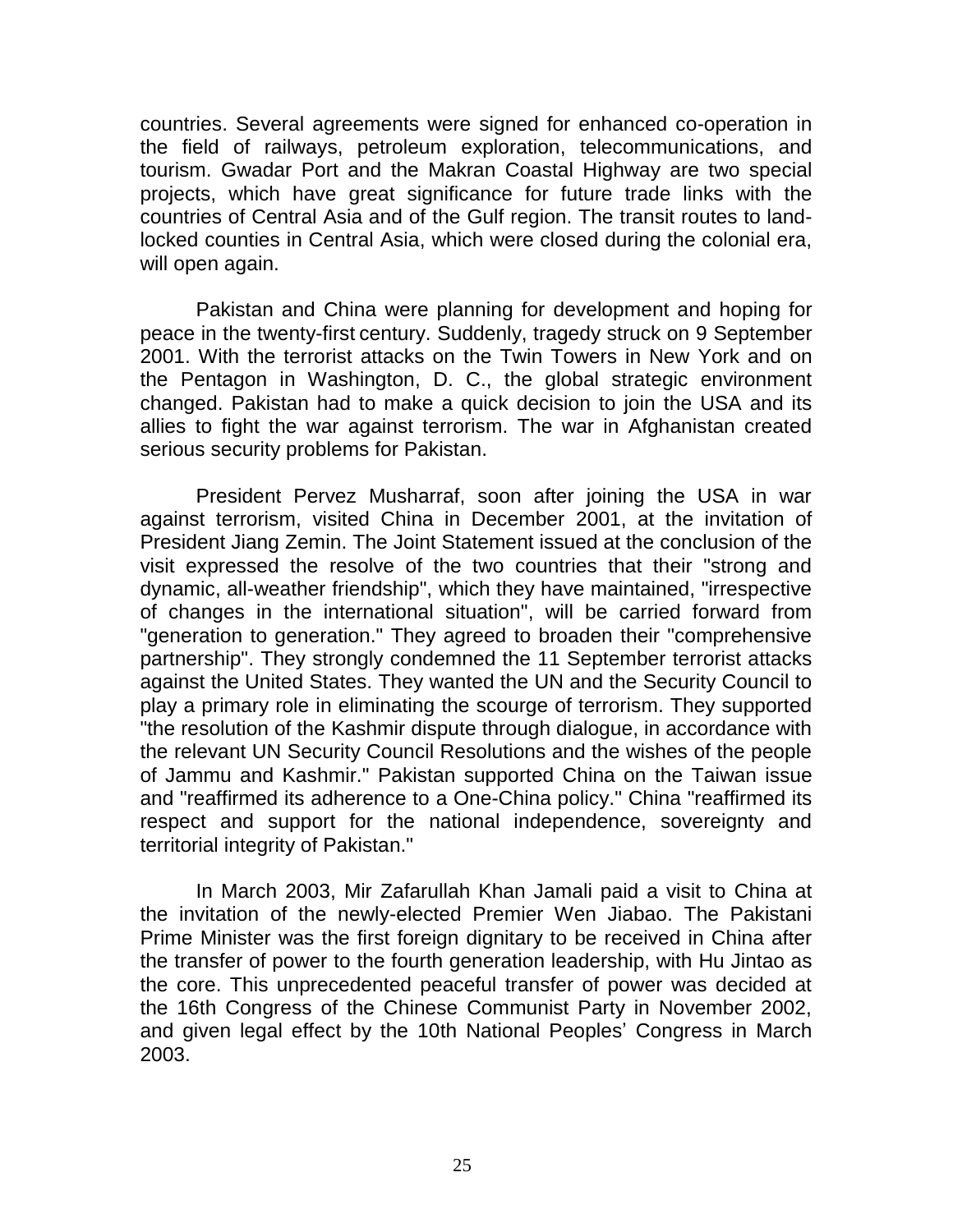The Prime Ministers of the two countries held wide-ranging talks and discussed further co-operation in the railway sector and the second phase of the Chashma Nuclear Power Plant. It was agreed to set up a Pakistan– China Friendship Forum, which would serve to supplement and reinforce the efforts of the two governments to strengthen and deepen bilateral relations in all fields.

In November 2003, the President of Pakistan, General Pervez Musharraf, again visited China. He first went to Hainan, where he delivered a keynote address at the Second Annual Conference of BOAB Forum for Asia and met many foreign leaders attending the Forum. In Beijing, he met China's new leadership and had fruitful talks with President Hu Jintao. On 3 November 2003, the two Presidents signed a Joint Declaration on Directions of Bilateral Co-operation. It is a vision statement which explains their joint stand on major issues and gives some indication of their plans in various fields.

It is stated that the two countries "have already established a futureoriented all-round co-operative partnership" and they are "committed to further deepen and broaden their all-weather friendship and all-round cooperative partnership". They have "firm belief in the centrality of the United Nations in the promotion of world peace and development". They consider "separatism, extremism and terrorism" as serious threats to regional security and stability.

Prime Minister Shaukat Aziz visited China in December 2004. This was a follow- up of the Vision Statement of November 2003. This visit opened a new chapter in bilateral ties, particularly in economic and trade relations. Seven new agreements/ MoUs, encompassing the trade, communications, and energy sectors, and drawing up a framework for greater economic co-operation were signed.

A US\$500 million preferential buyers' credit was approved, under which loans will be extended to Chinese companies for setting up projects in Pakistan. Other agreements included US\$150 million credit for Chashma II project, and a protocol on Preferential Trade Agreement, an MoU for co-operation in oil and gas exploration, an agreement for joint agro-based industries and processing zones, a protocol for RMB 50 million assistance for Pakistan and a US\$110 million contract for a housing project in Lahore. A comprehensive partnership between the Chinese and Pakistani private sectors was initiated, that will not only enhance economic co-operation but will also be a stimulant for increasing much-needed people-to-people contacts.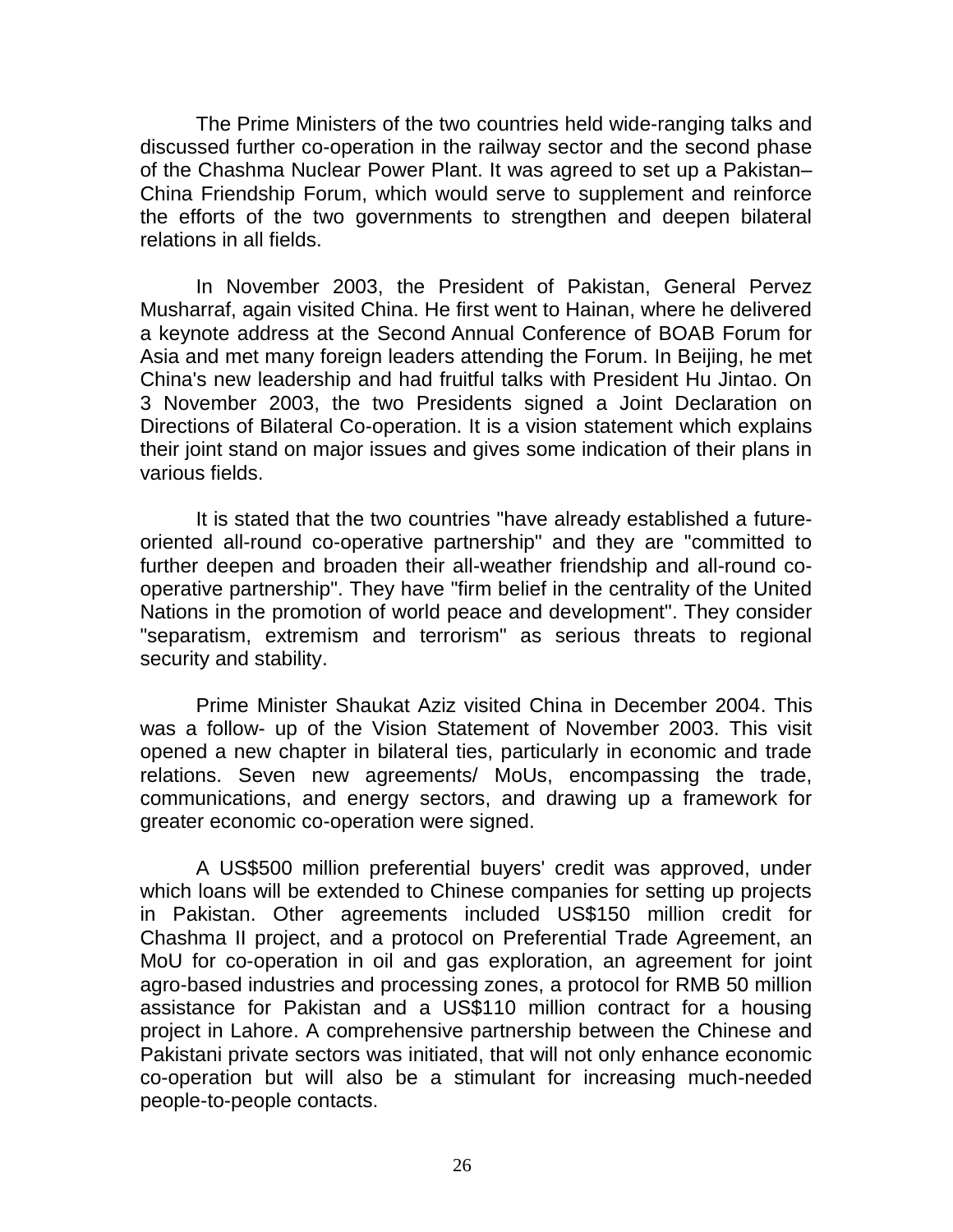The Premier of China's State Council, Mr Wen Jiabao, visited Pakistan and three other countries of South Asia in April 2005. Since 1996, China has been following a policy of developing friendly relations with all countries of South Asia to promote peace and stability in the region. However, with Pakistan, China has maintained a special relationship. It is significant that Pakistan was the first destination of Premier Wen's fournation tour of South Asia.

The most important result was that China and Pakistan concluded a "Treaty of Friendship, Co-operation, and Good Neighbourly Relations". This treaty has provided a solid legal framework for mutual commitments. Pakistan is the first country with which China has signed such a treaty. This should leave no doubt that, while China is developing co-operative relations with India and other countries in South Asia, its friendship with Pakistan is very special.

Article I of the Treaty reads: "The Contracting Parties shall actively develop and consolidate the bilateral strategic partnership of goodneighbourly friendship and mutually beneficial co-operation…Both the Parties agree to maintain a regular high-level strategic dialogue." It is noteworthy that the word "strategic" used in the Treaty was not used in earlier documents, including the Joint Declaration issued on 3 November 2003.

Previous commitments given to each other are reiterated in the Treaty. Twenty- two agreements and MoUs were also signed to make the multidimensional and comprehensive strategic partnership meaningful, through expanded co-operation in various fields.

The President of Pakistan, General Pervez Musharraf, again visited China In February 2006, to launch the celebrations of the 55th Anniversary of the establishment of diplomatic relations between China and Pakistan on 21 May 1951. Many delegations will be exchanged to highlight cooperation in various fields. The celebrations will conclude with a visit by the President of China, H. E. Mr Hu Jintao, in November or December 2006.

President Pervez Musharraf's visit to China took place a few days before the expected visit of President George Bush of USA to India and Pakistan. Both China and Pakistan were aware of the fact that the USA and India were forging a strategic alliance. Their defence ministers had concluded an Agreement on Defence Co-operation on 29 June 2005. President Bush had reached an agreement with the Indian Prime Minister,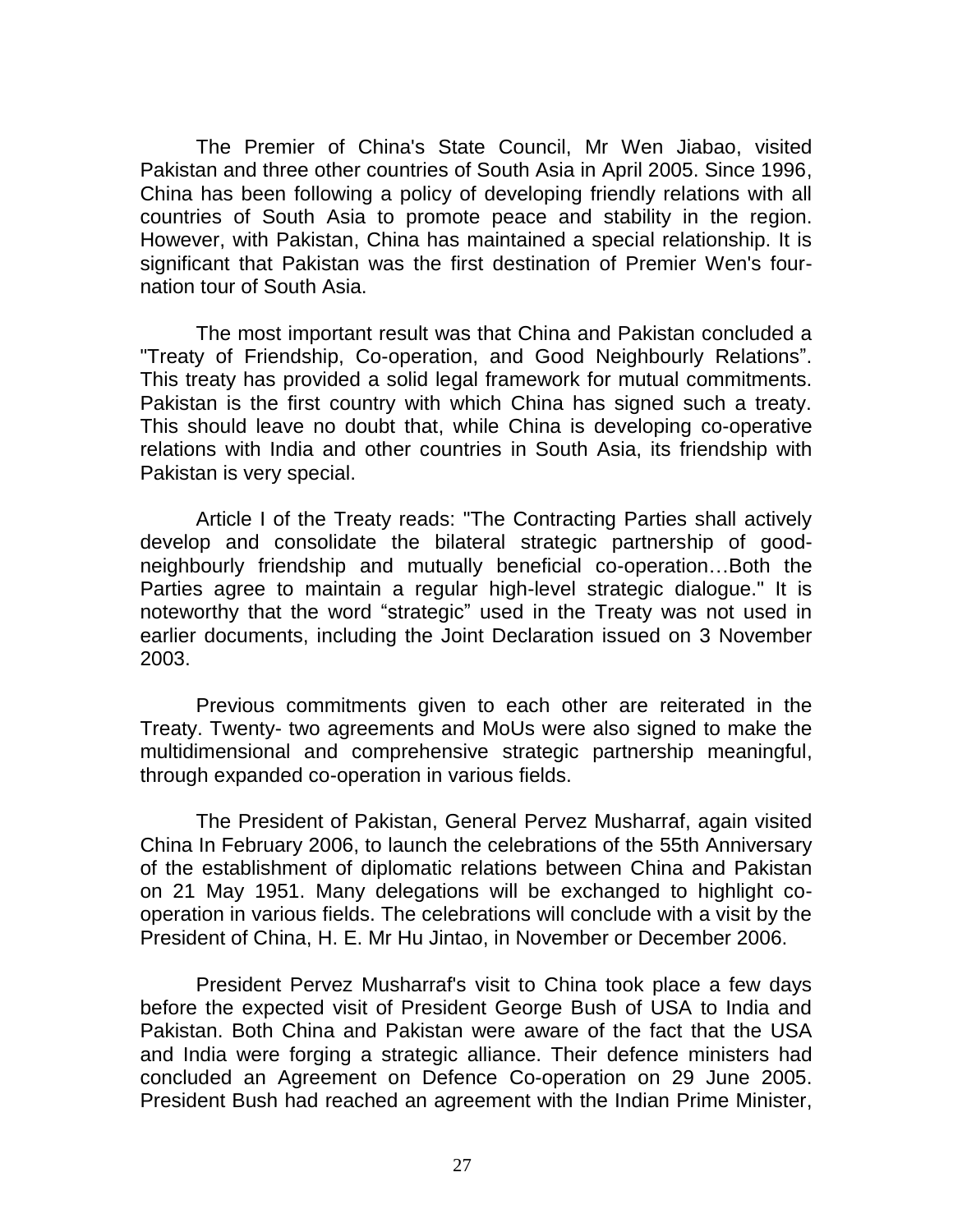Manmohan Singh, on 18 July 2005, to transfer nuclear technology to India. A formal Agreement was expected to be signed during President Bush's visit to India. Pakistan was not expected to get similar treatment.

Being conscious of the fact that the USA was making India a global strategic partner, China and Pakistan had wide-ranging discussions and agreed to strengthen their comprehensive strategic partnership. A detailed joint statement was issued at the end of the visit. China and Pakistan expressed their commitment to maintaining international peace and stability. They reaffirmed their opposition to terrorism and to the proliferation of WMD and their means of delivery.

China reaffirmed its respect for Pakistan's independence, sovereignty, and territorial integrity. Pakistan reaffirmed its "One-China" policy and opposed Taiwan"s independence. Pakistan welcomed China becoming an observer at SAARC, and China welcomed Pakistan becoming an observer at the SCO and invited Pakistan to attend the SCO Summit in June 2006 in Shanghai.

Thirteen agreements / MoUs were signed. There were three important framework agreements on (i) expanding and deepening bilateral economic and trade co-operation; (ii) defence co-operation; and (iii) energy co-operation, including an agreement to enhance co-operation in peaceful uses of nuclear energy. They expressed satisfaction at the performance of Chashma Nuclear Power Plant I, and agreed to start construction of Chashma Nuclear Power Plant II.

China and Pakistan expressed satisfaction over the Early Harvest Progamme and agreed to expedite negotiations on the Free Trade Agreement. They also agreed to enhance co-operation in the social sector. The two sides also reached an agreement to upgrade the Karakorum Highway at the cost of US\$400 million.

In order to sum up 55 years of Pakistan-China relations, I would like to quote, a paragraph from the joint statement issued at the end of President Pervez Musharraf s China 19-23 February 2006 visit:

The leaders of the two countries reviewed with satisfaction the growth of China– Pakistan relations over the past 55 years. They were glad to see that China–Pakistan friendship featuring sincerity, co-operation, mutual trust and support has struck deep roots in the hearts of the two peoples The all-weather friendship between China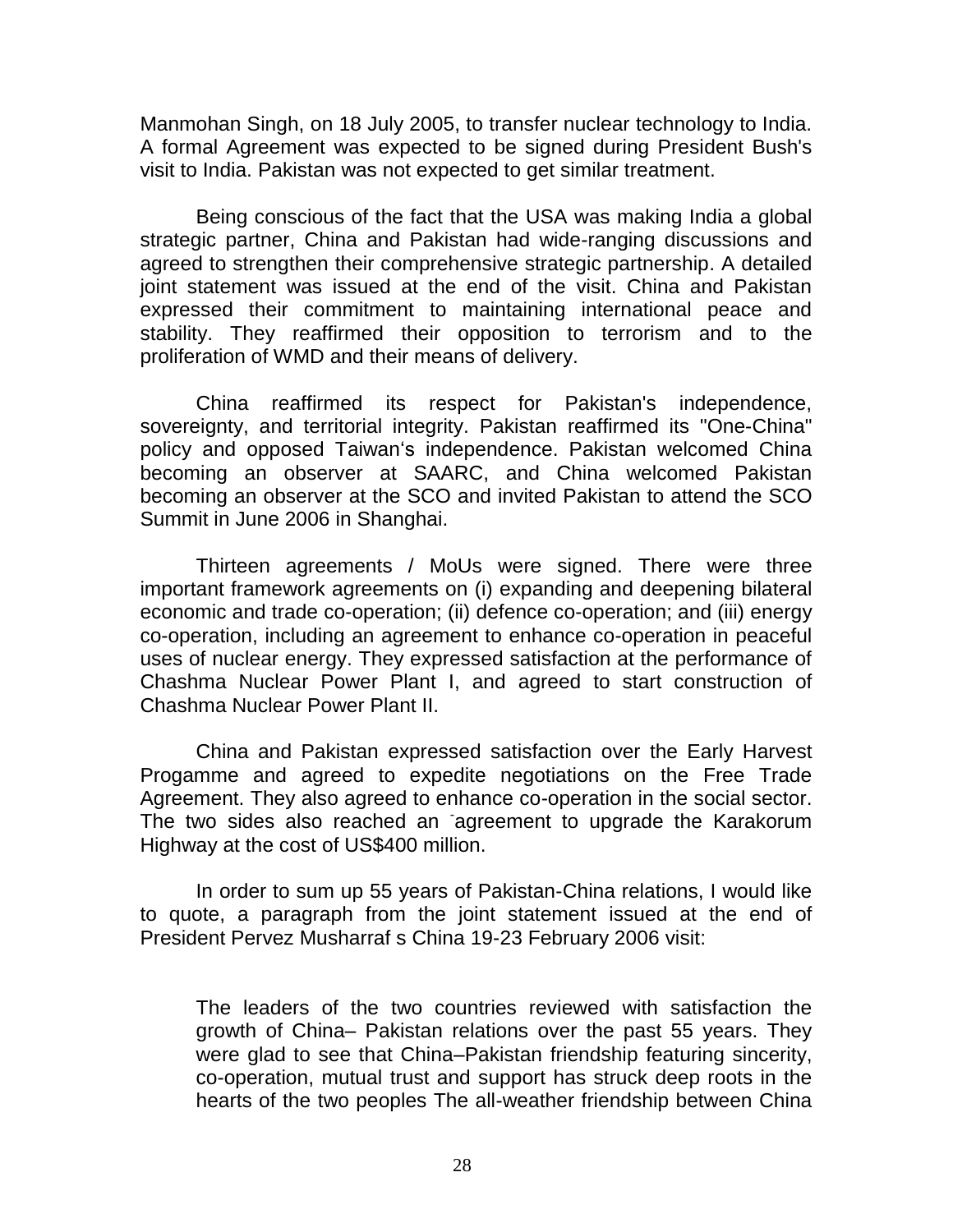and Pakistan has withstood the test of time and prospered, notwithstanding changes in the international, regional, and domestic environment. Both sides agreed that, at a time when major and profound changes are taking place both internationally and regionally, to strengthen good-neighbourliness and friendship, develop co-operation, and deepen strategic relations between China and Pakistan serves the fundamental interests of the two countries and peoples and will promote peace and development in the region. Both sides emphasized that the two countries are committed to enhancing China–Pakistan strategic partnership of co-operation, featuring good-neighbourliness, friendship, and mutual co-operation. The two sides will continue to take steps to deepen and enrich China Pakistan relations.

Thank you.

# **Major General (retd.) Cai Bingkui**

*Pakistan–China Defence Co-operation in a Changing Strategic Environment*

Mr Chairman, it is great honour to be here at this seminar of 55 years of China–Pakistan relations. Ambassador Ma talked about Pak–China friendly relations in the global strategic environment. I would like to talk about defence co-operation between China and Pakistan in a changing global strategic environment. As you know, China and Pakistan are close and friendly neighbours. Today, the establishment of diplomatic relations is 55 years old. The relationship between the two countries is well established. Last year, the Treaty of Good Neighbourliness, Friendship, and Co-operation was signed and thus the partnership for co-operation was further strengthened. Sino–Pak relations are based on an all-weather, time-tested friendship. I myself have been in the Chinese Embassy in Pakistan three times, from the early 1960s to the late 1990s. I witnessed closely the development of the Sino–Pak friendship. This has withstood the changing international and regional environment. I strongly believe in vitalizing the steady deepening of co-operation, covering international views. In my view, we are major catalysts between high equilibrium of partners, resulting from our long-held relationship, which is based on common interests. A solid friendship has evolved because of consensus on international and regional issues.

Since late 1960s, the armed forces of China and Pakistan have interacted closely, with mutual trust and respect. This interaction has been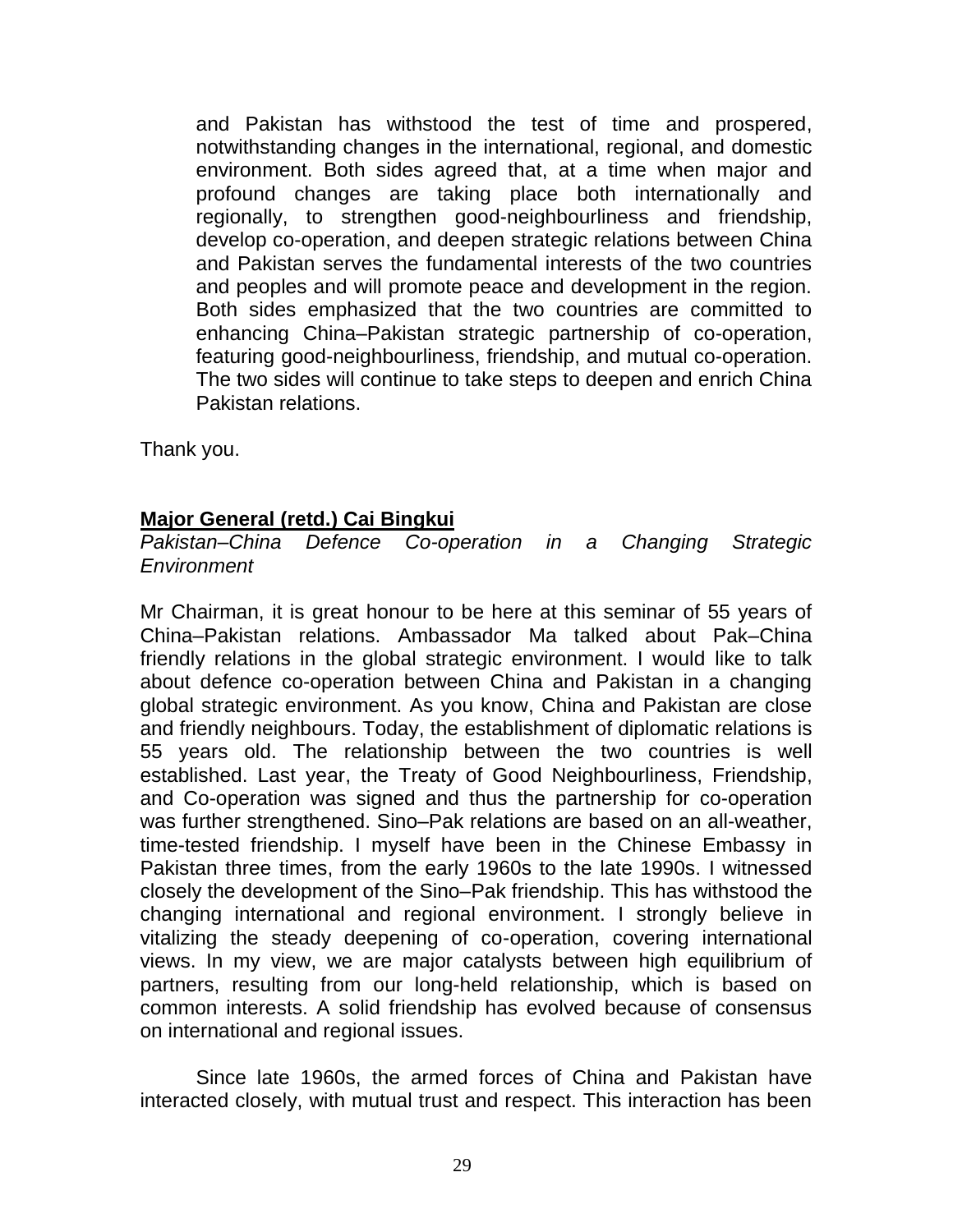very fruitful. It is an outstanding feature of the mutual relationship between China and Pakistan that there has never been a difference of opinions between them. This co-operation played an important role in promoting mutual understanding and friendship. It is a tradition that senior military officers pass through the Karakoram border and exchange views on issues of mutual concerns. Such high level delegations are representative of the friendly relationship between the militaries of the two countries and, at the same time, they enhance bilateral relations and ensure successful cooperation.

Security co-operation has been enhanced over the years between the armed troops of China and Pakistan. There have been three rounds of consultations conducted in order to promote co-operation between the two armed forces. In recent years, non-traditional security threats, like terrorism, have become significant. The armed forces of China and Pakistan are consolidating their co-operation in this regard. In August 2004, 200 forces under joint counter-terrorism were stationed in a highaltitude area, which expanded military co-operation in an area of nontraditional security. This joint exercise helped the two forces to develop expertise on counter-terrorism, separatism, extremism, and other regional instabilities. In October 2003, Naval ships of China and Pakistan conducted a joint marine high search and rescue exercise in Shanghai. It was the first time that the Navy of the Chinese People's Liberation Army held a joint exercise with any other country. In November 2005, during the earthquake in Pakistan, Chinese naval ships conducted another joint marine high search and rescue operation with Pakistani naval vessels. It was again the first time that the People's Liberation Army's navy held joint exercise in waters abroad.

Fourth, co-operation in major defence equipment has always been an important part of Sino–Pakistan defence co-operation. It covers a wide range of weaponry and equipment. Defence co-operation has undergone several changes and transformations. Due to mutual trust, these changes were smooth. It shows that time-tested co-operation accommodates changes in the environment.

Fifth, Sino–Pak co-operation gave the two countries a mutual range of areas. In addition to mutual training, university, military college, and professional exchanges are carried out. The specific condition of China– Pakistan relations is that the armed forces do not merely portray challenges: they formulate responses to them. Under these circumstances, it is no doubt very important to enhance co-operation.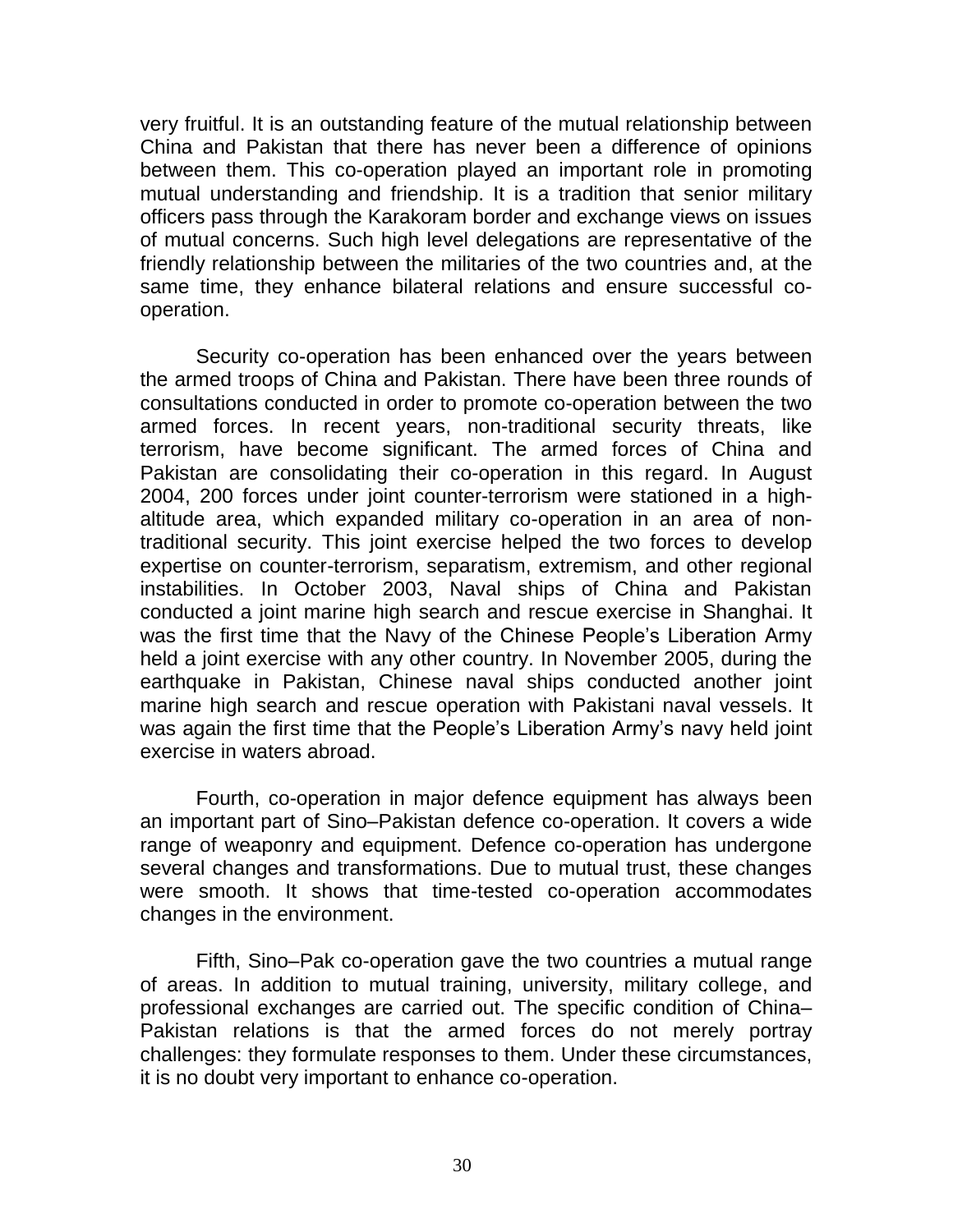Mr Chairman, ladies and gentlemen, I have mentioned above the defence co-operation between China and Pakistan that has steadily developed with the changes in the strategic environment. The fields of cooperation have gradually expanded from informal to formal co-operation. In the pragmatic view of the present-day world, the international situation continues to undergo complex changes. Although the international situation as a whole has created insecurity and instability, China and Pakistan with their wide co-operation can resolve their problems. They can continue to enhance defence co-operation. We attach importance to the role of enhanced defence co-operation and also at people"s level, cultural groups to further our co-operation for peace and stability.

# **General (retd.) Asad Durrani**

*Pakistan–China Defence Co-operation in a Changing Strategic Environment*

Thank you, Mr Chairman. My gratitude to the Institute for this honour. It is also a bit of a challenge to talk about defence co-operation in the emerging scenario, with an increase in situations to face which you might be expected to deal with military threats and challenges and come up with a possible framework in which China and Pakistan can co-operate. There is also danger in this because, sometimes, when you are talking about future threats, you might end up by putting people"s antennas up and the threats that might be in your mind may materialize. So let me say how I can avoid this. There is also another aspect when one talks about Pakistan and China friendship: you end up using all the right adjectives, but when we talk about "time-tested", "all-weather", and "higher than the Himalayas" kind of phrases, defence analysts has a problem with them because they will have to concentrate on the grassroots, realism, and so on.

My description of the defence co-operation between the two countries would be that that it has been stable and steady, very comprehensive, because it covered a wide range. It has also been mercifully low profile. It has taken place very professionally and quietly. Joint production, procurement of weapon systems, and exchange of technology, but when I say that it avoided being high-profile, I mean that it did not result in the upper strata, like a military alliance. I do not recall if we have a defence and security pact that can cause reactions. When we talk of Indo–US collaboration that has created reaction, as well as other reasons for not having a military alliance, it means that you have agreed upon common threats. You have a practical way of responding to that through military way and it has not happen that way.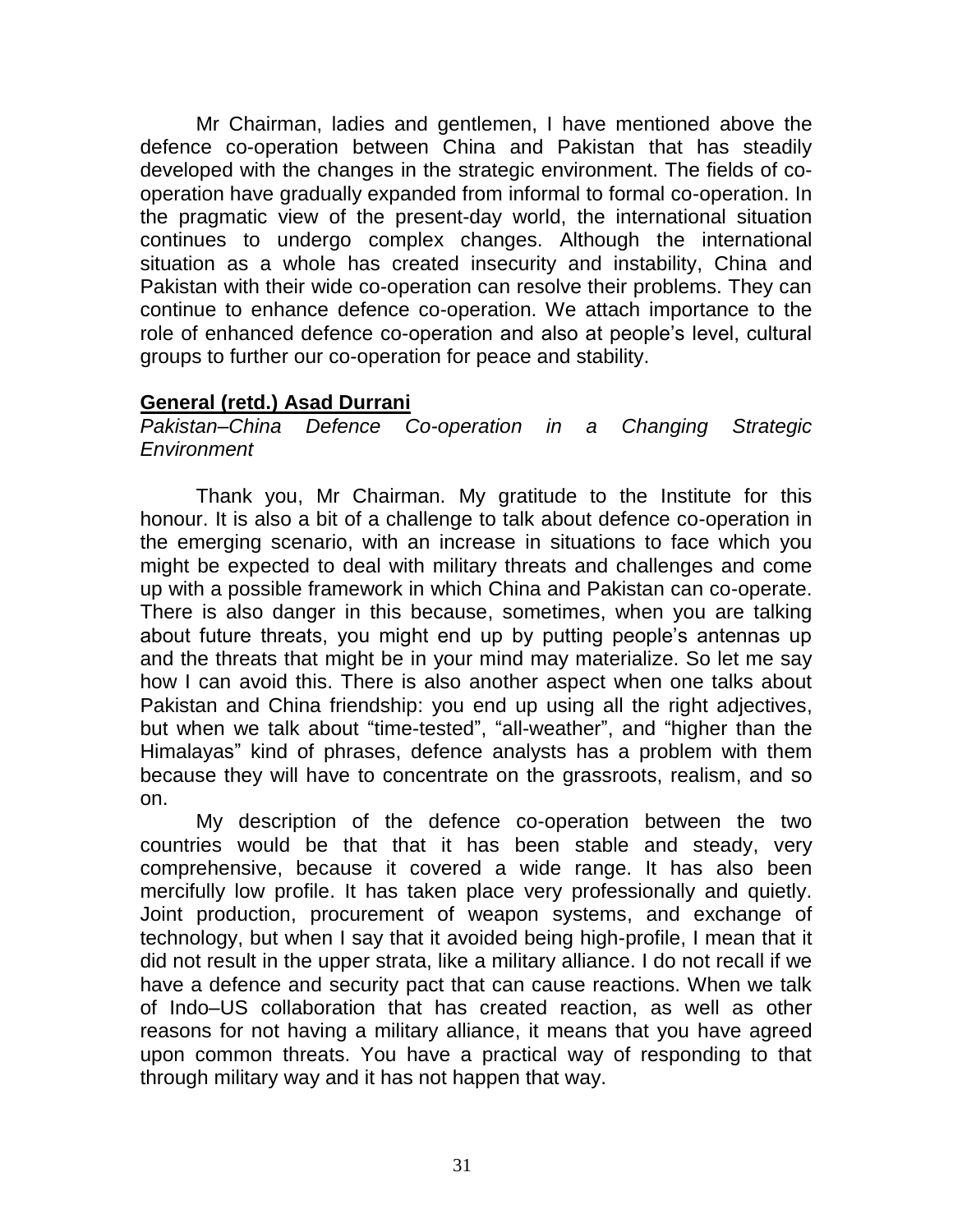I think if we have to talk about the present situation in which the new scenarios are going to be discussed. The best I can do is to try to think aloud that if we are going to find fields of co-operation, then the military thinkers from both sides will have to make certain bargains. There is also a need for deep thinking about the possible repercussions so that we can come to useful conclusions. What are the systems that we will use? Where will the concentration be? I have marked three or four, which are of more important to us in real life. This is one way of coming up with military defence co-operation. I would also say that, among the state institutions, militaries are the most conservative ones. They mostly do not like to get involved in unfamiliar waters. They believe that whatever they have been doing in the past should continue without change. If that has to be the case, then this part of seminar is of no relevance.

I have reasons to believe that this is not the thinking. Instead of going 55 years back, I will just pick up from the thirteen MoUs signed between the two governments during the 19-23 February-visit of the President. Among the thirteen, four MoUs in particular make plenty of sense in the new environment. One is a broader one: that both the ministries of defence should co-ordinate more frequently. Energy and petroleum, science and technology, Gwadar and the surrounding area are the other issue. What I am going to suggest is that the present system in which we have worked is adequate; nothing more is required, except that the people will have to become more imaginative. For example, let me say, if we have to start with the high-profile Indo–US collaboration, can both the countries think of any scenario that may lead to a military conflict, even a limited one? If that is the case, what kind of response we can come up with? I am also thinking of another scenario as terrorism is a very basic issue in the Pakistan–China context. Are we thinking of unrest in the Xinjiang province near our Northern Areas? Common thinking is that some kind of military force is required, as we have been viewing it as the last resort. But it will only aggravate the situation and cannot lead to resolution. But in the real world, state operators cannot think much and use the traditional means. If such a situation arises, do we have any co-ordinated strategies in mind? It becomes more complex if we think about Central Asia. The situation there is complex: energy sources, NATO"s expansion, US bases, Russian interests; is it unthinkable that no military responses would be needed there? Possibly not, but unless we get out of the hypothetical situation; we might not be able to come up with a reasonable framework. There again it is going to get more complicated, as it will involve many countries and joint responses will be needed. There are military bases, not only American ones. If we can come up with different scenarios, maybe we can determine the role of the two militaries. An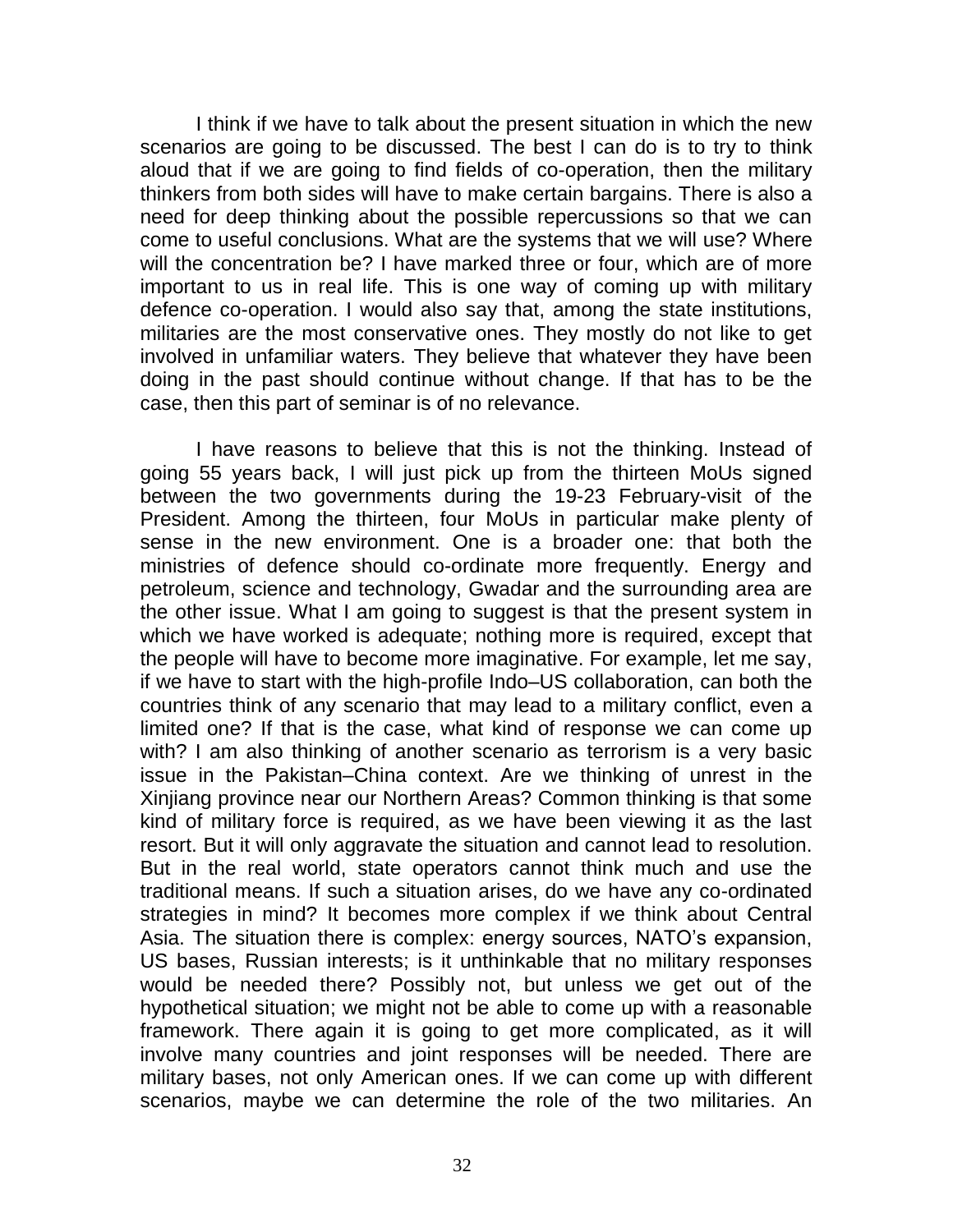important issue is what kind of role Pakistan has to play in case of military conflict in Taiwan"s case. Is Pakistan going to stay out or will these conflicts spread to the extent that a response from Pakistan will be needed?

Lastly, and this is not hypothetical, this is the only thing that actually has happened: the naval exercises between the two navies. That means that both of us must be thinking of a particular scenario in the Indian Ocean, perhaps. It is one of the seas in which the presence of foreign navies–for understandable reasons–not only after 9/11, but even before, has been considerable. So that sort of joint action means much. The aim of all these war games and exercises will have to remain to deter and make a military confrontation costly. And if war takes place, it will have to be a limited one and not involving unconventional weapons. However, once an escalation starts, it might not be possible to limit the war below the nuclear threshold. More flexibility is required and also more imagination and joint thinking is also required. Technical co-operation and joint production is something that can continue, but we never have to think of a concrete case, I am leaving this as food for thought for you, because so much of it can become important.

In the Indo–US deal, One-System Defence was most talked about and was as much of a real fear as the procurement of the Ballistic Missile Defence that the Indians might acquire. Now, any defence analyst would say that there is no chance that India could acquire that as an operational system: as a technological system, yes. Otherwise, it is so ineffective right now–and even if it becomes effective, it has a lot of problems. So would a system provide you with all-round coverage? One can come to the conclusion that, once the Indians get BMD, we can sit back and relax, as it is not a worthwhile cause. However, since it has symbolic value, what would be the effect if China and Pakistan announce that we will jointly develop BMD? It is a faulty system, but it gives the impression of a timetested friendship.

### **Question and Answer Session**

- **Q:** I am just curious about China–Pak defence co-operation. What are the implications? Also, Indo–US defence co-operation seems to have importance for Pakistan. What kind of concerns does Pakistan have about this alliance?
- **A:** The US has said that they will de-hibernate Indo–Pak relations. They can adopt different policies towards both but, given the situation, this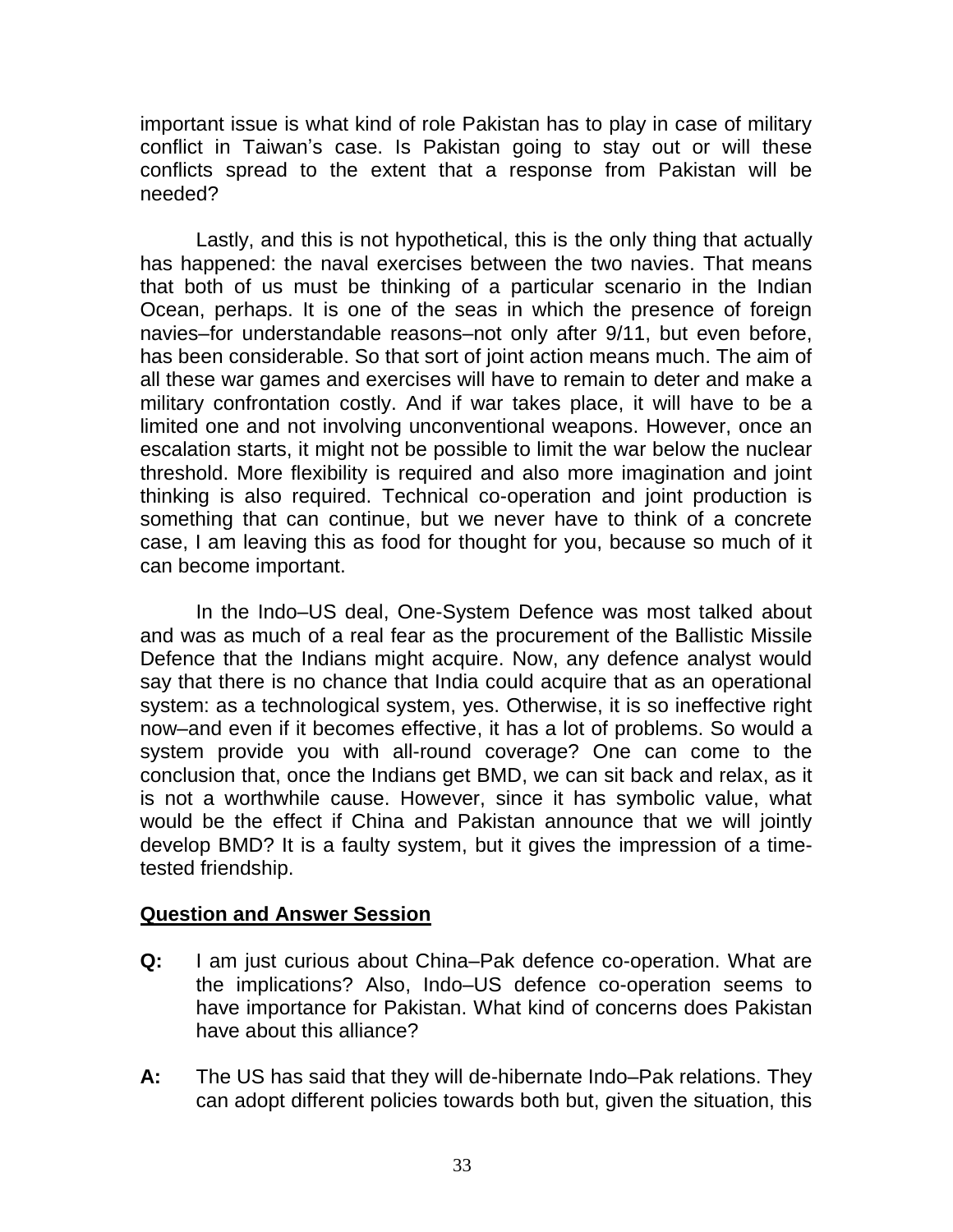pact is not limited to nuclear co-operation but also defence missile co-operation and will considerably change the situation in South Asia. From Pakistan's point of view, we have maintained a certain balance for a long time and conventional threats can be taken care of. If Delhi develops other options quickly, it will be threatening for Pakistan.

- **A:** I think in recent years there has been a shift, especially since the Soviet withdrawal from Afghanistan. Policies both in India and Pakistan and also the US have been driving the course. With First Gulf War, Indians offered refuelling facility to the US planes, coming from war, from the targets in Iraq. They signed an MoU for cooperation and defence. When India tested a nuclear device in 1998, the Indian defence minister specifically said that China was their enemy. This was to provide a basis for acquiring approval and further support. Since then, there had been an acceleration in cooperation between Indian and the US in all fields. Clinton"s visit to India was very important. Similarly, with the Bush Administration, India agreed to join the theatre missile defence and recently they held joint exercises. In 2005, two major agreements were signed. On 29 June, an agreement between the defence ministers and on 18 July, another agreement between the Indian Prime Minister and the US President were signed. This was popularized. I think the President of Pakistan, knowing the background of the Indians, preempted them by going to China in February because the relationship with China is independent of the US. If we had gone after the visit, people might have said that being disappointed by the Bush Indian deal, Pakistan has gone to China. So we went to China prior to the Bush visit. I think that it will increase the liability of both China and Pakistan to show more strength. We are trying to improve relations, but if India gets substantive backing, then it will be disturbing for Pakistan.
- **C:** The real danger of this agreement is that if the US-India nuclear deal goes through, then the US is going to supply India with safeguarded fuel for its civilian reactors that India has identified as civilian. So this will liberate a lot of fissile material, which is not safeguarded in India. So they will remove that from civilian reactors and will be able to use it otherwise. So India will acquire the ability to produce 50 to 60 nuclear weapons a year, as a result of the liberation of unsafeguarded fissile material being available.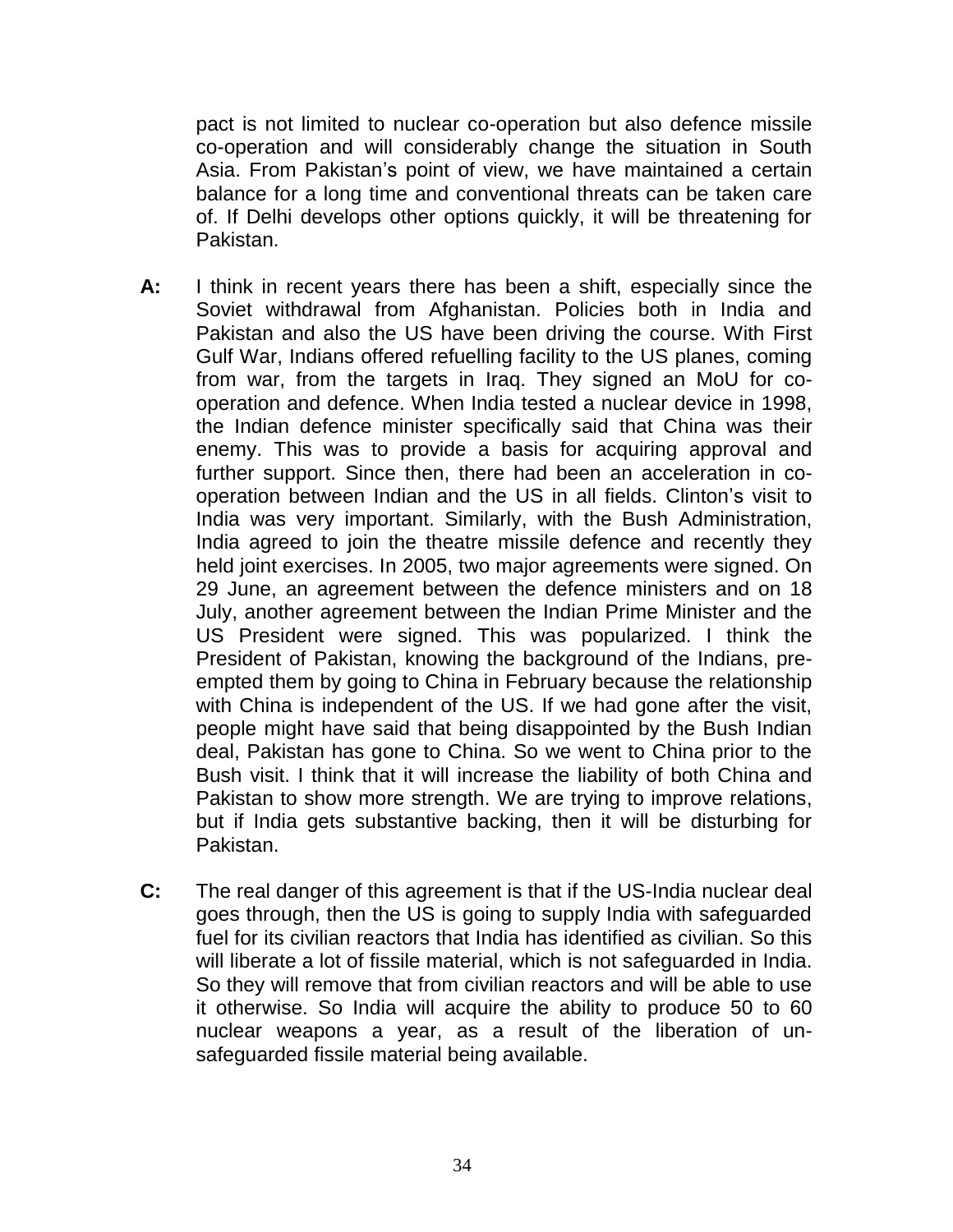- **Q:** The concept of a new world order is very popular today. How do you see China and Pakistan in this world order and are there any serious challenges facing these countries?
- **A:** Pakistan and China will continue their co-operation and are capable of facing new challenges through their prudent policies.
- **A:** China has consistently referred to its principles over the last few years. Although India was one of the countries with which it does not have very friendly relations, even when China and India were at war, they never departed from their principles. So these principles are sound bases for a new international, not world, order. It is only for countries in arrogance, who presume they rule the world and view things in terms of world order. Now, two basic principles of the UN Charter have been openly violated in the new security arrangements by the West. First is the concept of pre-emptive strikes, which is the right to use force. Under the UN Charter, the US and every other country has an obligation not to use force or threat of force; now, there is a new doctrine, stating that they have the right to use force unilaterally. So they have knocked down the basic foundation of the UN Charter. The regime-change concept has been introduced recently, which implies that they have the right to change regimes in countries, for their own interests. This also has negated basic international principles, based on international law.

There has been some moderation in views on unilateralism and use of force, although threats of the use of force continue. We must insist on international principles and the UN Charter. The US should learn from De Gaulle, who said the ultimate test of great power is to recognize self-clearance and respect others.

- **Q:** On the issue of Indo–US strategic alliance and repercussions, I would like to hear the Chinese view on that. And whether Pakistan"s strategic importance for China is growing with Indo–US alliance, along with the growing Chinese need for energy?
- **A:** Our relations are based upon support and respect of each other. As for the US-India alliance, I do not believe that alliance will change Chinese relations with other countries. We will try to work together. We do not feel threatened by the alliance.

# **Concluding Remarks by the Chair**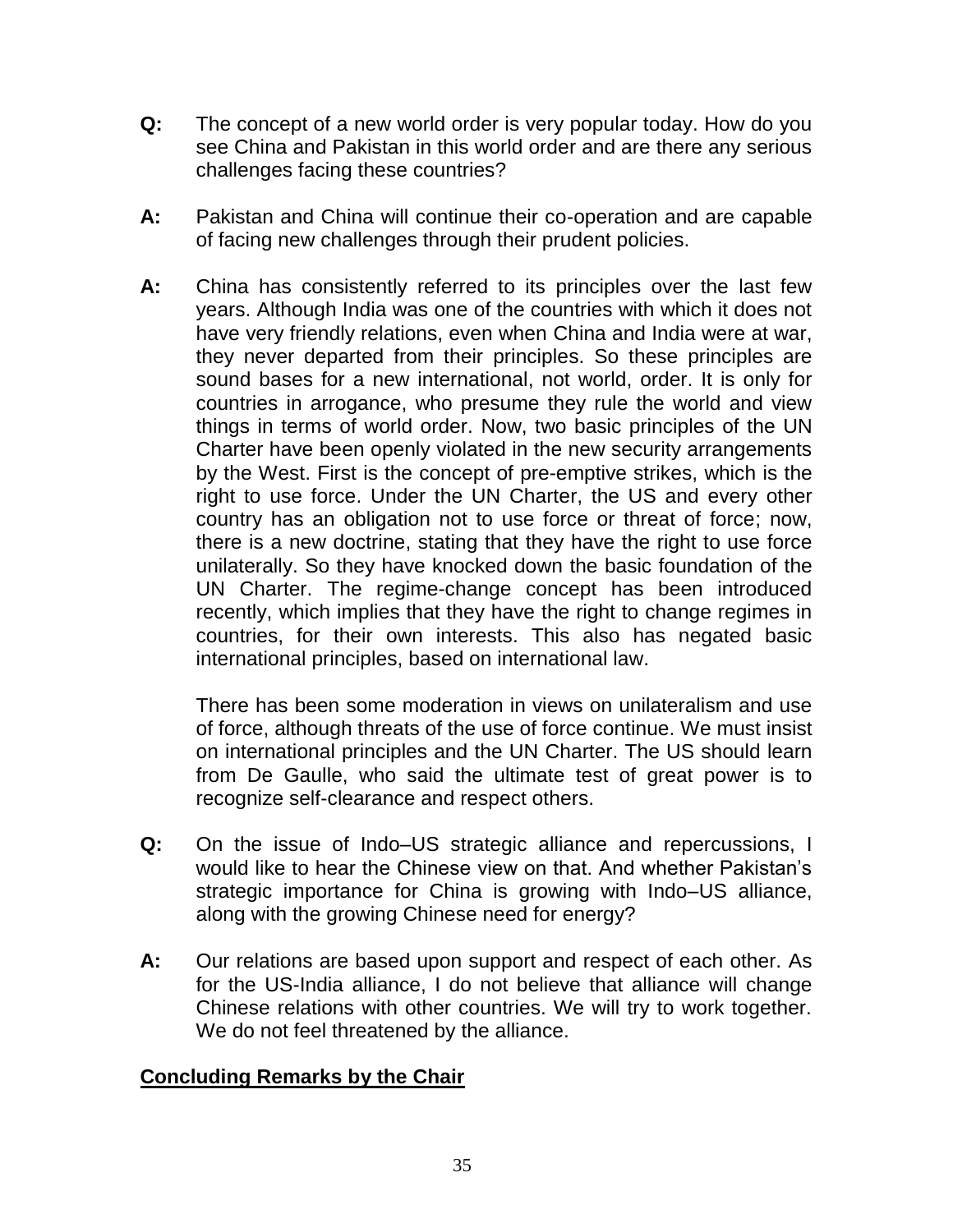I think we have had a very interesting discussion and presentations. In the post-9/11 world, today the US, in my view, has become everyone's neighbour. It has a presence everywhere. It is present in Central Asia, South Asia, Japan, Australia, and Saudi Arabia; so this sole superpower is everywhere. It has established certain documents which have been qualifying, not determining, factors today, especially 3 September 2005; international strategy was formulated and later amended on 16 March 2006. The basic functions are pre-emption and regime change. What does this strategy say about our future? The US has a habit of reverting to unilateralism. India is a great democracy, sharing foundations of good relations. We are viewing a transformation in US relations with India, a major power, which shares certain values and commitments of freedom, democracy and human rights. In July 2005, they signed a bold agreement, which is a roadmap to realizing meaningful co-operation, which they had in mind for decades. India is now expanding its horizon in co-operation with the US, behaving as a major power.

Now, what are America"s views on Pakistan? According to them, they are eager to see Pakistan move along a stable path. While progress in India has been achieved, with Pakistan it is still underway. What do they say about China? They say that the US would like China to be a stakeholder and also a stable and developing China. There is partly some skepticism about Chinese policies. Chinese leaders must realize that they cannot stay out of this peaceful partnership, while brooding on the old days of envy and accentuating concerns throughout the region. Containing China"s military extension is not possible. By all standards, China"s military budget is one-tenth the size of the US military budget.

China should not support resource-rich countries, without regard for their misbehaviour. The US seems to be forgetting its own policies towards these states. Now there is also interference in China"s internal affairs, saying that their policies seem to encourage China to make the right strategic choices. This is an official document of the US.

Now I am going towards nuclear co-operation. This is not just about military co-operation; it is a wide-ranging military co-operation agreement. The defence pact talks of increased co-operation between India and the US, without any reference to the UN. The sea lanes of the Indian Ocean will be enhanced and can be expanded.

Now let"s look at our region: What is the situation in the region and broadly in the world? Afghanistan: it is destabilized; Iran: the US is working for regime change and Iran is being projected as a deadly threat; Iraq: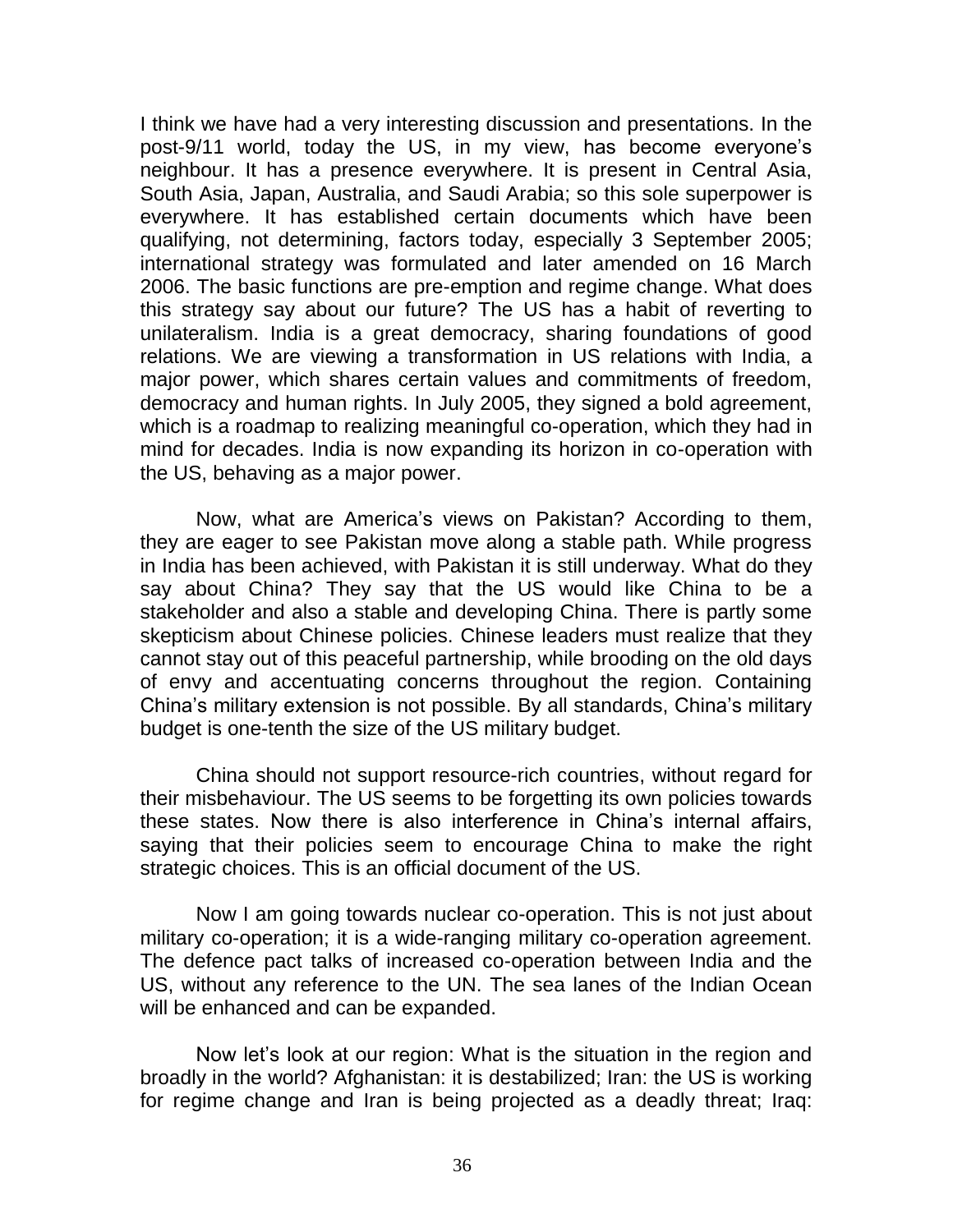destabilized. The Palestine crisis is still going on and an oil crisis is still on a possibility. The world is being conquered by China and Japan. They have economic strength. The US foresees a de-hyphenation of relations between India and Pakistan. There can be no de-hyphenation. In its National Security Strategy, the US talks about India and Pakistan in the same manner. They have just presented the world in such a way because they want to have different treatments for different cultures.

What are the options for Pakistan and China? As we have heard, there are very interesting remarks about what Pakistan and China can do. I, however, think the basic principle is of peace, i.e., neither China nor Pakistan has the desire to take on the world. Both countries wish to develop peace and want to focus on developing social and economic welfare. Should any effort be made to deny them of this, it would not be acceptable to either. So the leadership and scholars of both sides should focus on this issue. There is need for greater discussion as the pace of development is so fast today that only greater consultation and discussion can rightly guide both countries.

I thank you all for your patience and for participation.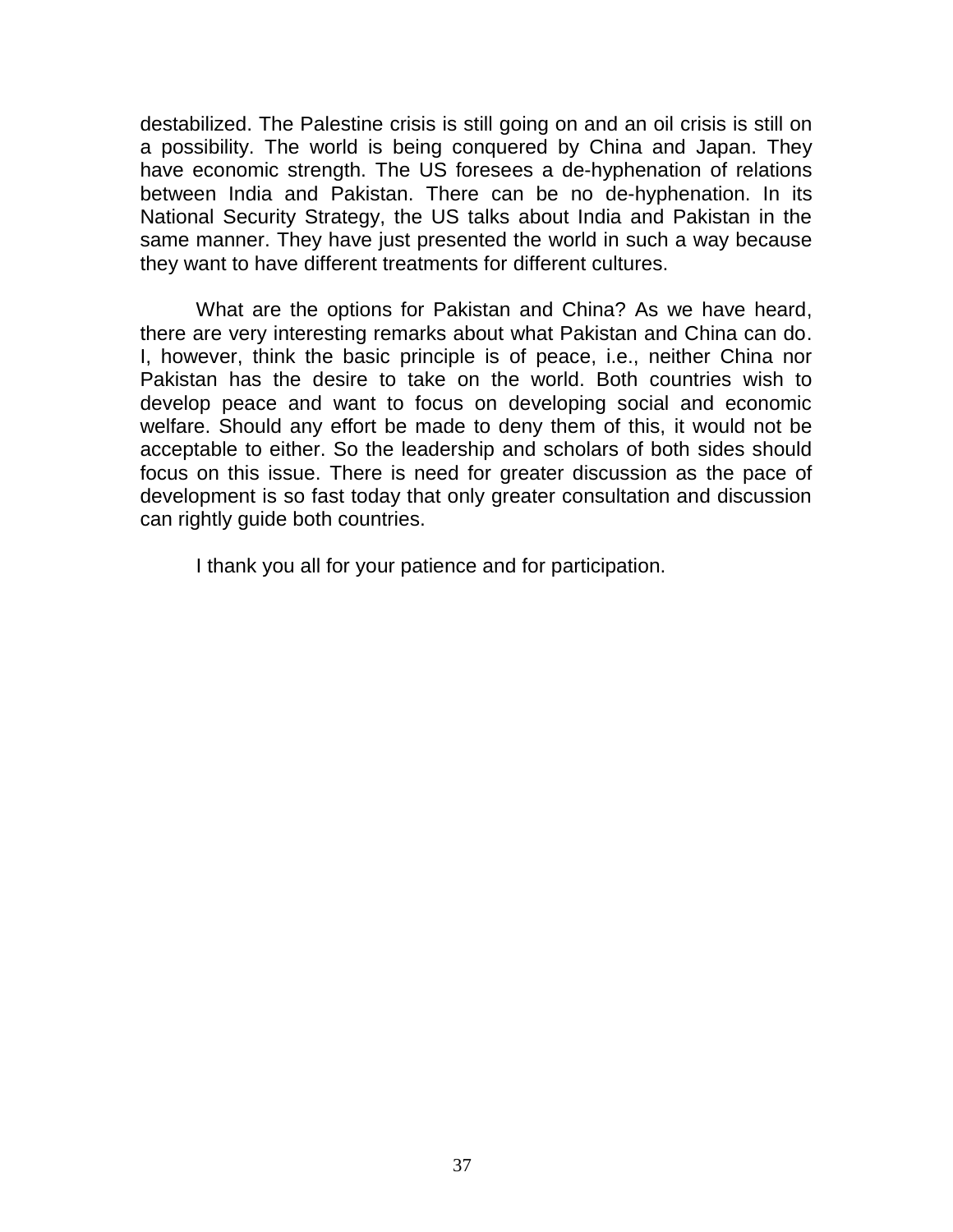## *PAKISTAN–CHINA: PARTNERS IN PROGRESS*

## **Chair: Professor Zhang Yunling**

Colleagues, ladies and gentlemen, good afternoon.

The theme of the second session is "Pakistan-China: Partners in Progress". In economic co-operation, both China and Pakistan are helping each other and sharing a lot. We have a number of successful examples of this co-operation: exchange of trade delegations and co-operation between two countries in ongoing projects are excellent example of economic cooperation. Both countries have a very bright future in the twenty-first century. China has adopted very positive and futuristic economic policies. China is enhancing its economic co-operation with different regional partners. In this session, we have two of our Pakistani friends, Mr Fazal-ur-Rahman and Ambassador (retd.) Tariq Fatemi. On the Chinese side, we have Professor Ma Jiali and Professor Zhao Gancheng. Our first speaker, Mr Fazal-ur- Rahman, who is from Institute of Strategic Studies Islamabad, will speak on "Pakistan–China: Economic Opportunities and Challenges".

### **Fazal-ur-Rahman**

### *Pakistan-China Economic Relations: Opportunities and Challenges*

Thank you Mr Chairman. The topic of my presentation is "Pakistan–China Economic Relations: Opportunities and Challenges". In the last 55 years, since Pakistan and China established diplomatic relations, the two countries have been able to evolve an exemplary co-operative relationship at multiple levels, especially in the political, defence, and diplomatic arenas. However, the economic relations between two countries have remained at a low level until recently.

Since the mid-1990s, both the countries realized the missing economic dimension in their evolving strategic relationship. They acknowledged the fact that, in order to sustain a comprehensive cooperative relationship, substantive economic co-operation, matching the level of political and strategic co-operation, was absolutely essential. It was a shared understanding that economic co-operation would consolidate not only the comprehensive bilateral relations, but also help achieve common aspirations for development, peace, and stability in the region. In the last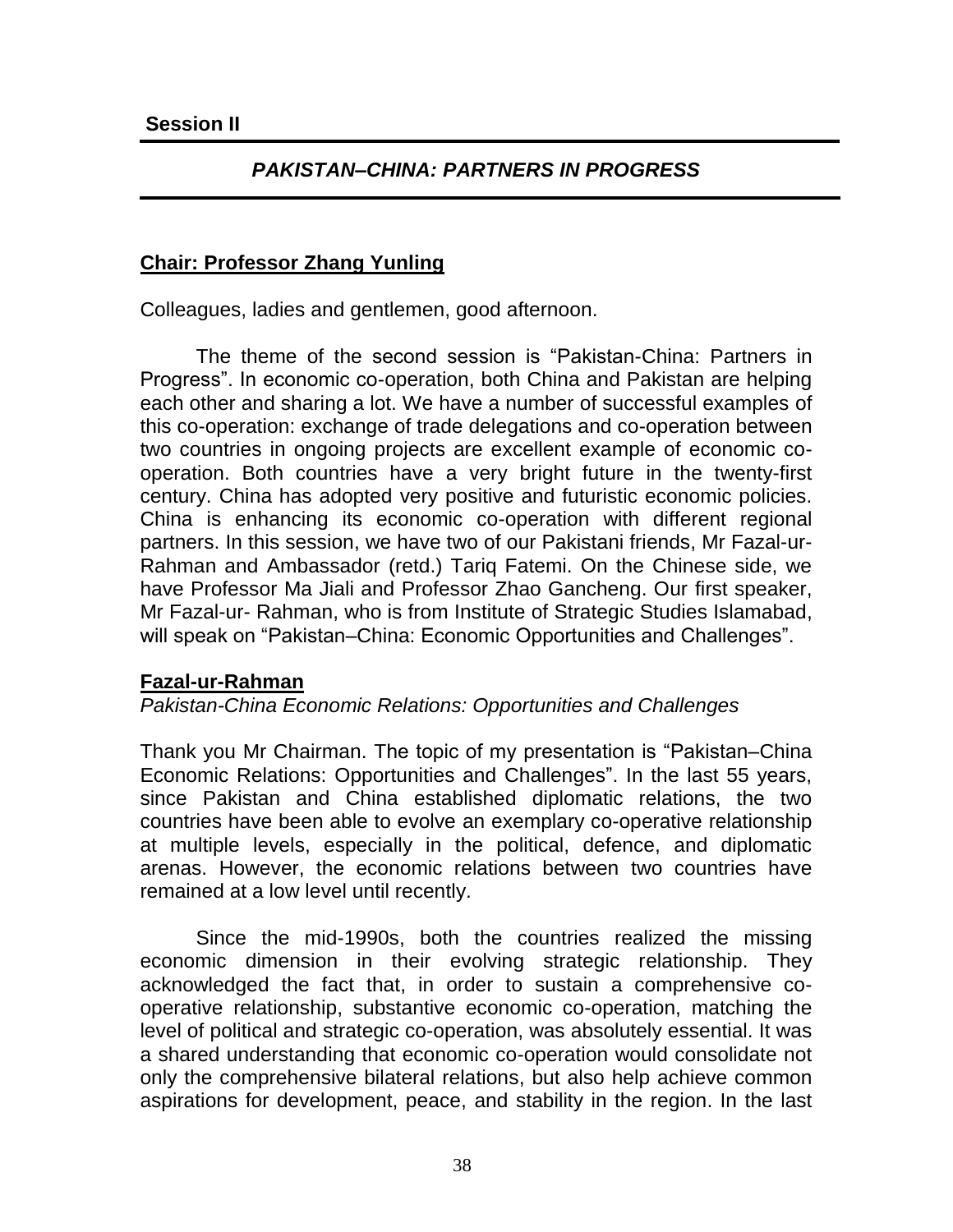few years, Pakistan and China have been able to create a clear and shared vision for the future direction of their economic relations. This understanding has been achieved due to the frequent exchange of ideas at the high-level consultations between the leadership of the two countries.

The economic dimension in Pakistan–China relations has come to the forefront and begun to show signs of improvement in terms of trade and investments. In order to enhance economic co-operation, while Pakistan tried to create an enabling environment for trade and investment, the Chinese government persuaded its state-controlled enterprises to import from Pakistan and make more project-specific investments. However, despite the encouragement by both the countries, the participation of the private sectors is still at a low level.

Since Pakistan signed a Trade Agreement with China in 1963, according to which both countries granted MFN status to each other, throughout its trade relations with China, Pakistan has had a chronic trade deficit. This is primarily because China is competing in almost all the major sectors of Pakistan's potential export areas, which ironically happen to be very limited. Also, the Pakistani business community seemed contented with their established export destinations, i.e., the US and Western Europe, and hardly made serious efforts either to diversify the export base or to explore other areas and regions for enhancing the volume of their exports. This mental fixation with Western markets and a non-innovative export approach has constantly been undermining the country's export potential.

During the last six to seven years, there has been regular exchange of high-level visits. During each visit, there has been substantial agreement on economic co-operation. For instance, during the visit of Zhu Rongji, Pakistan and China signed six Agreements and one Memorandum of Understanding (MoU). At that time, the worth of Chinese financial commitment for the agreed projects was estimated to be over one billion dollars. This signing of agreements can be termed as the first round of some substantive initiative for expanding economic co-operation. When the Chinese Premier visited Pakistan, he also agreed that China would extend its sponsorship and support to the Gwadar deep seaport and the Makran coastal highway projects. In November 2003, President Musharraf"s visit resulted in the signing of a "Joint Declaration on the Direction of Bilateral Relations". It was in fact a road-map, determining the direction and scope of overall Pak-China bilateral relations in the future. The Declaration clearly laid emphasis on expanding economic cooperation, while continuing to maintain co-operation in other areas.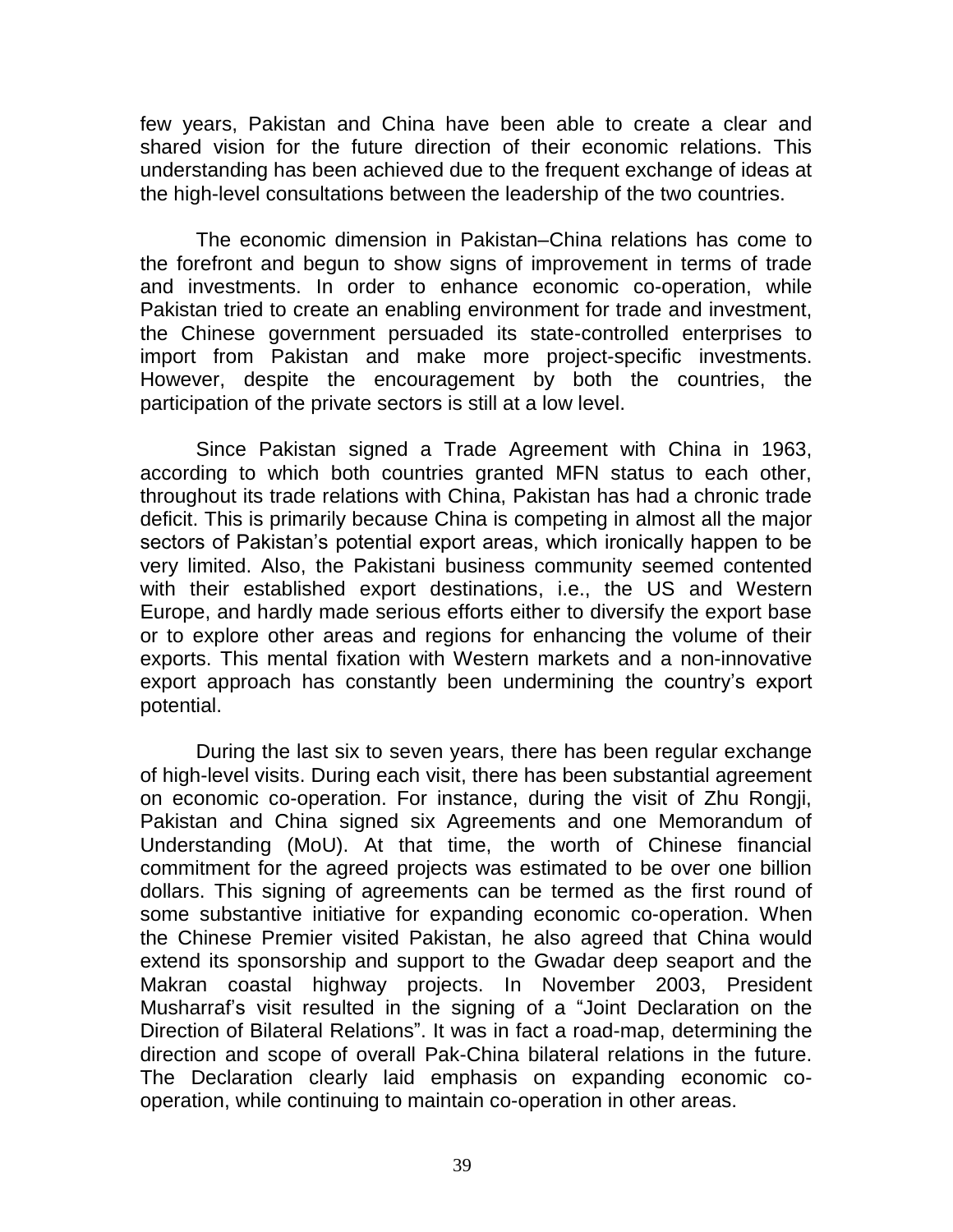Pakistan"s Prime Minister, Shaukat Aziz, visited China in December 2004. The two countries signed seven agreements in trade, communications, and the energy sector. These agreements envisaged an increase in bilateral trade, further movement on the preferential trade agreement, setting up of joint agro-based industries, and increased Chinese investment in Pakistan. One of the core objectives of Pakistan in 2004 was to persuade China to export capital to Pakistan, apart from goods. There have been several proposals to set up a Pakistan–China Joint Investment Company and the establishment of a Joint Infrastructure Development Fund for investment in Pakistan.

Similarly, Chinese Prime Minister Wen Jiabao"s April 2005 visit was considered a landmark visit because both countries signed twenty-one agreements and MoUs on co-operation in economic, defence, energy, infrastructure, social sector, health, education, higher education, housing, and other areas. Under the agreement on the "Early Harvest Programme" (EHP), which has became operational since 1 January 2006, China has brought to zero all tariffs on 767 items. This was the first step towards establishing a free trade area between the two countries. It is envisaged that by the year 2008, Pakistan and China will be able to implement the FTA, covering ninety-per cent of the commodities, while ten per cent will remain on the sensitive list.

In 2006, during the visit of President Musharraf to China, several agreements were also inked. The trade between the two countries has been registering a constant growth: from US\$ 1.4 billion in 2001, US\$ 3 billion in 2004, US\$ 4.25 in 2005, and the trade volume in 2006 is estimated at US\$ 5 billion. China"s current investment in Pakistan stands at around US\$4 billion plus, and at least 114 Chinese projects are underway.

According to the Chinese Customs Authority, "Pakistan's export to China showed an upward trend, registering an increase of about 39.2 per cent in 2005. However, the ratio of trade balance between China and Pakistan is roughly 1:5." Without going into further statistical details and overall economic situation, I would like to directly address the prospects, opportunities, and challenges for China–Pakistan economic relations.

As far as opportunities for Pakistan–China economic relations are concerned, the overall geo-strategic environment for regional co-operation is gradually becoming more favourable. Pakistan"s entry into Shanghai Cooperation Organization as an Observer and China"s entry into SAARC as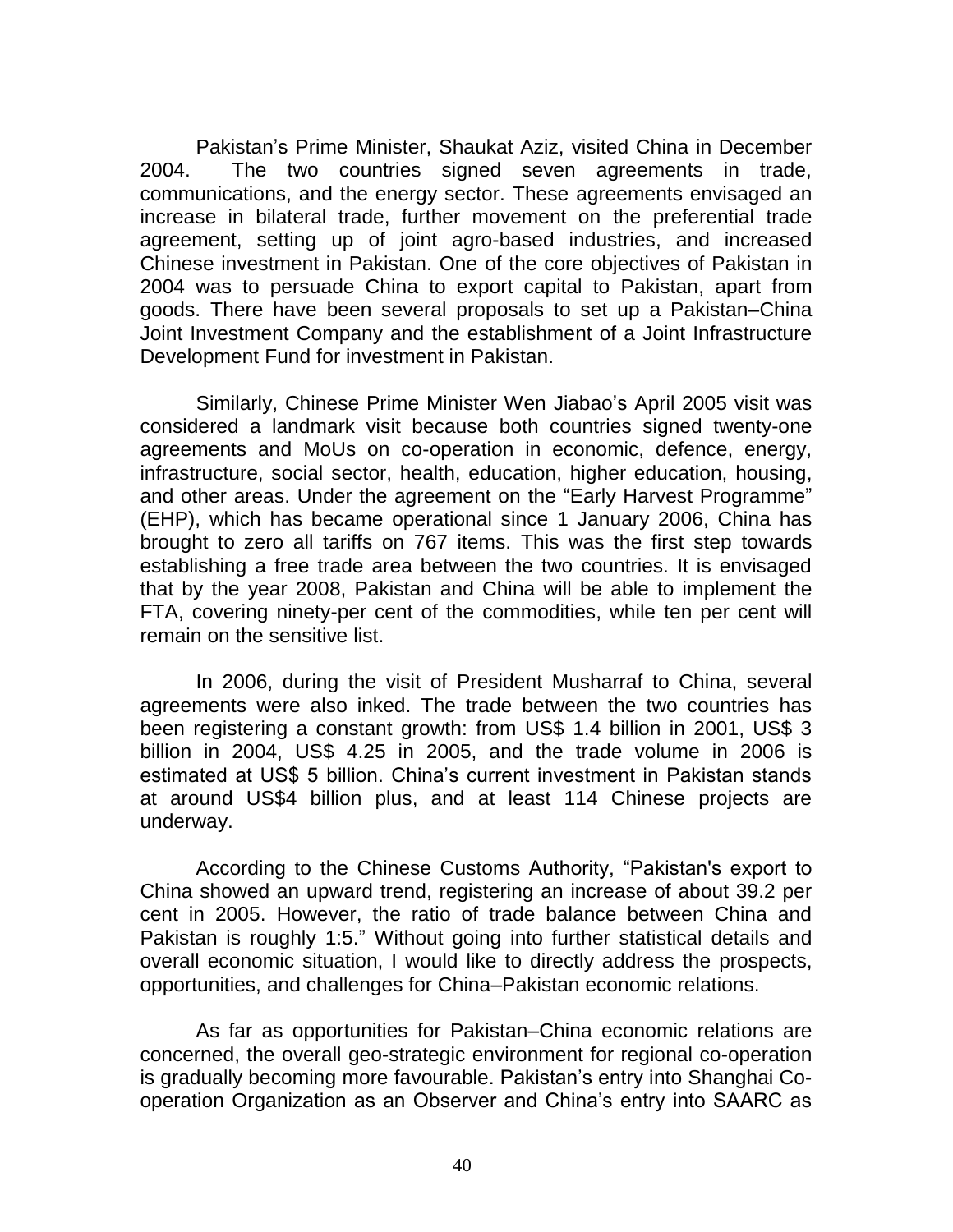an Observer will allow Pakistan–China bilateral economic relations to grow with a regional perspective. Also, there is a convergence of economic interests at the strategic level, especially in the areas of energy security and communication networks.

China has opened up its western region adjacent to Pakistan for trade and investment in order to reduce the economic disparity between its developed coastal regions and other underdeveloped areas. Once developed, this region would be a hub for economic activity between China, Central Asia and South Asia. Pakistan"s desire to become a "corridor of trade and energy" for China and Central Asia by linking Gawadar through upgraded-KKH with these areas entails promising prospects.

Pakistan's economy has been maintaining a high growth rate in the last five years, and it is hoped that it would continue to maintain a high growth rate in the coming years. The growth in manufacturing sector, increase in exports and FDI, as a result of stable macroeconomic environment shows good prospects for the investor's interest in Pakistan. Pakistan welcomes the Chinese investors from the private sector to come forward and invest in Pakistan. The possibilities of export related Joint ventures are expanding.

China as part of its domestic reform process is aiming at raising the living standard of its rural population and increasing their purchasing power. The emerging Chinese domestic market offers huge potential for Pakistani exporters, especially in areas of agricultural, aquatic and leather products. According to the Chinese Feasibility Study on FTA, "The Pakistani commodities that have the greatest potential to be exported to China are tropical fruits. These fruits are widely planted in Pakistan, and China has already finished quarantine and inspection on Pakistani mangoes and citrus. After zero tariffs are levied, in North-west China, Pakistani fruits will enjoy certain advantages in both quality and price compared with the fruits grown in Southern China. Pakistan is also rich in fishery resources. With the adjustment of polices on fishery industry, the improvement of technology; the potential of Pakistan's fishery industry will be unleashed. After the zero tariff policy is adopted, Pakistan will see a rise in its exports to China."

Similarly, the potential for Chinese business to invest in Pakistan are enormous. At present the sectors identified for investment, especially from China, include energy-related projects, telecommunications, infrastructural projects, automobiles, motorcycles, tractors, air conditioners, refrigerators,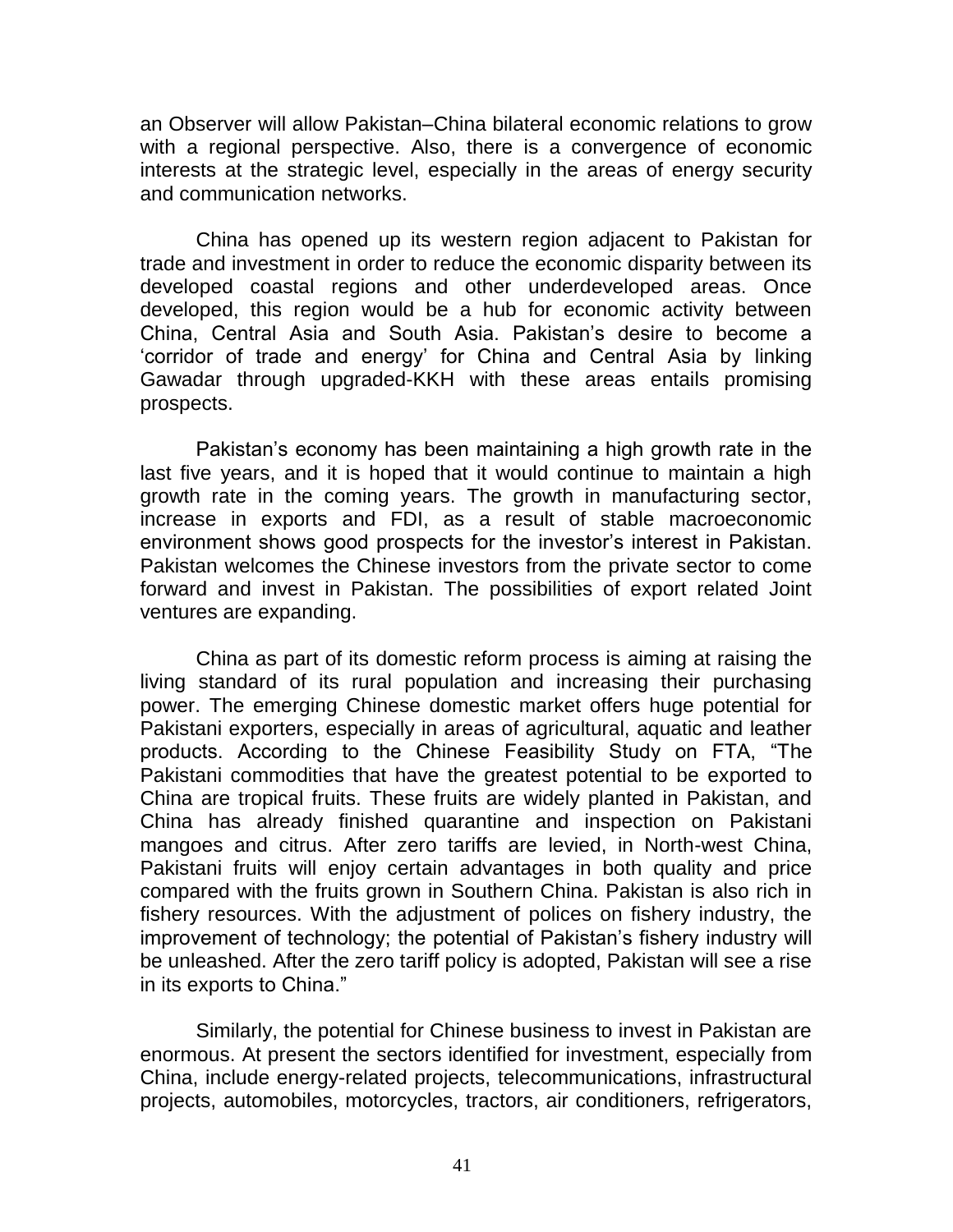televisions, mining, food processing, agriculture and construction. The implementation of the Early Harvest Programme (EHP) from January this year will facilitate growth in trade.

Along with these prospects, there are certain challenges. One of the challenges is the security environment in Pakistan, especially in two of its western provinces, which is a deterrent for Chinese private sector investment. The three unfortunate incidents in which Chinese workers were killed have negatively impacted on potential Chinese investors. Ensuring the security of foreign workers is a serious challenge for us.

China is fast integrating into the global economic system and its trade, investment, and economic co-operation is now increasingly being directed by market forces, rather than state planning as it used to be in the past. Corporations and industries are making decisions based simply on the commercial viability and profitability of a particular project, rather than directions or instructions from the Government. Engaging the Chinese private sector on a long-term basis is important for sustainable economic relations. Also, making the Pakistani private sector more innovative and pro-active is essential for producing any tangible growth, without which we may even lose our current level of trade to more competitive and aggressive market forces. We do not see it happening in a big way. The government in Pakistan is patronizing the private sector and the role of public sector is being curtailed to create an enabling environment for private sector endeavours.

While the trade volume with China is on the increase. Pakistan's exports do not show as sharp a rise as Pakistan's imports from China. One major reason of the increased imports from China is the supply of machinery and equipment for recent projects agreed between Pakistan and China, such as the railways sector, Gwadar Port and hydro-power project; etc. Moreover, a number of Chinese companies have won infrastructure project contracts in Pakistan through international bidding. All the machinery and equipment supplied by these companies for the projects come from China. This trend has led to a phenomenal increase in China"s exports to Pakistan.

Pakistan's exports are centred mainly on cotton yarn and cotton fabric. There is an upward trend in the export of seafood and leather. This potential can only be realized by revamping the processing technologies and producing internationally acceptable quality. While most imports from China to Pakistan are value-added, more than eighty-five per cent of its exports to China are raw materials, such as cotton yarn and fabric, chrome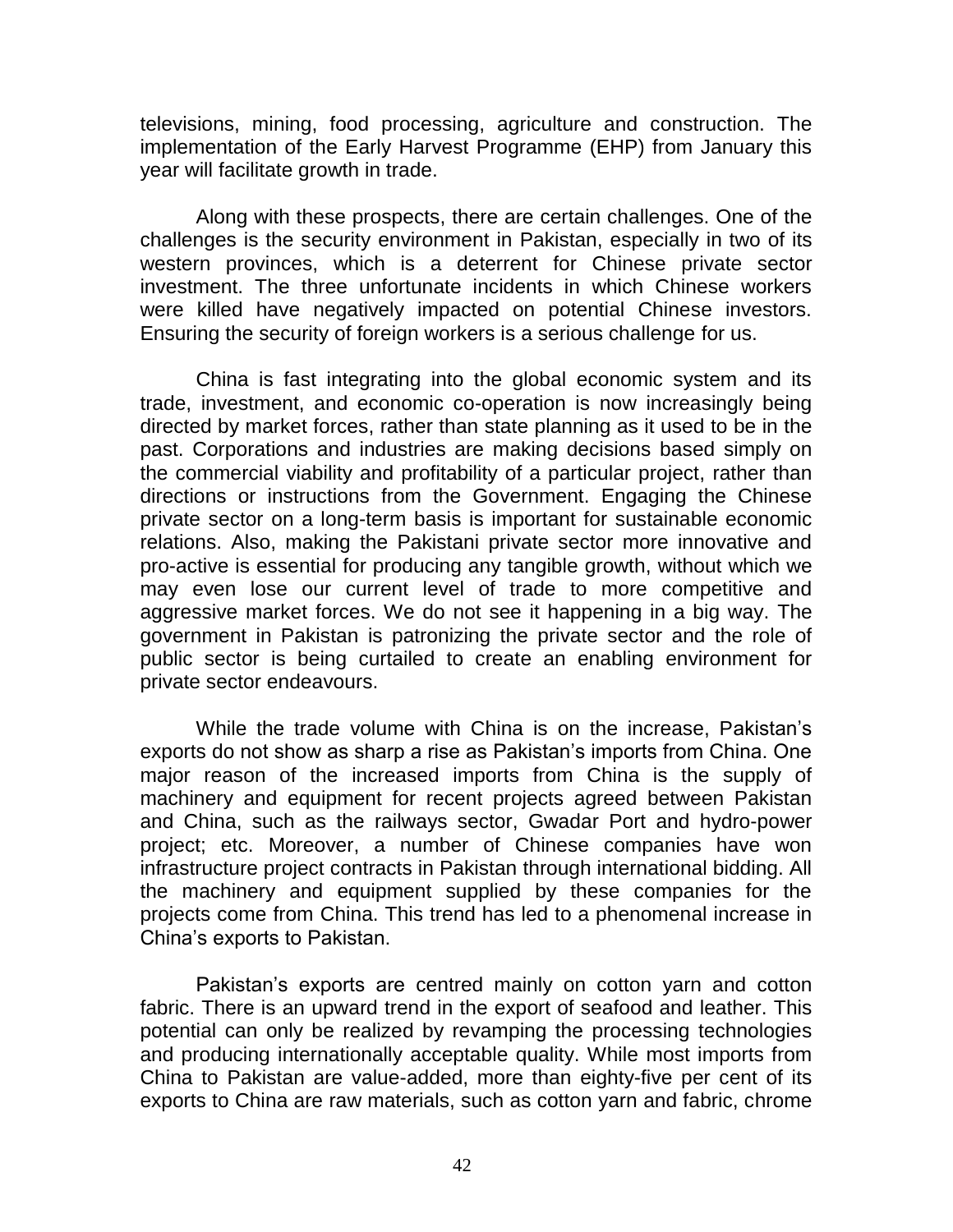and copper ores. For example, copper and gold from Saindak Copper-Gold Project is exported to China in semi-finished form and re-exported to Pakistan after adding value. We must add value to our exportable commodities in the country. It can be in the shape of joint ventures with Chinese companies.

Given Pakistan"s narrow base for exportable commodities– more than seventy-five per cent of our exports originate from four items: cotton, rice, leather, and sports goods; a diversification in exportable commodities and a proactive export policy could enhance the volume of trade and also rectify to a degree the trade imbalance. It will not be possible for Pakistan to increase its exports to China without diversifying exportable commodities. Pakistan should seek Chinese investment for projects aimed at export diversification, whereas Chinese investment should be geared more to export-oriented projects and less for domestic requirements.

Pakistan should seek Chinese investment in the manufacturing sector and not only in assembly activities. Chinese companies involved in electronics, home appliances, automobile, motorcycles, etc. are only the screwdriver-assembly lines. Most of the parts are imported from China and the companies enjoy a tax-break. Such activities neither create job opportunities in the local market nor a manufacturing base in the country.

In order to sustain a progressive economic relationship, both countries should establish the best trade practices. It has been reported that the machinery being imported from China is usually under-invoiced in order to evade taxes. Such practices can be curtailed by the joint efforts of the two countries. Another challenge for which both the countries need to work together is unregistered trade. There are huge quantities of a wide variety of items which are being smuggled into Pakistan. Pakistani markets seemed to be flooded with such commodities.

Pakistan and China need to establish the best business practices. Here the case in point is the supply of locomotives to Pakistan Railways by a Chinese firm Dongfang Electric Corporation, and passenger coaches by China Machinery Import and Export Corporation (CMC) under an agreement signed in 2001. The engines were found faulty and substandard; the coaches were supplied at a higher price than that offered by the same company previously. The media highlighted this. Such dealings create a negative impact on bilateral relations as well.

### **Professor Ma Jiali**

*Pakistan- China Economic Co-operation: Opportunities and Challenges*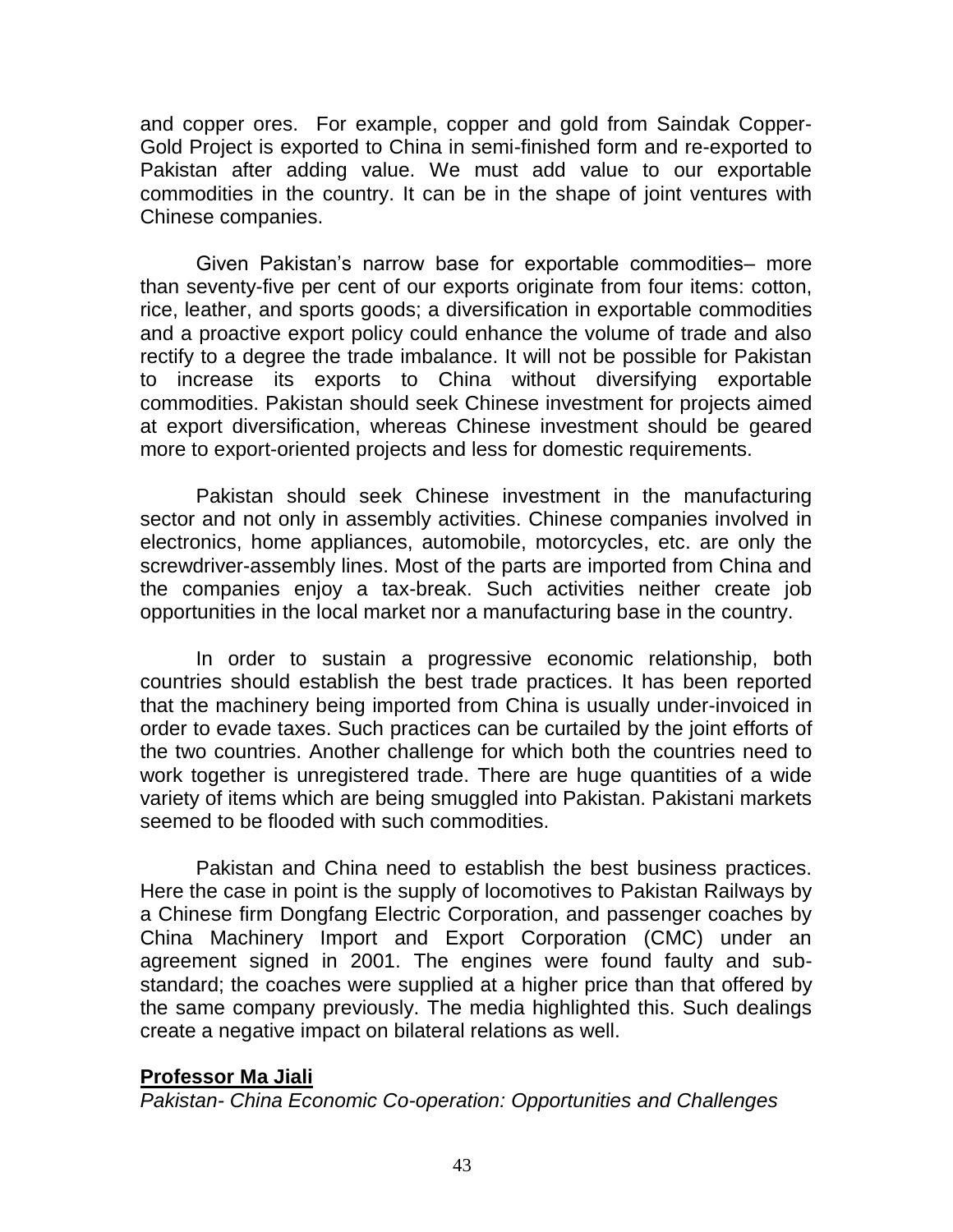Being close neighbours and strategic partners, China and Pakistan share tremendous common interests. At a time when the scenario in south-east Asia and the overall international situation are undergoing significant and profound changes, both China and Pakistan are facing new domestic phenomena. Further strengthening their good-neighbourly friendship, implementing mutually beneficial co-operation, and deepening the strategic partnership will, therefore, meet the fundamental interests of the people of both states. This will not only serve as the bond of common interests between the two, but will also contribute to expanding their strategic partnership.

China is still going through the process of rapid development. Since the introduction of reforms some twenty years ago, China has maintained an annual growth rate over nine per cent. For instance, Chinese GDP increased by 9.9 per cent in 2005. Rapid economic growth requires sustained momentum in foreign trade, foreign direct investment, and foreign economic co-operation. Pleasing tendency has emerged in the Pakistani economy as well. The 8.4 per cent GDP growth rate in the 2005- 6 fiscal year is record-high in the past two decades. Developments in both the industrial sector (by 15.3 per cent) and the agricultural sector (by 8.4 per cent) have well exceeded people's anticipations. Growth of foreign trade, particularly that of exports (by 17.44 per cent), is also exciting. In the considerably long term, the Pakistani economic growth is expected to keep a relatively high speed. In the first quarter of this year, Pakistani exports to China increased thirty-eight per cent with a total volume of more than US\$210 million US dollars.

Owing to the economic development, particularly the expansion of foreign economic and technical co-operation, China has possessed many advantages regarding contracted projects. China has won more project biddings in Pakistan than any other country. Pakistan is rich in natural resources. Its oil, natural gas, copper, gold, lead, zinc, and iron reserves are not only in large quantities but also of high grades. Additionally, the Pakistani agricultural and marine resources will meet the demands of the Chinese market to a certain degree.

China and Pakistan should not only be all-weather strategic partners, but also omni-directional business associates. Both the Chinese government and people fully understand that to continuously boost the mutually beneficial co-operation is the only way to effectively promote bilateral strategic interests. The Chinese government is making constant efforts to retain the vitality for the bilateral strategic partnership. Recent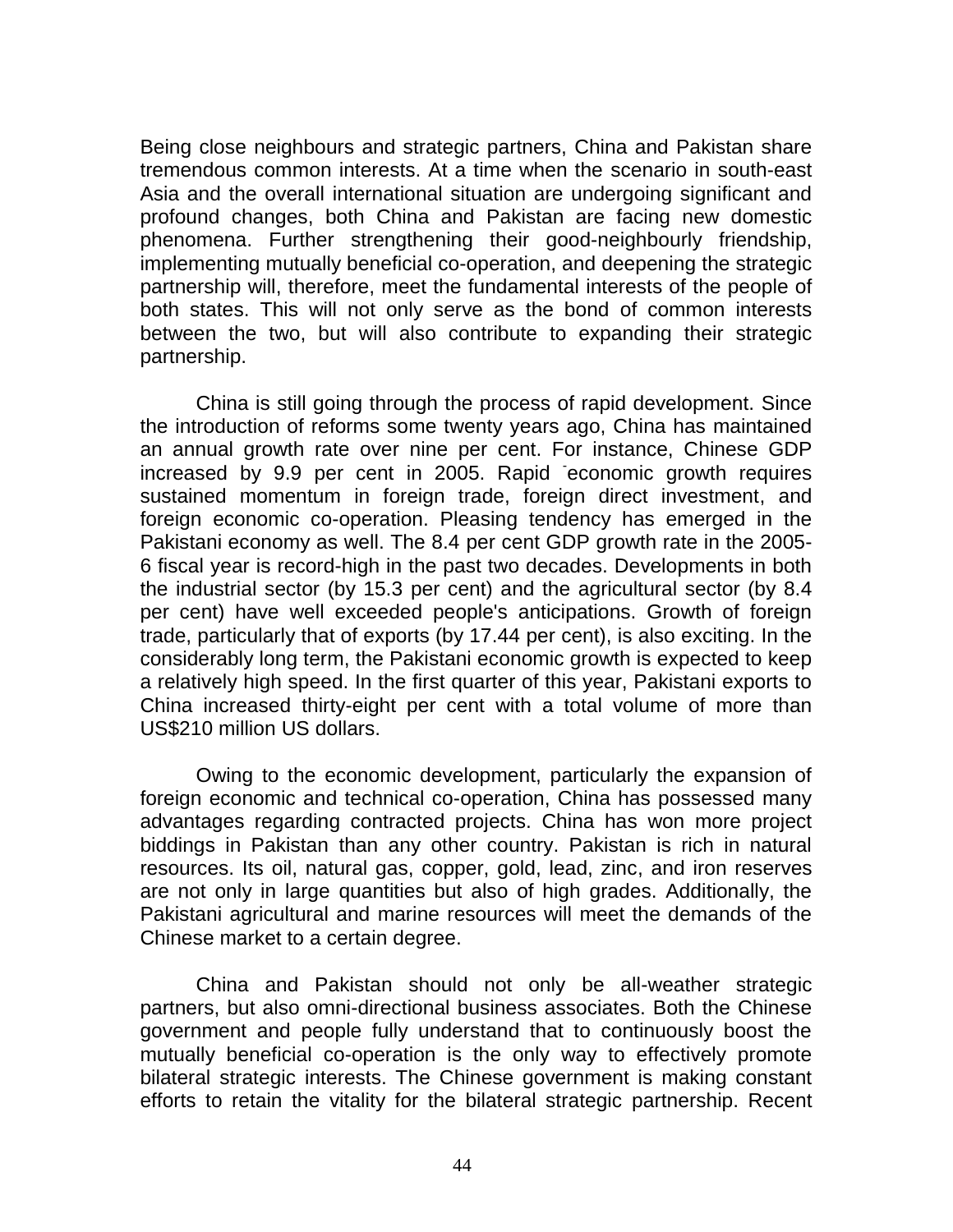years have witnessed continuous development of economic cooperation between China and Pakistan. However, as earnest friends, we must admit frankly that there still exist some unsatisfactory elements in the Sino– Pakistan economic co-operation.

Trade between China and Pakistan has steadily increased from US\$1.16 billion in the year 2000 to US\$4.26 billion in 2005. Within the same five-year period, on the one hand, the bilateral trade volume has been almost redoubled, on the other; the trade deficit on the Pakistani side has jumped from US\$178 million in 2000 to US\$2.6 billion in 2005. Despite the fact that the Chinese side has taken some measures to encourage more imports from Pakistan, the trade surplus in favour of China will not change in the short-term due to their trade structure and other factors.

China and Pakistan are neighbours who share mountainous common borders. Such a geographic feature has become a disadvantageous factor for bilateral economic and trade exchanges. The lack of a railway connection and the inconvenient land traffic have considerably raised the costs of trade and restricted trade and personnel exchanges. Although Pakistan is contiguous to the Xinjiang Uygur Autonomous Region of China, the latter is in fact too far away from the relatively developed Chinese provinces.

In the past few years, Chinese engineers have encountered many attacks, even suffered from casualties. This has raised serious concerns on the part of both the Chinese government and the Chinese companies present in Pakistan. The Pakistani government and the military have made remarkable efforts in protecting Chinese citizens in Pakistan, and the Chinese government highly appreciates all kinds of precautions taken by the Pakistani side.

China and Pakistan have engaged in friendly and profitable cooperation regarding joint exploitation of mineral resources for some time. Precious experiences have been gained during the process of joint development of the Saindak Copper-Gold project and the Duddar Lead-Zinc project. During President Musharraf's recent visit to China, both governments agreed in principle to renovate and upgrade the Karakoram Highway. Concrete actions will be taken after further detailed discussions. When the projects is completed, the personnel exchanges and cargo transportation will surely increase to a large extent. At the moment, the highest Chinese railway has stretched to Kashi, only 760 kilometres away from Peshawar. The idea of linking China and the West Asia by railroad has drawn great attention from many Chinese scholars. If this plan comes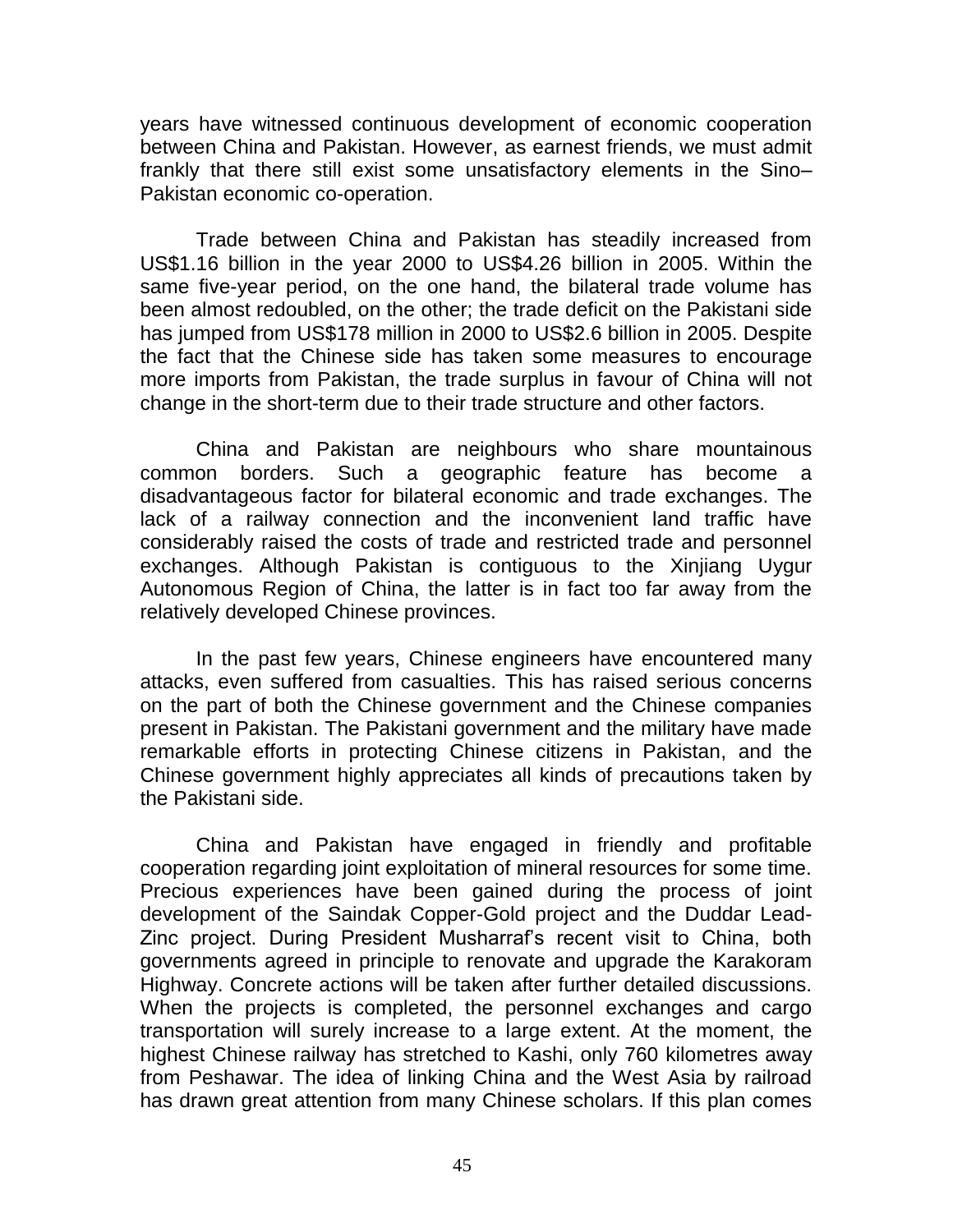true, it will bring about significant strategic as well as economic implications; particularly further strengthening the bilateral ties between China and Pakistan.

During his February visit to China, President Musharraf expressed the willingness of Pakistan to become "a corridor of energy", connecting China with the Central and West Asia. That was in fact a very creative idea. As everyone knows, China and Pakistan are working hand in hand in building the Gwadar Port. The US\$200 million- worth Phase I has already been completed. If oil from the Middle East and Iran could be transported via the Gwadar Port to Xinjiang, it will not only shorten the voyage, but also avoid the potentially risky sea route through the Malacca Straits.

Along with the improvement in the living standards of the Chinese people, more and more Chinese citizens would like to visit abroad and international travelling has become a fashion. Being one of China"s neighbours, Pakistan has abundant tourist resources. However, the beautiful landscape, centuries-old historic sites, and unique social customs of Pakistan are still strange to most Chinese. To strengthen the development of the Pakistani tourist market will not only help the Chinese. It is said that there are only 200 Chinese visiting Pakistan as tourists annually, which is so disproportional, given the fact that millions of Chinese are travelling abroad these days. In 2005 alone, 31.5 million Chinese went across the border. I hope the relevant authorities of both countries would strengthen their co-operation in expanding and making the Pakistani tourist market attractive to the Chinese people.

### **Ambassador Tariq Fatemi**

*China and South Asia*

With the collapse of the Soviet Union and the emergence of the United States as the sole super-power, the political as well as the geographical landscape of the region around China was transformed radically. Some of these developments represented exciting opportunities for China; others posed new and uncertain challenges.

Asia is a vast continent that is ancient, diverse, and complex in terms of history, politics, economy, culture, and religion. Within this continent, China and South Asia are linked by land and water; mountains and rivers. Unlike East Asia and South-East Asia, China and most of South Asia are contiguous and comprehensive. They have deep historical, cultural, and trade links. Even the trauma of colonialism is a shared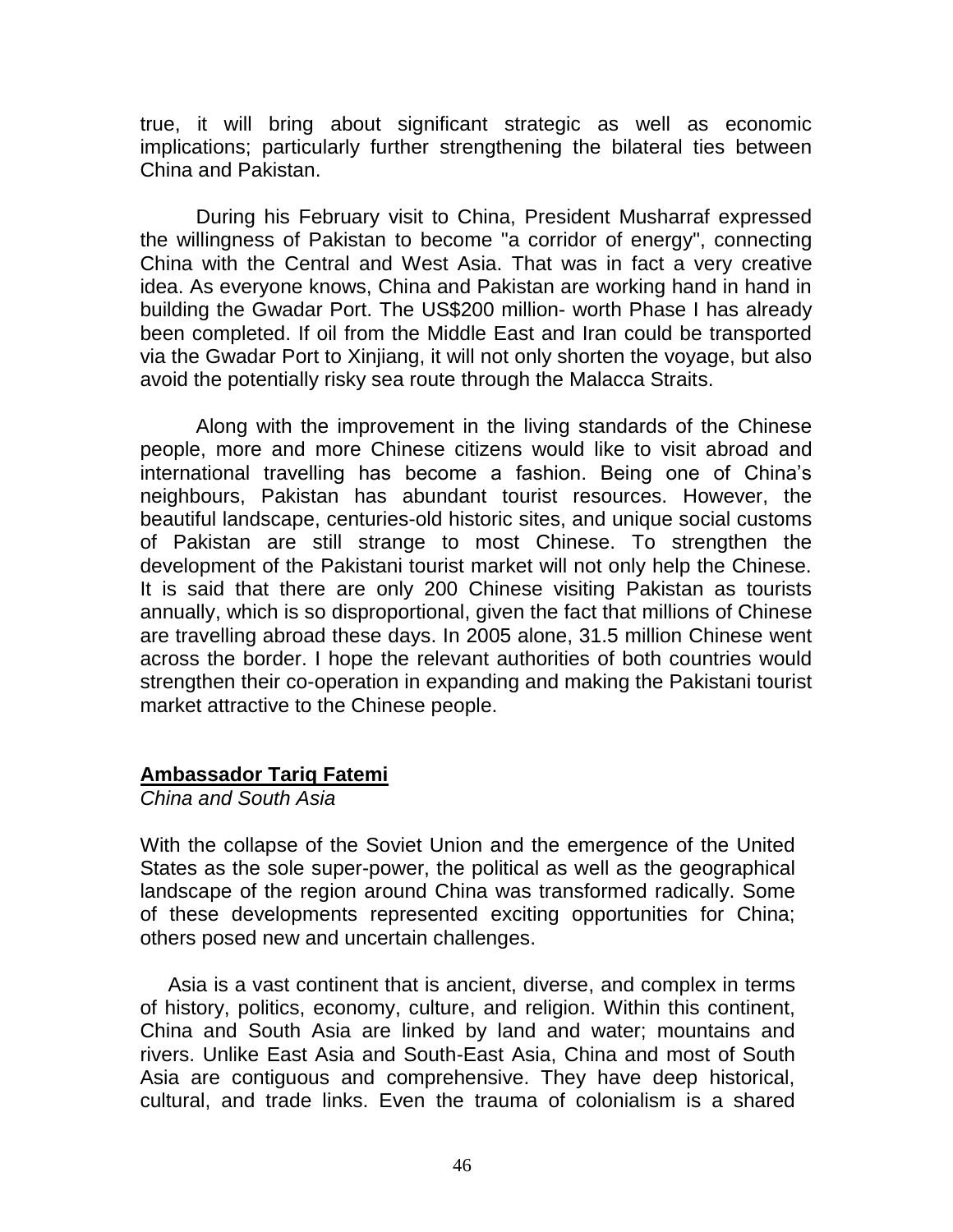experience between them. But here, I will confine myself to China's foreign policy objectives as regards South Asia, and refrain from commenting on other areas, as they are to be touched upon by other speakers in today's seminar.

Since its independence in 1949, China has sought to settle its differences with all countries, and in particular with its neighbours, on the basis of friendly negotiations. It has also promoted the concept of "peaceful co-existence". On occasions, as in the case of Pakistan, it has demonstrated a willingness to accommodate the viewpoint of others. Even more importantly, since 1978, when China began its current modernization programme, it has avoided confrontation over contentious issues, preferring peaceful, negotiated settlement of disputes. China has also forcefully rejected the policy of threats and intimidation, instead supporting the goals of the developing countries and advocating a strong role for the multilateral institutions.

In its early years, China's attention was concentrated on its East Coast, for the purpose of regaining the break-away province of Taiwan. The rest of Asia ranked relatively low in Beijing's security agenda. However, with the Cold War assuming intensity and Tibet becoming a bone of contention between China and India, South Asia became a major area of concern for Beijing. Thereafter, China followed a policy of consolidating relations with its South Asian neighbours, especially by signing border treaties with them. The issue of Tibet, however, caused acute sensitivity, as China recognized that Tibetan separatism could have serious implications for its national integration and domestic stability. This fear was so strong that any neighbouring country that extended support to the Tibetans earned the suspicion and hostility of the Chinese leadership.

The impact of the June 1989 Tiananmen Square tragedy was not only on China's domestic politics, it had an equally dramatic impact on the country's foreign policy as well. When the West, led by the United States, decided to impose sanctions on China, and openly promoted a policy of pressures and threats, the Chinese leaders recognized the urgency and importance of strengthening ties with neighbours, while trying to establish relations with those that had been ignored in the past.

In August 1990, Beijing normalized relations with Indonesia and, two months later, established relations with Singapore. Soon thereafter, Beijing involved itself with the UN Peace Keeping Forces in Cambodia. In December 1992, Premier Li Peng visited Vietnam, where he declared that,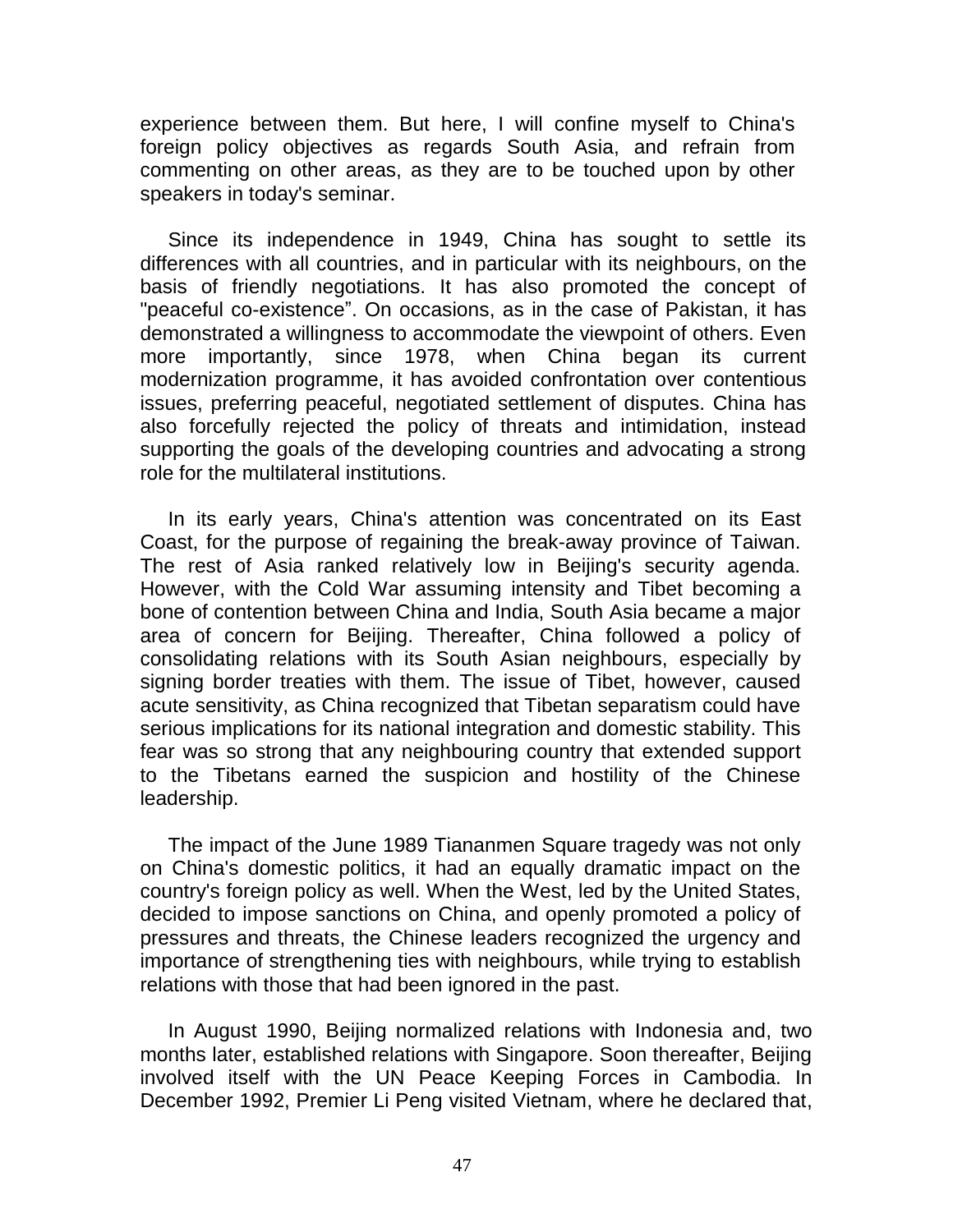"we have many more common points than disputes." A couple of years later, the two countries held three rounds of talks on disputes related to their common 1130 kilometre long land border.

While the collapse of the Soviet Union removed a historic threat to China, it also brought on to Washington's radar screen, with much sharper focus, China's growing capabilities and future potential. Some American academicians and political analysts put forth the thesis that China was likely to become a major threat to American interests in South Asia, South-East Asia, and the Pacific. Resultantly, China's primary concern became Washington, rather than Moscow, as had been the case prior to 1990. It initiated efforts to consolidate its relations with its neighbours and reestablish linkages with Russia in the political, economic, and defence spheres. The Chinese also gave evidence of appreciating the importance of South Asia for their own security and well-being. After all, of the three flashpoints in Asia, the unsettled issue of Kashmir and the rivalry between nuclear armed, neighbours, India and Pakistan, was a matter of special interest and concern to China. Moreover, with a population of 1.5 billion and an economic growth rate of over 6 per cent in 2004, the region represents an area of growing interest to Beijing.

China's primary aim has been to ensure that its foreign policy approach is shaped by three main considerations: maintaining high economic growth rates; reinforcing its status as a major power; and enhancing its role as a global player. While in the past, China had relied heavily on Pakistan to maintain the balance of power in South Asia, Beijing appears to be moving out of this syndrome, as it seeks to be perceived as a responsible global power, rather than merely as an important regional player. This does not, however, mean that China will allow any dilution in its strategic relationship with Pakistan, a friendship that has withstood successfully the strains of many onerous demands.

Currently, it is the unprecedented need for energy, raw materials, and resources that is driving China's foreign policy. China's remarkable economic growth, which has been nearly 10 per cent for the past many years, has led to a booming domestic economy, rapid urbanization, increased export processing, and a voracious appetite for consumer goods. This has increased the country's demand for oil and natural gas, industrial and construction material, foreign capital, and technology.

The change in China can be better understood by recalling that only 20 years ago, China was East Asia's largest oil exporter; now it is the world's second largest importer. China's combined share of the world's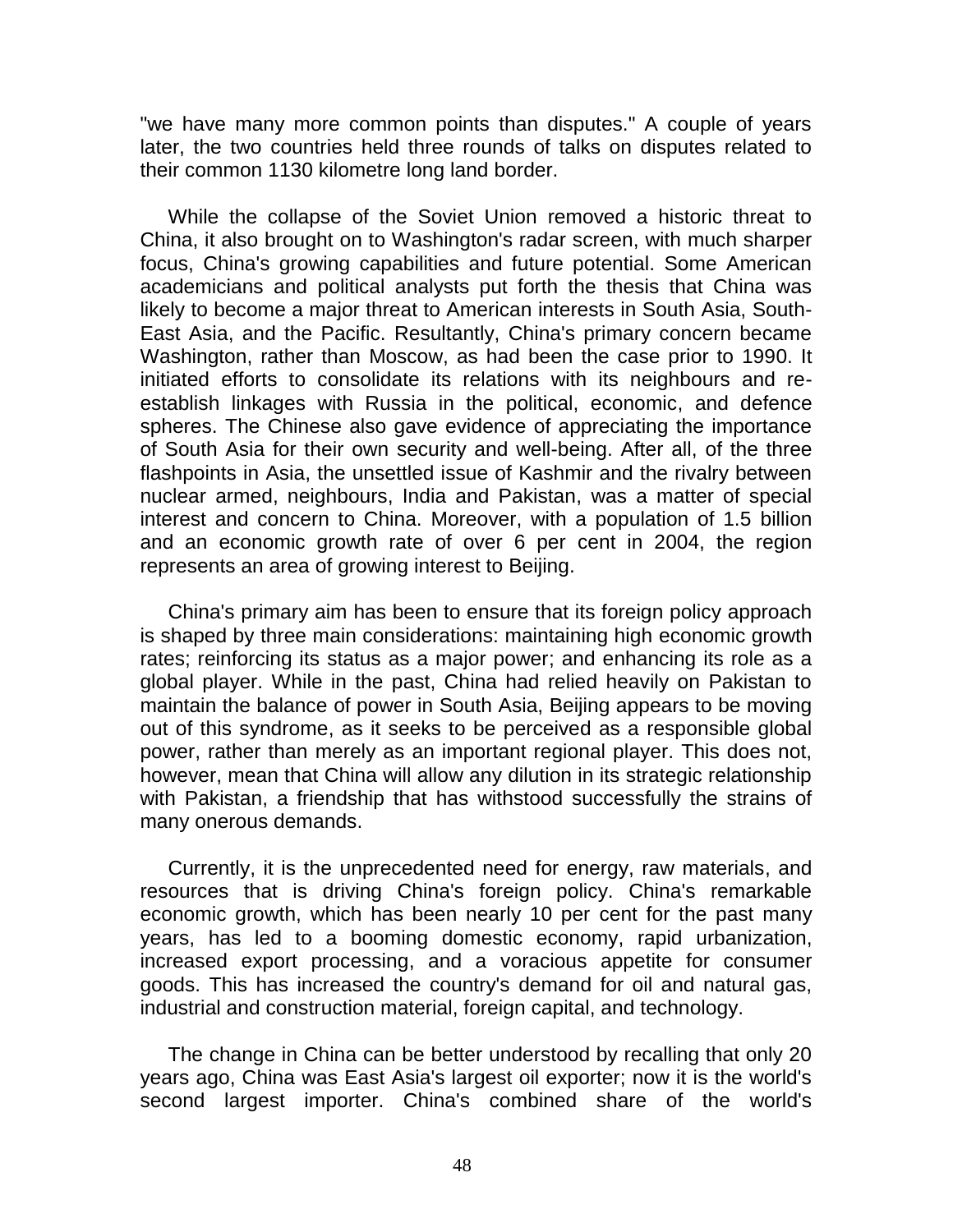consumption of aluminium, copper, nickel, and iron ore more than doubled within only ten years, from seven per cent in 1990 to fifteen per cent in 2000. It reached twenty per cent in 2005 and is likely to double again by the end of the decade.

China also appreciates that, other than India, the other countries of the region are fairly small and economically weak, and need to be cultivated assiduously. China, therefore, pursued a policy of friendly and mutuallybeneficial relations with them. In particular, after the 1962 Sino–India border conflict, Beijing came to appreciate much more the importance of these small countries. The wisdom of this policy was demonstrated most recently during the 13th SAARC Summit, held in Dhaka in November 2005, when these countries took the initiative of promoting China's (and Japan's), Observer status in this regional organization. The active role played by them, especially Pakistan, in supporting China's candidature, was deeply appreciated by Beijing and is likely to help in the expansion of its commercial and economic relations with the region.

The Chinese leaders have stressed repeatedly the importance of strengthening relations with South Asia. For example, Premier Wen Jiabao, during his visit to Delhi, Islamabad, and Dhaka in April 2005, emphasized that China accorded special importance to improving relations with this region and that this included strengthening the role of SAARC. He also welcomed the co-operation of India and Pakistan with the Shanghai Cooperation Organization (SCO). More significantly, while talking to journalists in Delhi, the Premier supported India's bid to establish a partnership with the ASEAN Plus 3 (China, Japan, and South Korea). He also dispelled the impression that China was trying to promote the formation of an alliance against any third country.

China's relations with India have come a long way since their brief but bitter border war in 1962. Since the early 1990s, they have been improving steadily. Their economic ties are also booming. China is set to emerge as India's leading trade partner in the near future. Between 2000 and 2005, trade between the two countries registered an increase of 500 per cent, whereas India's trade with the US increased by only 63 per cent during the same period. China is keen to expand co-operation in the field of hi-tech, for it appreciates that, while India has an advantage in software, China has an advantage in hardware and manufacturing, and their collaboration could be mutually advantageous. Their political relations have also been improving, with the two countries concluding their bilateral "strategic dialogue" in early 2006 and declaring that they aim to raise bilateral trade to a staggering US\$20 billion by 2008. On trade, it must, however, be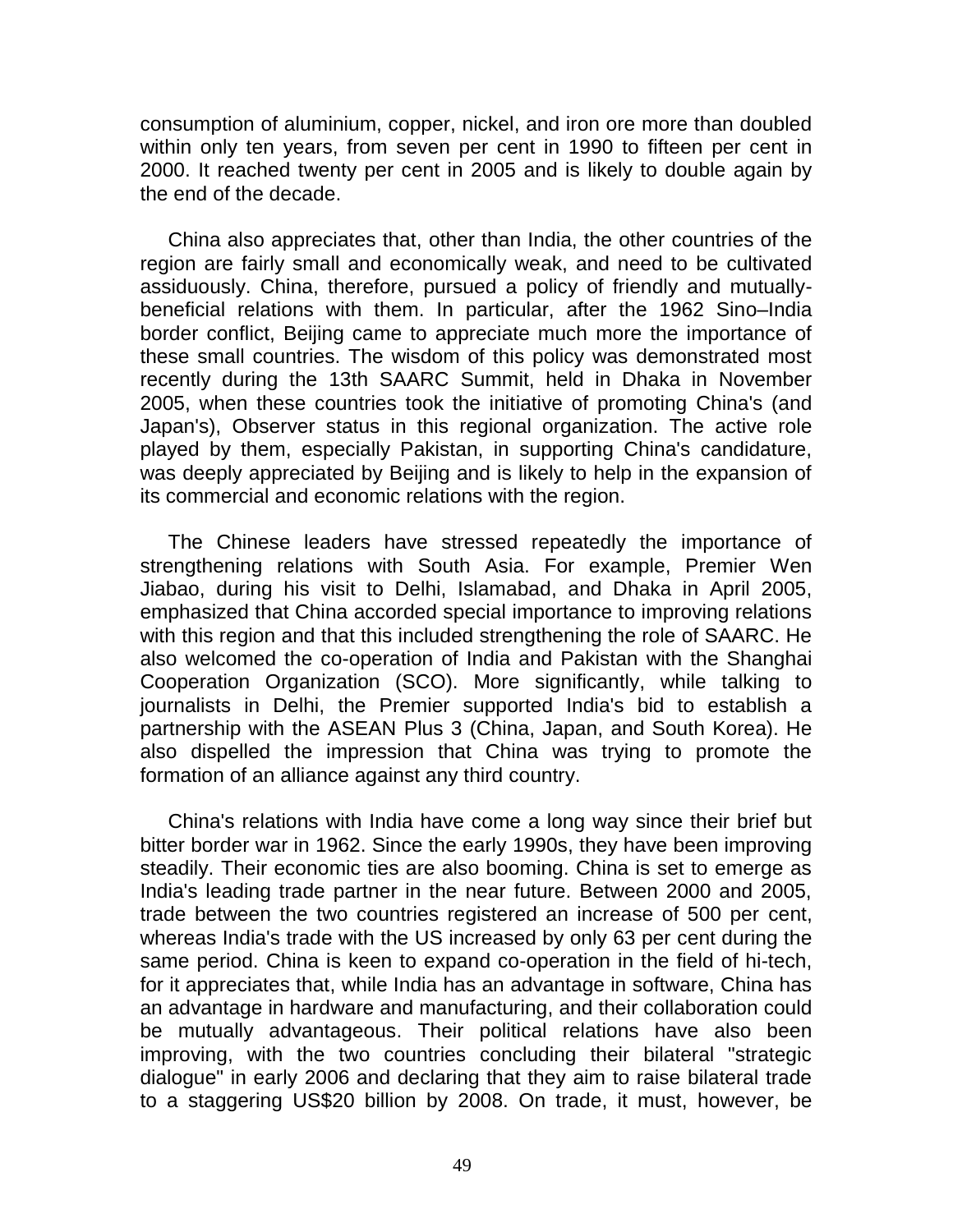noted that it consists mostly of China's purchase of raw materials, iron ore, steel, and other commodities needed to accelerate China's economic growth, while China exports manufacturing goods, electronics, and machinery to India. More importantly, they have also decided to co-operate in identifying and exploiting global energy resources, rather than competing for them. As of September 2005, India had invested in 176 projects in China, totalling \$339 million in value and paid-up capital of US\$113 million. China has invested in 19 projects in India, to the tune of US\$26.33 million.

China has always attached importance to the future of Kashmir as it is located in the immediate neighbourhood of Tibet and Sinkiang. From 1962, China maintained a pro-Pakistan policy *vis-à-vis* Kashmir, but during the Kargil conflict, China adopted a policy of neutrality and proposed bilateral negotiations between India and Pakistan, to resolve their differences through peaceful negotiations. This was noted and appreciated in Delhi, which only a year earlier had upset Beijing by its statements to the effect that the driving motivation for the Indian nuclear tests of May 1998, had been the threat posed by China to India's interests.

"Notwithstanding the improvement of relations between China and India, New Delhi continues to perceive any improvement in China's relations with other South Asian countries as aimed against it. Nevertheless, most political analysts are of the view that the friction and tensions between the two countries over a number of important issues– territorial disputes, the nuclear issue, and the UN Security Council reform– continue to plague their relations. Both claim that their policies are peaceful and defensive; nevertheless, both remain highly suspicious of the other, and occasionally, accuse each other of pursuing a policy of regional hegemony.

Another element of discord between the two countries has been Beijing's opposition to any move to expand the veto-wielding permanent membership of the UN Security Council. Delhi is not unmindful of the fact that, other than China, the other permanent members (US, Russia, France, and Britain) support its bid. A Chinese Foreign Ministry spokesman made it clear that, while Beijing was willing to see India occupy a seat in the semipermanent or non-permanent category, it remained opposed to its Asian rivals (India or Japan), gaining permanent membership of the UNSC. The two countries have also had differences on the membership of the East Asian Community (EAC), with India accusing China of having conspired with some of the Asian countries to keep it on the periphery of a future East Asia Community, rather than within it, as India is desirous of being.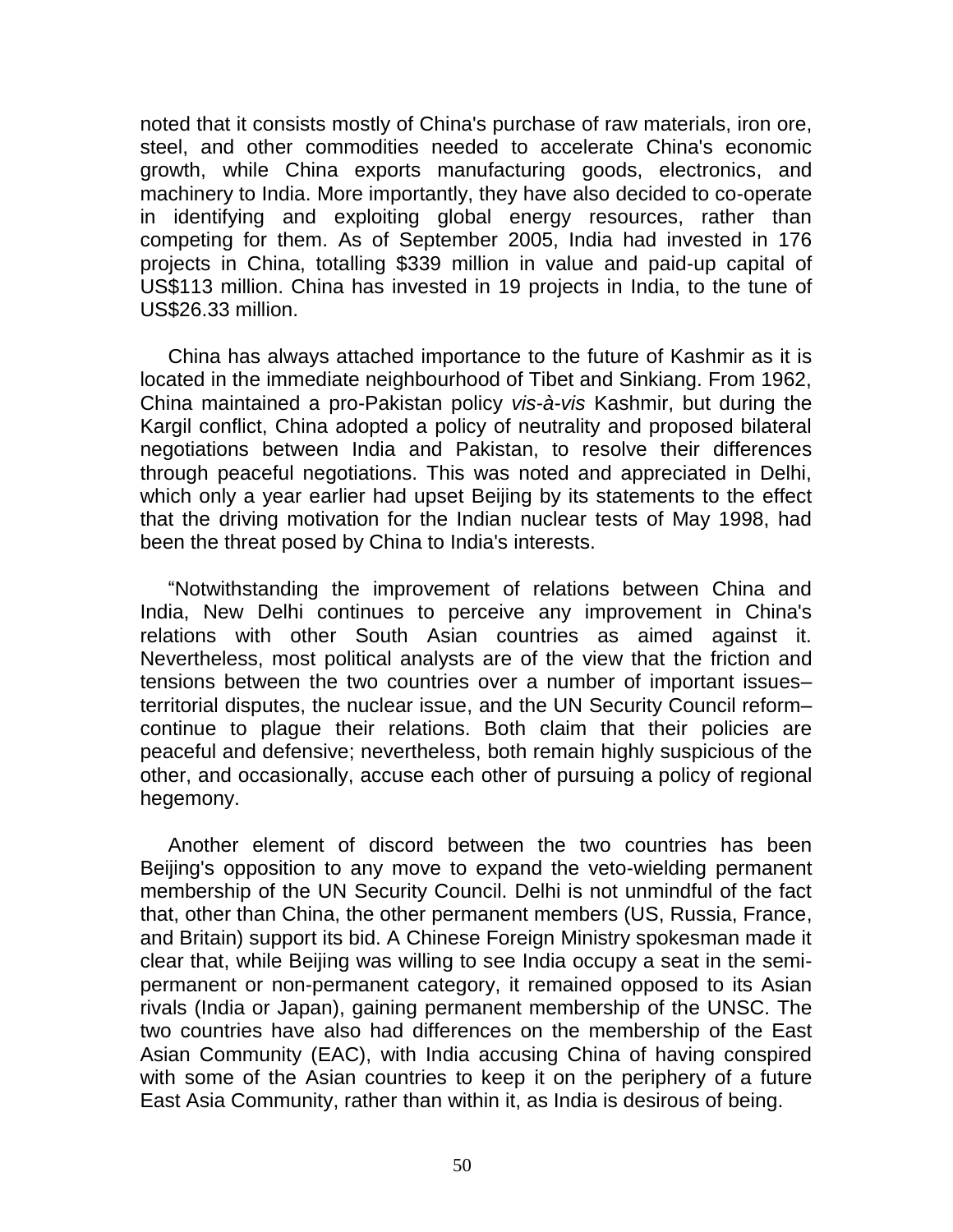Recent US efforts to enhance its strategic relations with India to, among other things, "contain" China, have `created misgivings in Sino–Indian relations. There is a definite undercurrent of suspicion and mistrust between the two Asian rivals, with their divergent political systems and competing geo-strategic interests. The recent consolidation of strategic relations between Washington and Delhi and the Bush Administration's decision to provide India with civilian nuclear technology, notwithstanding India's refusal to sign the Nuclear Non-Proliferation Treaty, has added to the strain between China and India. While official Chinese comments have been guarded, the media has been quite critical of Washington for having made an exception to the global non-proliferation regime for India. In a scathing commentary on 26 October 2005, the *People's Daily* accused Washington of being soft on India and warned that, "if the US made a "nuclear exception" for India, other powers could do the same with their friends and this would, therefore, weaken the global non-proliferation regime."

Political analysts, such as Zhao Gancheng of the Shanghai Institute of International Studies, warned that the rapid growth and development of both China and India, was likely to create rivalry and tension in the region. He then counselled that, "it is necessary for both sides to take into serious account whether [the] more power the two nations acquire would or would not lead to more power politics." On the US–India nuclear deal, the *People's Daily* of 26 October 2005, was sharply critical of Washington for "demanding that other countries respect the rules regarding transfer of nuclear technology, but not hesitating to make an exception for India." He warned that, "other nuclear suppliers also have their own partners of interest as well as good reasons to do what the US did." Another Chinese scholar pointed out that, "China is aware of India's potential to target it with nuclear weapons and it keeps a watchful eye on the Indian nuclear doctrine." He stressed that, "India's emerging nuclear capability poses a serious challenge to China's security and puts its No First Use (NFU) policy in strain". He then warned that, "India is actively engaged in great-power diplomacy to raise its own profile on the global stage" and that the US policy of "containing China whets New Delhi's ambitions for great-power status."

China appears convinced that the US is seeking to enlist India as a counterweight to it, while professing to preserve the balance of power in South Asia. Remarks such as those made by the US Defence Secretary, Donald Rumsfeld, in Singapore on 3 June 2005 ("We anticipate that relations with India will continue to strengthen. With respect to China, it is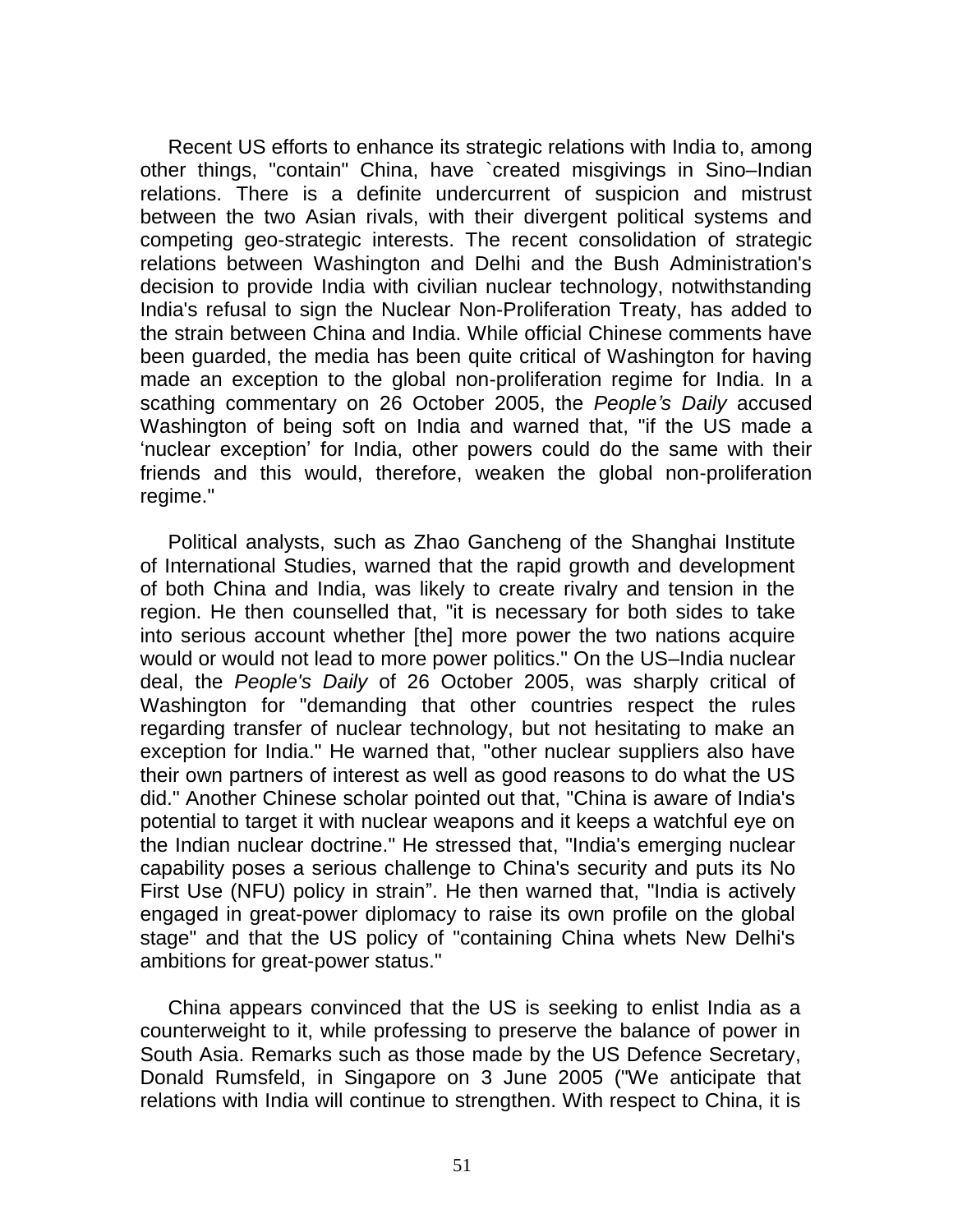not clear which way they are going.") caused considerable anxiety in Beijing. Indian Foreign Secretary Shyam Saran's speech at the Indian Economic Summit on 28 November 2005, in which he remarked: "I think India and US can contribute to a much better balance in the Asian region"; and ominously added that the US and India can contribute "to bringing more and more countries within the discipline of a mutually agreed security paradigm for the region". This must have raised concern in China and in the other countries of the region.

For the past 40 years, the cornerstone of Pakistan's strategic policy has been its relationship with China. China, too, has characterized its ties to Pakistan as "strategic". Regular consultations and extensive cooperation in the political, economic, and defence spheres is a feature of their relations. China has also been a major player in the development of Pakistan's nuclear weapons and missile arsenal.

In the wake of 9/11, Pakistan decided to join the US-led global war on terror, and to provide strategic help and assistance to American forces in the invasion of Afghanistan. This, however, appeared not to impact adversely on Sino–Pakistan relations. In fact, the relationship has continued to prosper. Beginning 1 January 2006, the Early Harvest Programme was launched, under which China will extend zero-rated tariffs on 767 items, while Pakistan will be extending the same facility on 464 items.

The two countries were able to sign an agreement in April 2005, providing for a very exclusive relationship between them. Pakistan's confidence in its relations with China and its faith in China's ability to deliver on its promises is evident from Pakistan's invitation to China to construct and develop a major seaport at Gwadar and its related facilities. The two countries continue to co-operate in some of the most important sectors of the economy and it is likely that China will involve itself on a much bigger scale in Pakistan's economic development and growth in the coming years. China is also likely to be asked to build more civilian nuclear reactors, to meet Pakistan's growing energy needs. It was also gratifying to note that President Hu, in his statement on the occasion of the 55th anniversary celebrations, reaffirmed his country's determination to further consolidate China's strategic ties with Pakistan.

China has promoted economic and trade co-operation with Sri Lanka. It has also extended US\$20 million in aid to Sri Lanka. In mid-2005, it gave US\$8.7 million in assistance. It is also involved in building roads, rails, and posts in the country and has also provided arms to Sri Lanka. The Chinese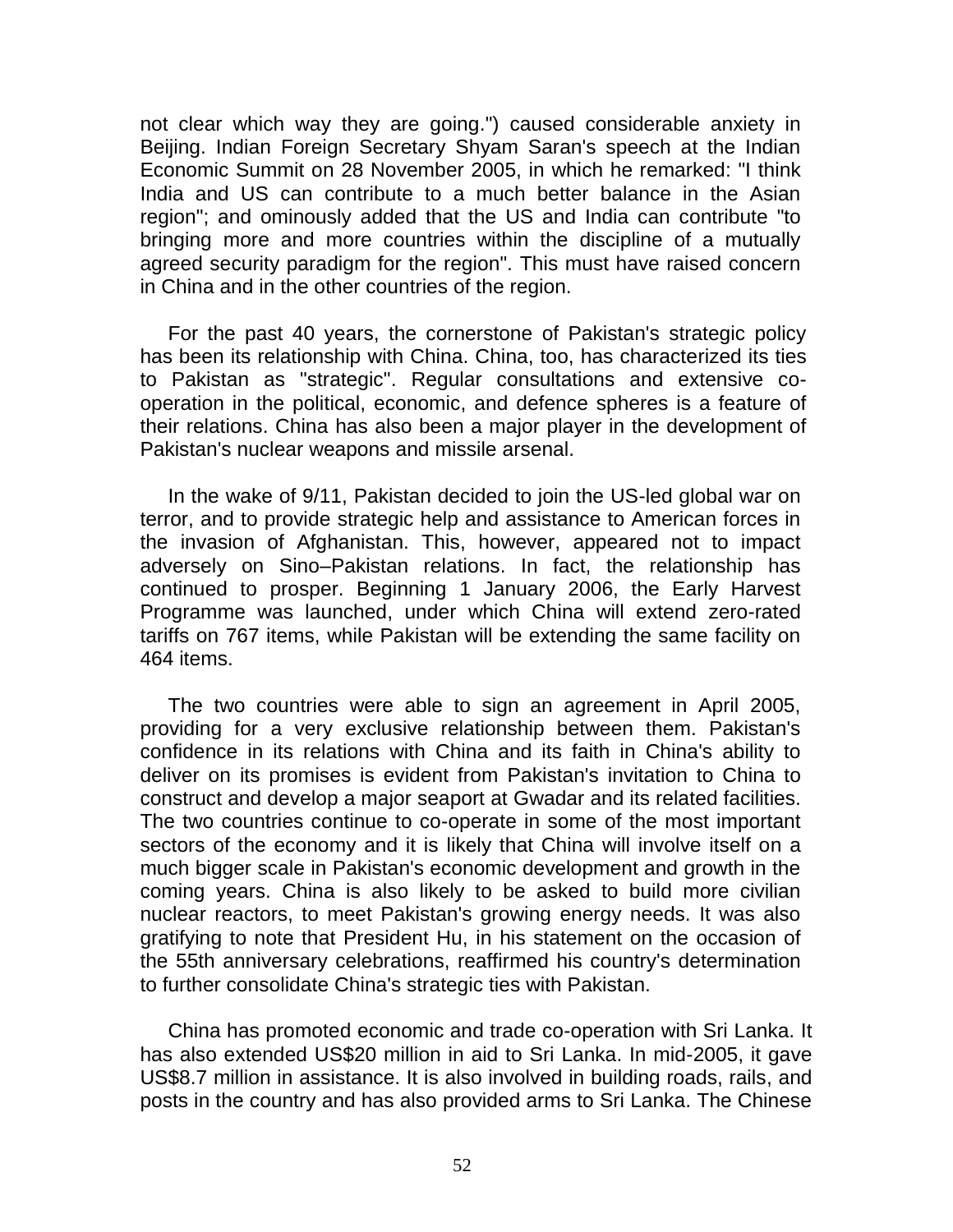are also making conscious efforts to strengthening relations with Bangladesh and Myanmar, both of which are recipients of military equipment from Beijing. China is also interested in the natural resources of these two countries, primarily the oil and gas reserves. Beijing has been able to take advantage of Khalida Zia's distrust of Delhi to strengthen relations with Bangladesh. It has increased its economic co-operation and has also provided arms to Dhaka. In 2005, bilateral trade amounted to US\$196 billion, a year-on-year increase of 43.5 per cent. According to some reports, the Chinese may have gained access to the Chittagong Port. Beijing is also seeking to gain access to Bangladesh's natural gas reserves through a road link via Myanmar.

China is employing co-operation with the countries of South Asia to strengthen its relations with them. China was supportive of King Gyanendra's take-over of full executive power last year. While the international community was critical of this move, Beijing agreed to supply arms to the King's government, which, ironically, was engaged in fighting the Maoist insurgency. China is also expanding its trade ties with Bhutan and the Maldives.

China's success in obtaining observer status at SAARC has been welcomed by all countries of the region, though India gave some evidence of its hesitation about this development. While it formally supported China's candidature when presented at the 2005 SAARC Summit in Dhaka, it nevertheless, saw Beijing's nomination as being promoted by a pro-China axis, comprising Pakistan, Nepal, and Bangladesh. In fact, Indian newspapers described the SAARC decision as having come about only after the pro-China group had threatened to veto Afghanistan's entry into SAARC, as the group's eighth member. An Indian political analyst commented that, "India's physical presence was overshadowed by China's invisible presence, but growing influence".

The level of economic development between China and SAARC is comparatively low because the infrastructures are weak and inadequate. Their governments have, however, drawn up ambitious plans for major involvement in irrigation, energy, transportation, and resource exploitation. The World Bank, the ADB, and other global and regional organizations, have raised large sums of money for these capital-intensive projects. The region has therefore become a huge contracted construction market for China. China's bilateral trade with SAARC countries totalled US\$19.7 billion, less than with Singapore alone, which stood at US\$20 billion.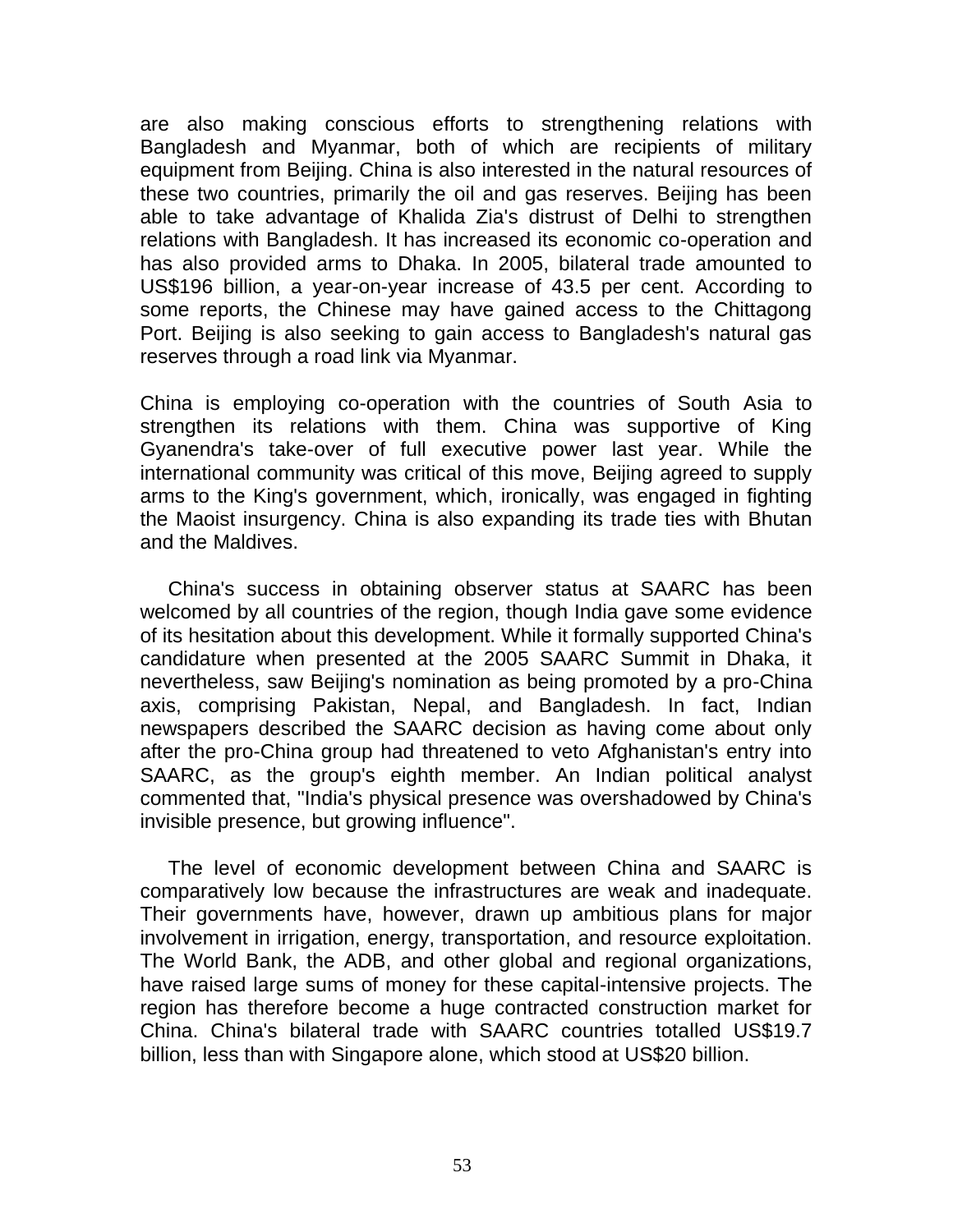South Asia's geo-strategic profile is also becoming more pronounced, with China, Japan, the United States, and the EU all taking a keen interest in the developments in this region. Earlier this year, the Bush Administration merged the State Department's South Asia and Central Asian Bureaus into a single unit. Washington sees Afghanistan, which is slated to join SAARC as a full member later this year, as a vital bridge between the two volatile regions of Asia. Incidentally, the US and South Korea have applied for Observer Status in SAARC, a position China and Japan have been able to obtain.

South Asia is very much on the radar screens of the major powers as evident from the efforts made by the US and India to lobby successfully in favour of Afghanistan's membership in SAARC. On the other hand, China's effort to gain observer status in this regional organization, may not have been initially successful, because of New Delhi's strong initial opposition. But India's opposition crumbled only after Pakistan, Bangladesh, and Sri Lanka joined Nepal in linking Afghanistan's full membership to China's observer status. New Delhi was then left to propose the simultaneous inclusion of Japan as an observer in SAARC.

South Asia is also energy-starved. It cannot break the barriers of poverty and underdevelopment until the availability of per capita energy consumption increases dramatically. Surplus energy resources can move into South Asia only through, Pakistan. This can be done by establishing electric transmission lines and oil and gas pipelines through Pakistan to the rest of the energy-deficit areas. In the not-too-distant future, one can envisage rail and road infrastructure built in Pakistan, linking South Asia to Central Asia, China, and Russia. Most economists and sociologists are of the view that South Asia can play its rightful role in regional and global affairs, once it settles its differences and disputes among itself. This is why China advocates that the intractable political differences in the region be "set aside" for the present, while the countries concentrate on growth and development, so that problems such as poverty, malnutrition, disease , etc., can be tackled for the larger good for the people.

### **Zhao Gancheng**

*China's Vision of SAARC*

As a regional organization, the South Asia Association of Regional Cooperation (SAARC) represents part of a global trend, that is, regional integration is increasingly important in the context of globalization. China is not a South Asian nation, but it is an active player in both Asian regional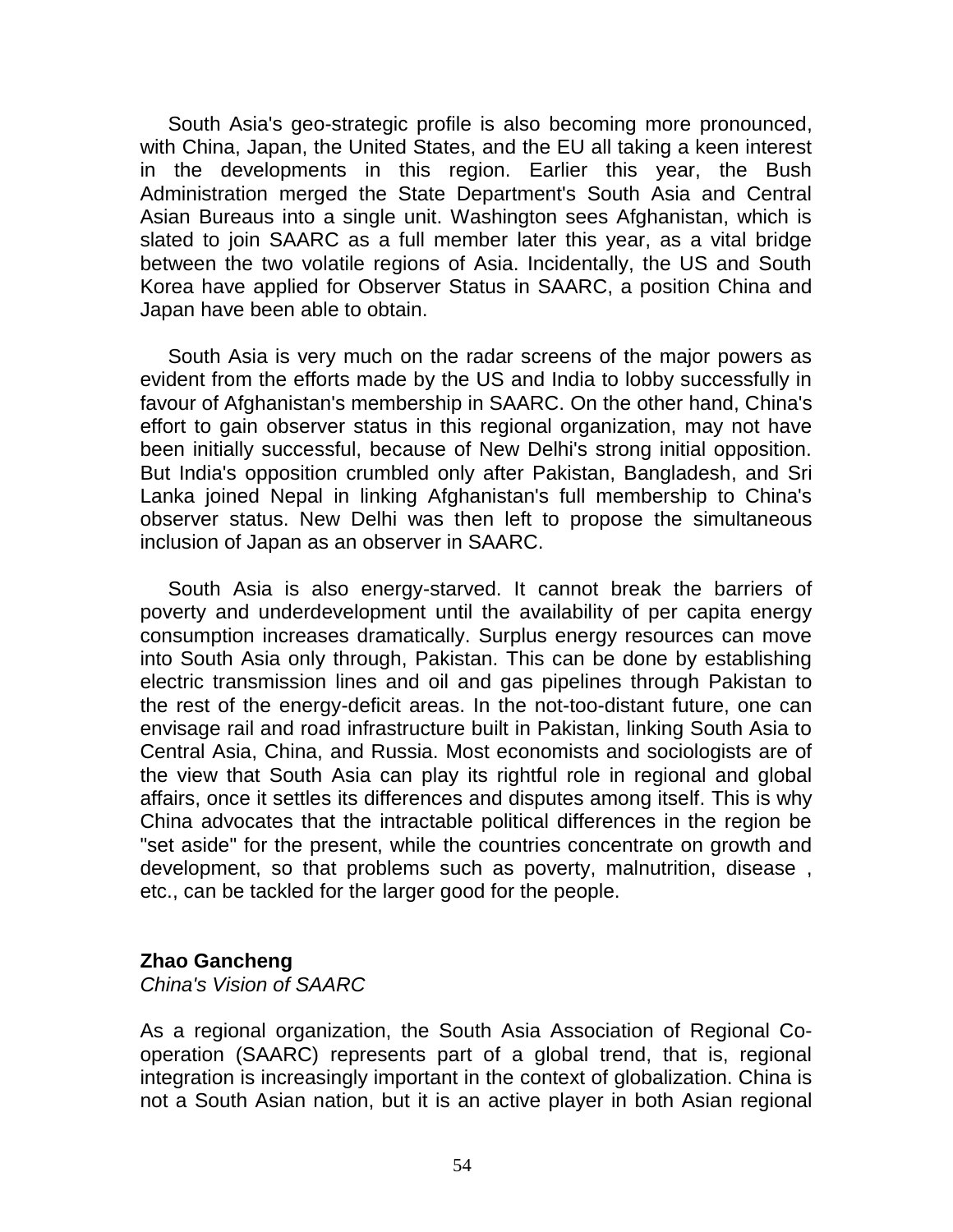integration and economic globalization. Besides, China is a big neighbour of all the South Asian nations. Naturally, China is concerned about what is going on in this part of the world. When bad things happen, China will worry, and vice versa, good things are likely to attract China to come closer to the region in which the SAARC today plays a more important role in regional stability and economic development. Since China was accepted as observer to the organization in 2005, at the SAARC Summit in Dhaka, China has shown more interest in it, trying to get a better understanding of what it should and can do as an observer now and perhaps as a full member state in the future. But the first thing is to build a proper perspective of the institution.

### *What SAARC is all about from the Chinese perspective?*

SAARC was established when the Cold War had yet its last few years to go. However, the year 1985 had already seen vigorous progress in China's reform and opening up policy that brought about grand adjustments in its foreign policy as well, including its South Asia policy. The most noteworthy change in this regard might have been the beginning of the China–India rapprochement that started with the then Indian Foreign Minister Vajpayee's visit to Beijing in 1979. Chinese leader, Deng Xiaoping, had extensive talks with Mr. Vajpayee on a number of issues, fully elaborating China's desire to see stability in South Asia and of friendship towards all the nations in the region. Reportedly, Deng even touched upon a possible solution to the boundary issue, proposing a package deal. The strategic background for Deng's move could have been China's grand view that China would not face any danger of a world war or the likelihood of such a war between other major powers. But whether Deng by that time had already seen India as a major power remains unclear.<sup>1</sup> The issue is that, after a long period of hostility between China and India, the two nations finally made up their minds that co-operation and peaceful coexistence would make all relevant parties better off, despite many problems still remaining.

The China–India rapprochement produced a useful basis on which to judge China's perception of the SAARC. Bangladesh's initiative in building the organization was understood the development of economic cooperation among South Asian nations as a priority, in order to promote

 $\overline{a}$ 

<sup>&</sup>lt;sup>1</sup> According to Deng Xiaoping, he did mention to Prime Minister Rajiv Ghandi in 1988 that, "unless both China and India rise up, there won't be an Asian century"; that implies that he did not even see the two nations as major powers at that time. Deng, *Selected Works*, vol. III (Beijing, 1993),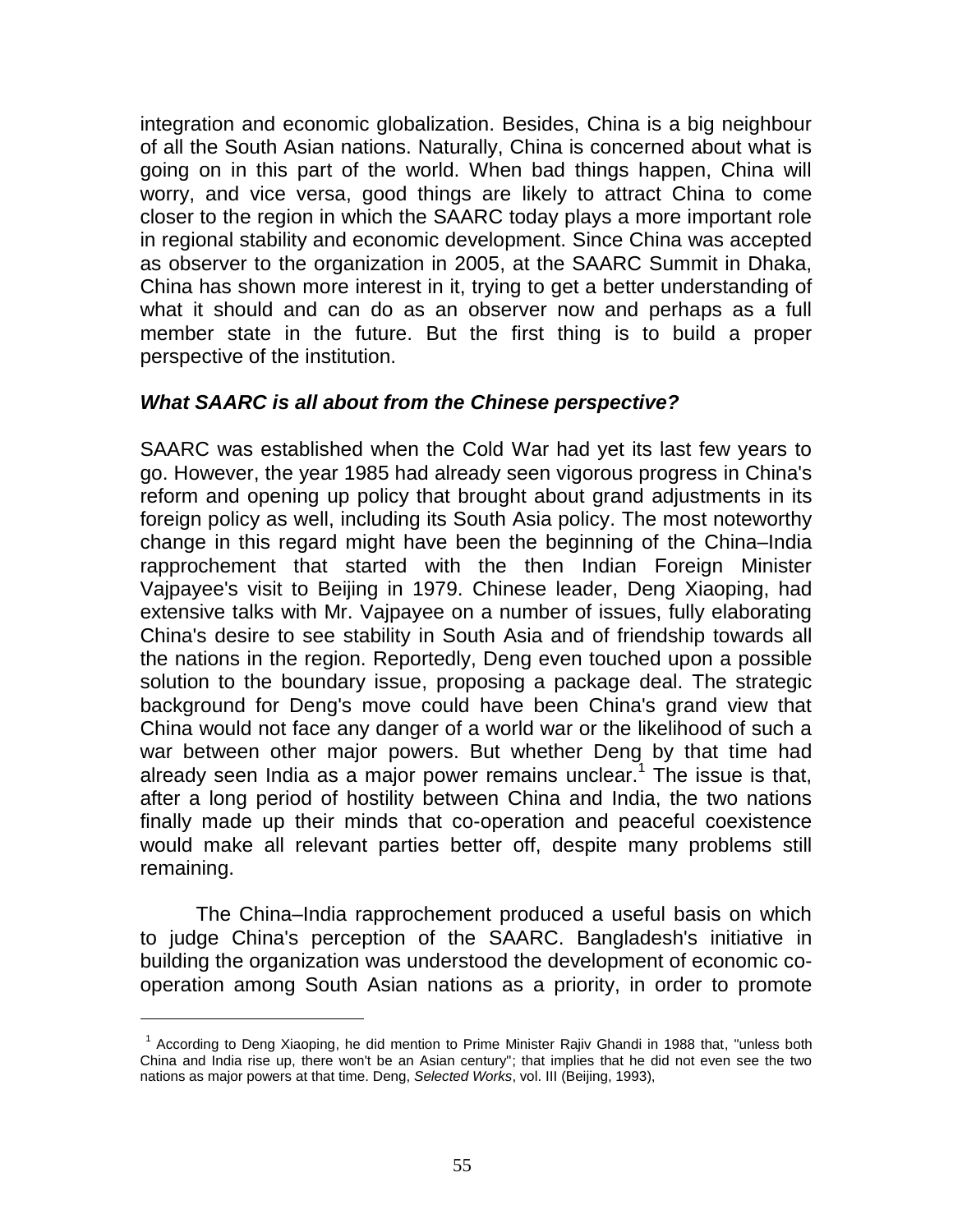regional stability. That coincided with China's policy adjustment in the 1980s. China's reform and opening up requires a stable periphery, in which South Asia accounts for a major part. In China's understanding, the SAARC initiative could be a practical framework for the major parties in the region to conduct more dialogue and co-operation in the first place. No doubt, in this case, the first thing for the framework to do would be to bring in some sort of hope for decreasing India–Pakistan hostility, even though it was not the officially declared target of SAARC. Given that China had already started its rapprochement with India, it would welcome such an approach, or, for that matter, any approach that promoted regional stability.

However, the real process of SAARC did not meet China's expectations. Instead of strengthening economic ties and reducing political hostility between major players in the region, the real process showed just the opposite: political confrontation and security challenges delayed–even stopped–effective co-operation within SAARC. The failure of effective integration in SAARC reduced the interest of the international community, and China was no exception. Besides, China's economic reforms and thus its growth focused on the advanced countries for quite a long time, until very recently in fact. For its South Asian policy, China dealt with relevant parties mainly on a bilateral basis, through which it managed to keep its participation in South Asian affairs though not in a comprehensive way. By the same token, India, in the early 1990s, failed to take the lead in South Asian regional integration, and instead, turned eastward with what is known as the "Look-East Policy". India seems to have believed in something ambitious and more important for a big power like itself.

India's policy of turning away from South Asian regional integration and looking toward Southeast Asia and even further to the Asia–Pacific region has produced some significant outcomes. First, SAARC, as a regional organization has moved slowly, because the biggest member state has not invested sufficiently in it. Secondly, compared to other member states, India's potential is huge and India has made full use of its advantages to achieve relatively fast growth with its interest in places other than South Asia. Thirdly, because of its fast growth, India's rise has drawn the world"s attention, thus partially making its big-power dream come true. Fourthly, India's strategy seems to be to gain big-power status in the international arena, prior to settling its problems in South Asia; however, time could be up for India to do something substantial in the region. That might explain the then Indian Prime Minister Vajpayee's proposal for a free trade framework at the SAARC Islamabad Summit in 2004. India might be more confident in dealing with issues within the subcontinent.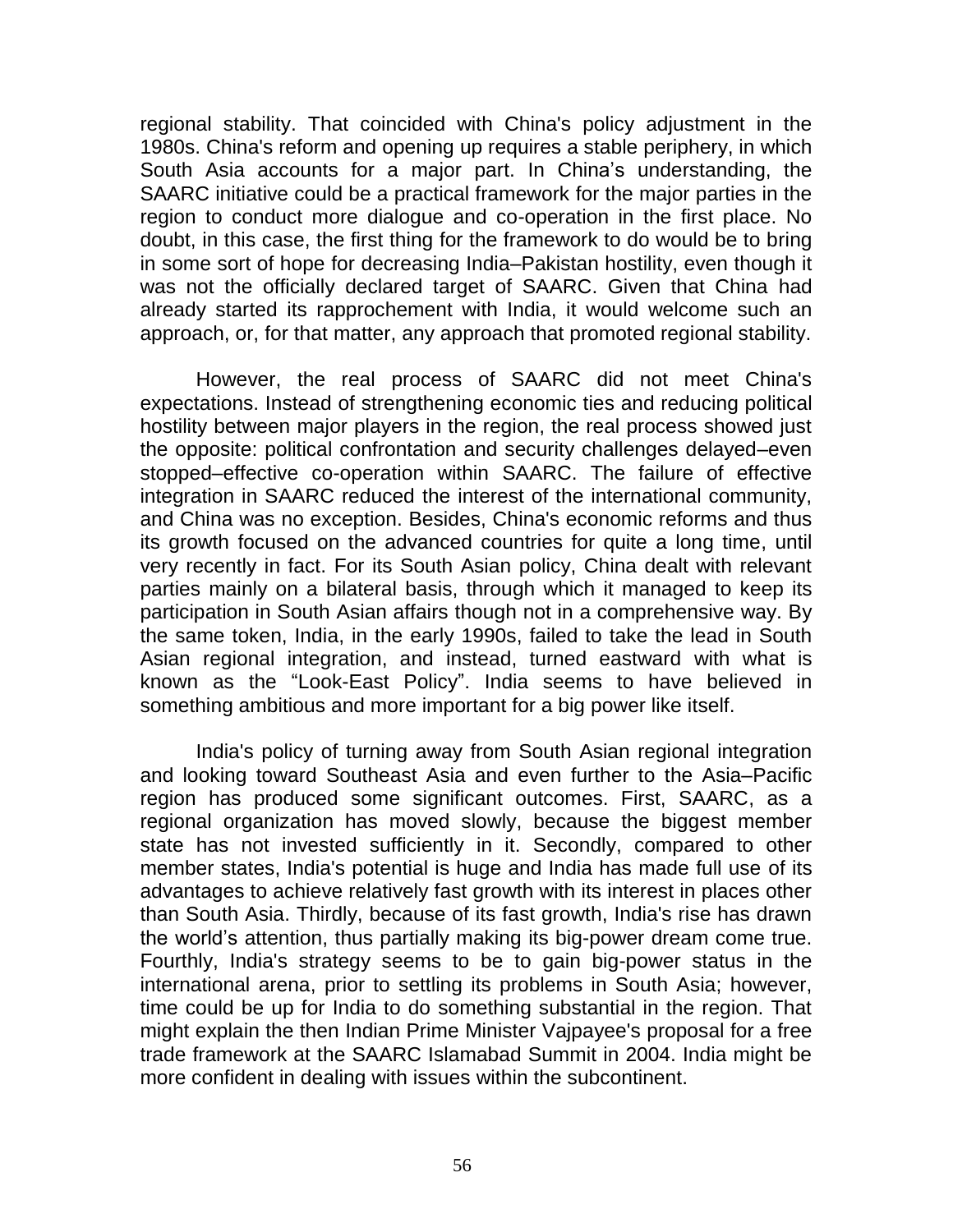These developments affect China's perception of SAARC. China certainly welcomes regional integration in South Asia, and SAARC's targets are not at all in conflict with China's South Asia policy. As the then Chinese Premier Zhu Rongji's visit to New Delhi in 2002 showed, China is determined to promote economic co-operation with its South Asian neighbours. Despite the continuing low level of trade between China and South Asian nations, as Mr Zhu argued, their economies are complementary. China clearly understands that there are political problems among South Asian nations that have delayed economic co-operation. Further, China does have difficulties with India, too. But China believes that economic co-operation may not require the prerequisite of addressing all the political problems first. On the contrary, economic partners, if established, can help remove political obstacles, or at least reduce distrust. In other words, the Chinese argument insists that problems that cannot be solved should not prevent developing normal state-to-state relations, in which economic exchanges and trade present a major part. Actually, this is not something new. In 1996, when Chinese President Jiang Zemin visited New Delhi and Islamabad, he made this point at his speech in the Pakistani Parliament.

Encouraged by the improvement of China–India relations since the beginning of the new century, especially the steady growth of bilateral trade, China has established a new perception of its ties with South Asian nations. First of all, China's fundamental aim in the region is to promote stability and peace and, therefore, China has to make efforts to be friendly and co-operative with all its South Asian neighbours. Secondly, in order to promote stability and peace, China should use its resources to produce positive impacts on relevant parties. Thirdly, given its historic experience, China should get involved in South Asian affairs, but not in the geopolitical sense. Instead, China should make full use of its economic advantages to develop economic co-operation with all the South Asian states. Fourthly, in implementing such policy, China sees both India and Pakistan as great partners, in a hope that the zero-sum mentality between the three parties would fade away, to be replaced by collaborative substance. In this context, China has paid much more attention to SAARC, seeing it as the most useful platform on which to develop economic co-operation and participate in South Asian affairs more positively. In fact, China tried to become part of SAARC in January 2005, when the first China–India strategic dialogue was conducted in Delhi, though it was not until later that year that it was accepted as observer at the Dhaka Summit.<sup>2</sup>

 $\overline{a}$ 

 $2$  Reportedly, Vice Foreign Minister Wu Dawei raised the issue with his counterpart, but India rejected it in the first round dialogue. Later, at the SAARC Dhaka Summit in November, India finally agreed with all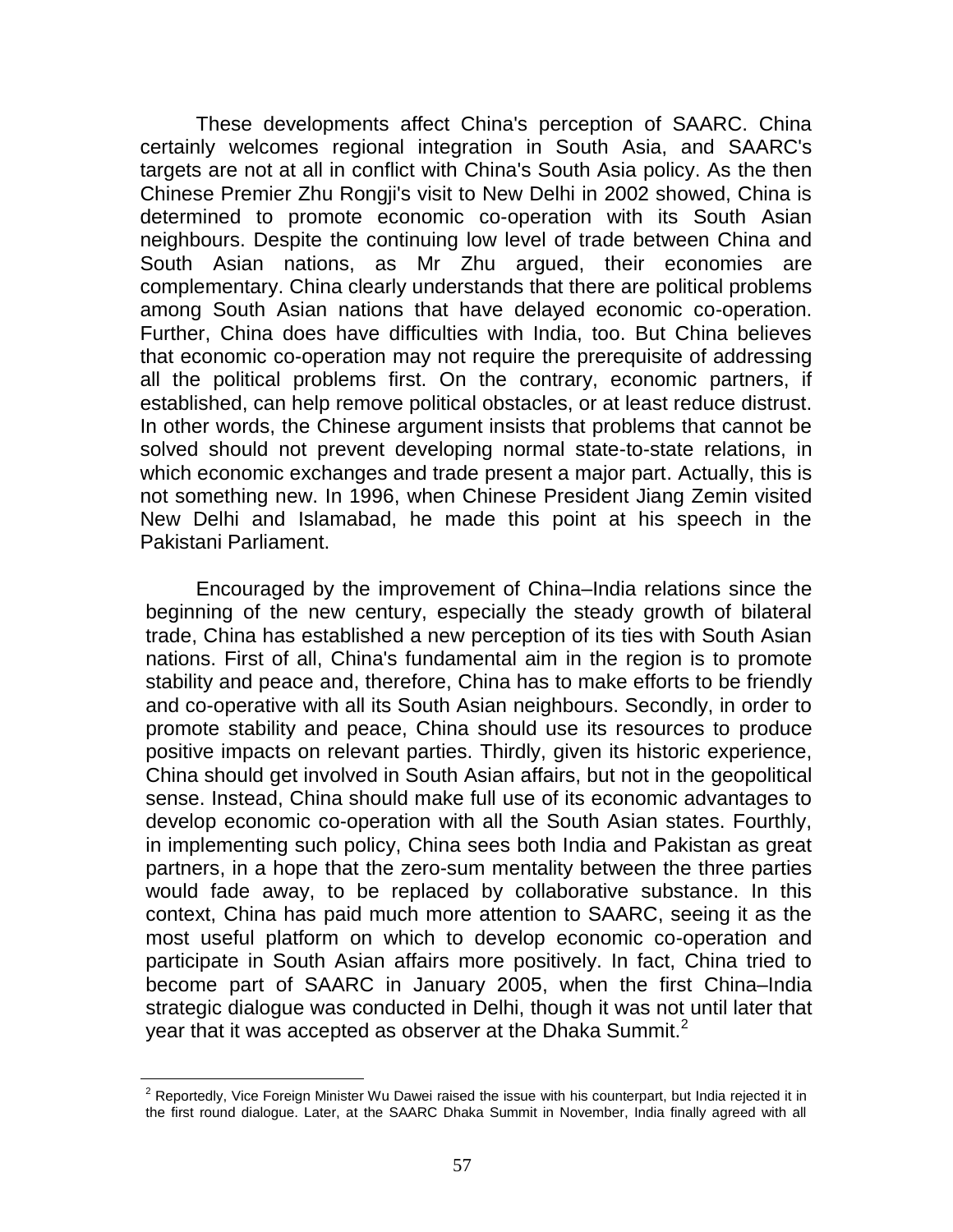To sum up, China's view on SAARC follows up its South Asian policy, in which India has been a major issue. There is little doubt that India plays a decisive role in the development of SAARC. Unfortunately, in the past two decades, due to various reasons, India has not taken sufficient interest in promoting South Asian regional integration, which, in turn, reduced the possibility of China's active participation.

### *What are the issues ahead between China and SAARC?*

Since China has already become observer to SAARC, it seems necessary to work out a framework to decide what issues should be on the agenda. From the Chinese perspective, SAARC is an organization for regional integration, focusing on economic co-operation. So far, there is no prospect that it might play a political and security role in maintaining regional stability like ASEAN, though, perhaps, China would like to see it as such in the future. Starting from this, China's relations with SAARC could concentrate on a few issues that are relevant to China's South Asia policy.

First of all, China's economic relations with SAARC states are still weak, and therefore, how to strengthen them will be a major issue, given China's observer status. In terms of trade, recent years have seen a boom in China's trade with all the major areas of South Asia, except perhaps with India, which has registered a relatively high growth over the last couple of years. In the coming years, expanding trade with SAARC states is likely to be China's major interest for two reasons. One is that China is already some sort of trading state, ranking as the third largest in the world. China does have lots of potential to promote trade with South Asian states. The other is that trade is the best means for China to participate further in South Asian affairs in the new era. Despite some concerns on the Indian side, that increasing trade between China and South Asia could undermine India's status, China believes that developing trade cannot be a zero- sum game. Besides, both China and South Asia are huge markets, and the potential needs exploring. So far, China's trade with India has been developing very well, and India enjoys a little surplus, but the other six

 $\overline{a}$ 

other member states that were in full favour of China's participation. In the meantime, Japan also became an observer, as strongly advocated by India.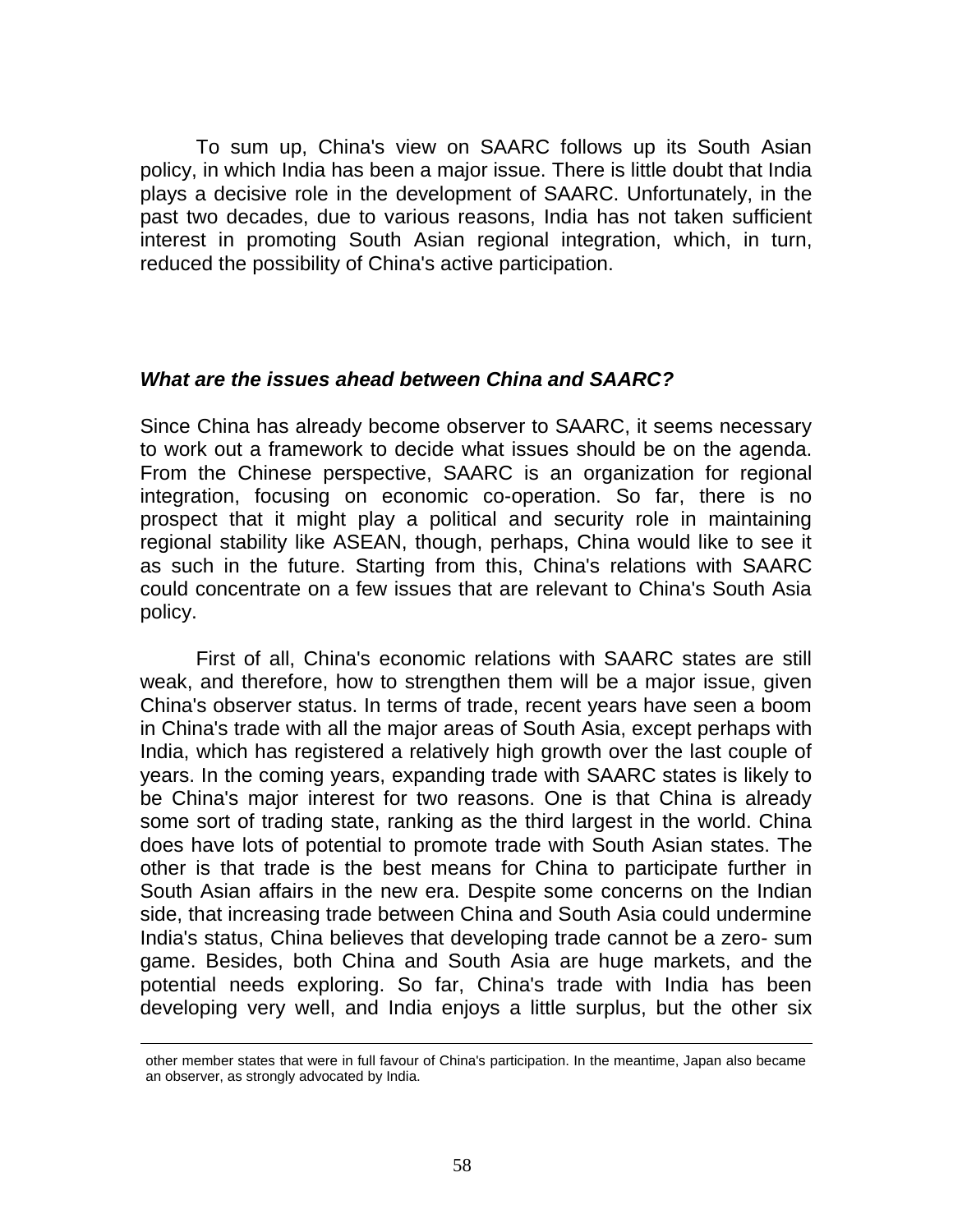states also have enormous potential. One of the problems is that they all suffer more trade deficits with China. In terms of trade, China needs to import more from South Asia.

Second, expanding investment in South Asian states should be a major priority for China's economic relations with SAARC. Due to rapid growth and a huge trade surplus over the last decade, China has already accumulated enormous capital, including that of the private sector, which is increasingly eager to look for investment opportunities, as is evident in the active purchase by Chinese companies overseas. Some recent developments provide strong reasons for Chinese companies to pay more attention to South Asia. One is SAARC's decision to establish a regional free trade framework in the years ahead. The investment environment is expected to improve in the process, and that would in turn provide good opportunities. In the past, Chinese-invested projects in South Asian states were mostly conducted by the governments. With the regional situation improving, South Asian states will increasingly show their comparative advantages, such as low labour costs and convenient access to the markets of the developed countries. This should be very attractive to Chinese companies. Another development is a shift of interest of major South Asian states to economic development and thus also to other regions, such as ASEAN, Central Asia, and Northeast Asia. As President Musharraf argued during his visit to Beijing in February, Pakistan has taken more interest in regional integration and can play a very important role in connecting West Asia, Central Asia, and East Asia as a useful corridor for both trade and energy transportation. His statement has drawn great attention from the Chinese media and business community alike. With further relaxation in the regional situation, it is believed that the prospect of Chinese investment in major South Asian states is promising.

Third, as observer, China should get involved in the SAARC process, but how deep it should be remains uncertain. On the other hand, SAARC itself does not have an institutional framework for observers. It should also be noted that India has already suggested the FTA initiative with China on a bilateral basis. The situation is positive, but it still requires China to look into its economic relations with South Asia in a comprehensive way. Comparatively, India does account for a significant part in South Asia, but there are other important states in SAARC. Chinese options could include devoting efforts to bilateral deals or trying to make multilateral arrangements within the SAARC framework. This is, however, not an already decided issue. In addition, it cannot be denied that India is likely to have suspicions about China's involvement in SAARC. In this context, China's behaviour in its relations with SAARC countries is likely to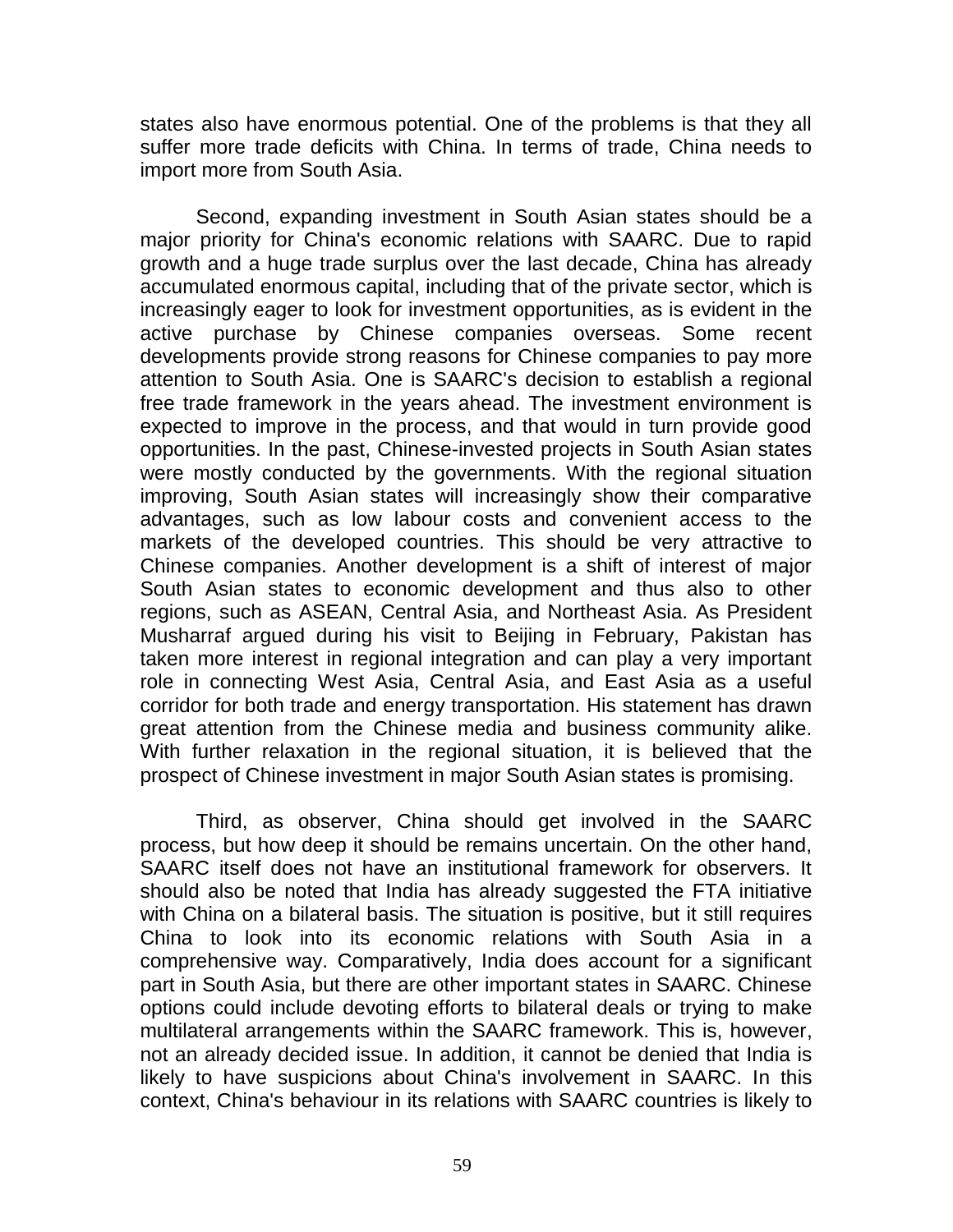be cautious in order to promote consensus within SAARC and to prevent unnecessary troubles.

Fourth, China's relations with SAARC are also part of Asia's regional integration. As both Japan and China become observers, by excluding any possible geopolitical elements, in purely economic terms, it reflects some sort of progress of pan-Asian regional integration just as India has quite actively participated in the East Asian regional organizations. Therefore, in the years ahead, in the SAARC framework, a new formula concerning bigpower relations in Asia might come up. For China, it will be a new situation in South Asia, and how to develop consensus within the big powers could be a challenge to all the relevant parties. On the other hand, small states in SAARC are not likely to welcome the domination of big powers–it thus requires member states of the organization to make greater efforts within its internal mechanism, so that it will have a strong basis to deal with big powers from the outside. For this matter, China–SAARC relations could be a test, and China is expected to play a positive role by respecting opinions and by consulting with member states. It is important that any significant move should be based on consensus; otherwise, negative outcomes are likely.

Finally, it is time to examine SAARC's relations with other regional organizations in Asia, such as the Shanghai Co-operation Organization (SCO), ASEAN, and other multilateral institutions. In nearly all the Asian regional organizations, China is an important member or plays a significant role. Taking the SCO as an example, China took the initiative of founding it with other nations. With the progress the SCO has made over the years, its role and position in regional security, anti-terrorism, and economic cooperation has been enhanced. Last year saw another important event, when the SCO decided to accept Pakistan, India, and Iran as observers; the first two countries are the largest members of SAARC. Although the two organizations have distinctive functions in different geographical locations, member states in both share increasing common interests. Besides, it is also interesting to note that both the US and Japan have set up their embassies or consulates in Central Asia and established a South Asia Bureau, seeing the two regions as closely linked areas. In this context, China and Russia may need to consult with major states of SAARC, and further explore new possibilities. In doing this, perhaps one of the options is to consider some sort of linkage between SCO and SAARC, before seeking for enlargement of either.

### *China's role vis-a-vis SAARC*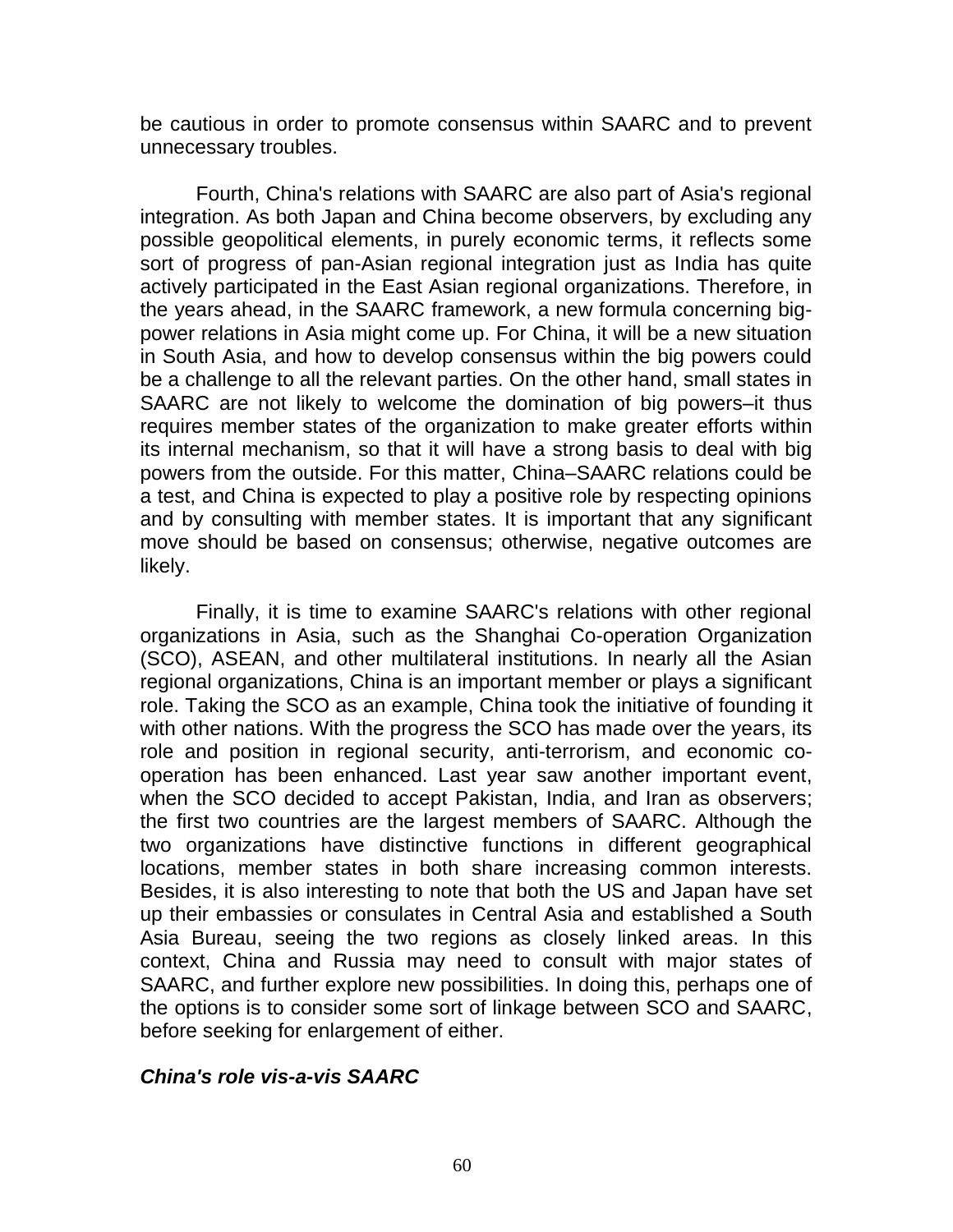All these issues are relevant to China's role, which can be divided into two levels. One is what role China believes it should play, and the other is the role China's South Asian neighbours expect China to play. Both could be matched up, but not necessarily ensured.

From the Chinese point of view, its relations with SAARC are part of its South Asia policy. On the SAARC matter, China will naturally give more priority to economic aspects, and this is dictated by the nature of the Organization. In the meantime, looking into China's South Asia policy, one might conclude that China's goal, judging from its adjustment and corresponding approaches, is to maintain a balancing and stabilizing position for the ultimate purpose of peace and stability of the region. This approach means that China would like to develop multidimensional ties with all the South Asian states, China does not want to get involved in internal disputes in the region. Instead, China would want to do what it can to promote and support any approach that favours peace and stability. By the same token, China would oppose any approach that would destabilize the region. Does this also apply to China's policy on SAARC? The answer is yes. The only difference is that, for SAARC, China's emphasis is mostly on economic exchanges, which is much less likely to cause severe disputes than political and security issues. Therefore, China's role *vis-à-vis* SAARC should be of an active participant and useful promoter to serve its policy purpose as a stabilizer.

Another possible role is whether China can become a facilitator in SAARC's development of regional integration. This is being debated among Chinese scholars and also between SAARC member states, because China is not a South Asian state, and there are fears of the involvement of outside forces in the region. On the Chinese side, most people believe that, unless China is fully accepted and internal consensus is achieved on major issues, China should not get involved too much. The opposite opinion, however, is that, because of its economic advantages, China should do more to facilitate South Asian regional integration, which would benefit both sides. It is not a geopolitical game at all, nor is it the purpose of China to seek a dominating position in the region. The longer China waits, the less likely China will be to make full use of its economic advantages. At this point, the conclusion is that China should start FTA talks with South Asian states or with SAARC as early as possible. And of course, it is no less important that, in fact, India has already shown some interest in it, which implies that India might not oppose China's deep involvement in SAARC in economic terms.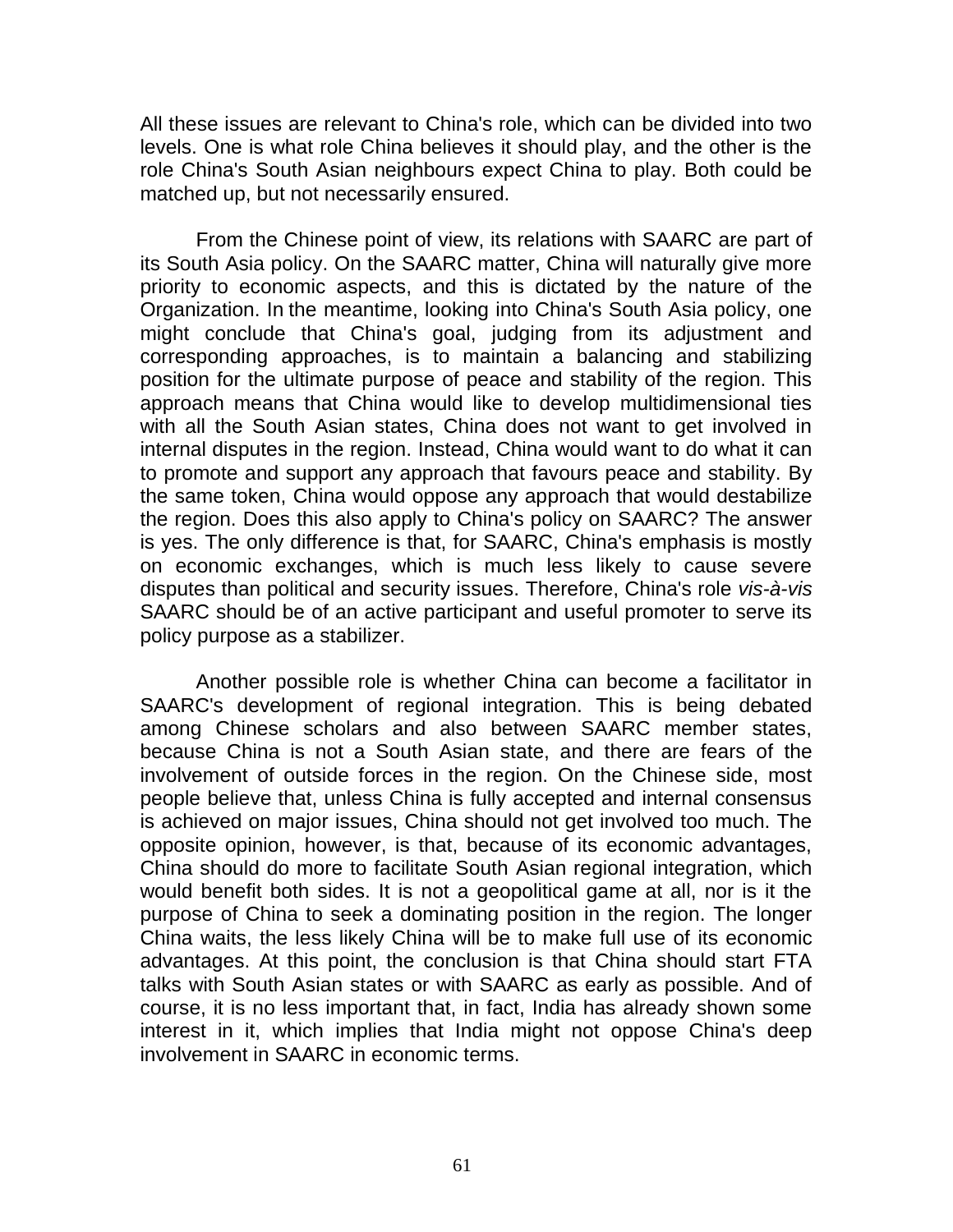Regarding China's role as expected by its South Asian neighbours, the situation is a little more complex: India is a typical example. On the one hand, India is increasingly seeing China's development as an opportunity, and the fast-growing trade between the two countries makes the Indian business community even more ambitious to enter the Chinese market and capital, etc. On the other hand, in political and security terms, Indian decision makers and academia alike are still uncertain about a more powerful China, and therefore, further and deep involvement of China in SAARC could be a concern for India. To make things more complex, as the most powerful member of SAARC, India does have problems with other member states, and even in economic terms, India's domination in SAARC might be a nightmare for other members. Given the still growing disparity between India and the other member states, the latter might have expectations that differ from those of India. The process of accepting China as an observer proves this point.

Despite the complexity, it is safely predicted that China's efforts to promote trade and economic exchanges will be welcomed. What China can do, in a large part, depends on its vision of SAARC, which is not a fixed, but changes according to the changes in the region. One may conclude, judging from recent developments, that the changes in South Asia are moving in a positive direction; so are China's relations with SAARC in the context of Asia's regional integration. Therefore, China is expected to increase its activities, the purpose of which is to promote economic exchanges on the basis of mutual benefit. In the final analysis, more trade and economic exchanges will make all the relevant parties stakeholders, which will in turn help calm troubled waters and maintain regional peace and stability. That is the ultimate goal of China's South Asia policy.

### **Question and Answer Session**

- **Q:** In relation to Pakistan–China economic relations, it was mentioned that Chinese goods have flooded Pakistani markets. Does the special relationship between the two countries prevent them from taking some preventive action against economically unsound policies? Also about SAARC, can the Chinese perception as a facilitator in the region bring some kind of confidence to smaller countries like Sri Lanka and Nepal?
- **A:** As far as the flooding of the Pakistani markets is concerned, most of the goods come under unregistered trade. As far as the special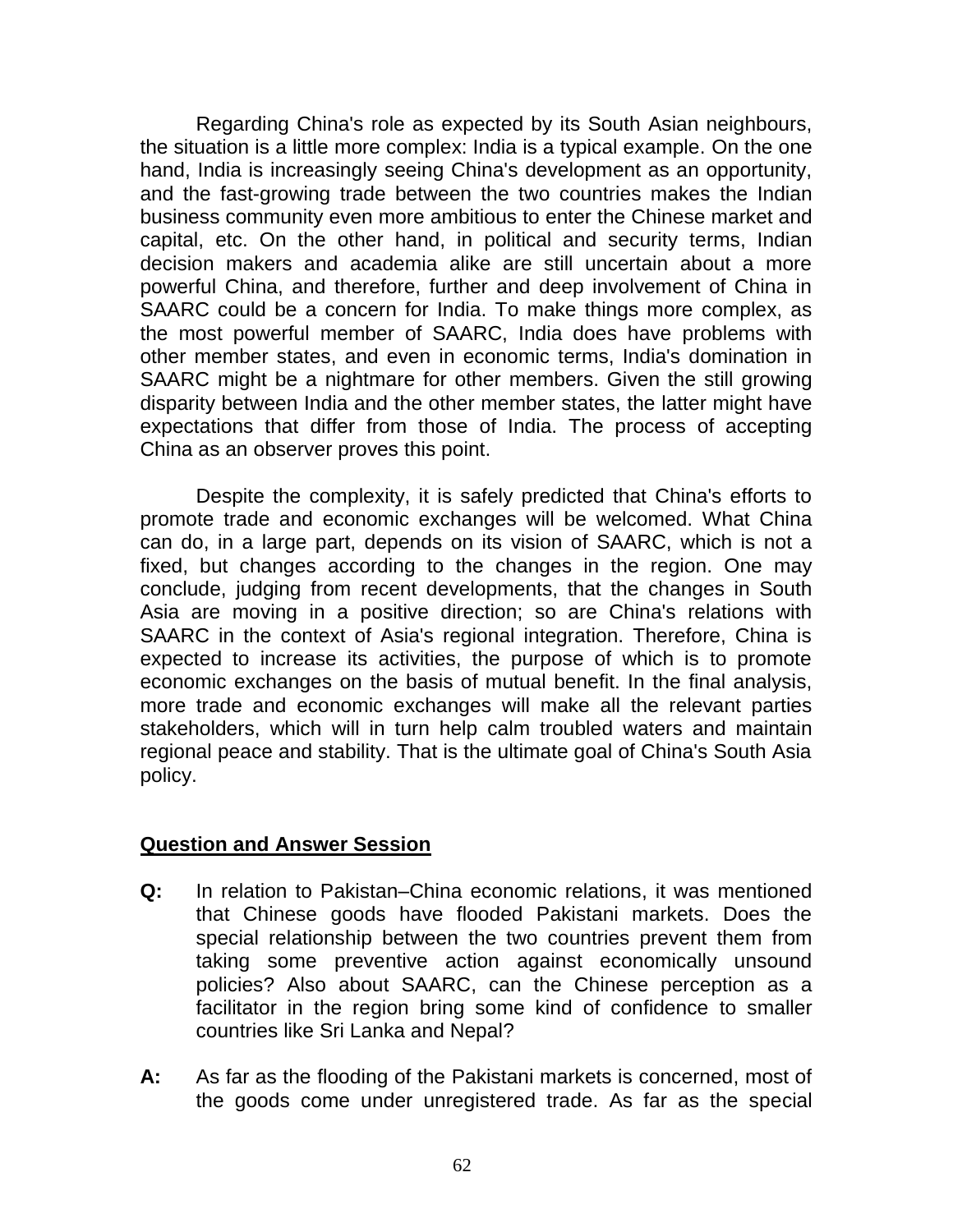relationship is concerned, it does not bar countries from taking measures to protect their domestic industries. Also, the two countries have their own respective broader policies which are not affected by this relationship and neither bars other countries from improving relations with them.

- **Q:** China has to be more active and more aggressive, be it with its relationship with NATO or the EU. China has a leading edge in ASEAN, in South-east Asia. But I feel that China is giving ground to outside forces in South Asia. China needs to take the initiative and be more dynamic.
- **A:** It depends on how deeply China gets involved in SAARC and what kind of relationship it has with SAARC. The constrained relations between India and Pakistan are a major obstacle to development and progress in SAARC. Improved relations between Pakistan and China would greatly benefit SAARC. In fact, Chinese participation in SAARC would bring benefits to all parties.
- **A:** China has been pursuing the policy of developing good relations with global powers, regional actors, and the former Soviet states. Now China"s relationship with Pakistan has always been very close and India has worries about it due to its own increasing involvement in the region. So Pakistan–China relations have gained more importance against this backdrop. It is thus important to have friendly relations with all South Asian states as with all the ASEAN states. We have discussed the Japanese involvement and ambitions and the US involvement in the region at the ASEAN forum, but we would also like to move forward as a group, not as individual countries. China does understand the need to have a stronger working relationship with the regional countries, including India.
- **C:** There is concern about the Indo–US nuclear deal. But the Chinese approach is totally different: whether you call it detached or cool. The Chinese do not react in the manner that South Asians do. But the very fact that they have been strengthening relations with Pakistan, and the very fact that they have been willing to work out many shortcomings of which we are aware in our own country, does tell us that the Chinese recognize the threat. But instead of going about it in an aggressive way, by condemning the Indians or the US, I do not think that this is the Chinese way of doing things. China is watching closely what is happening with the Indo–US deal, the fact that Japan is supporting the independence of Taiwan, the fact that the Pacific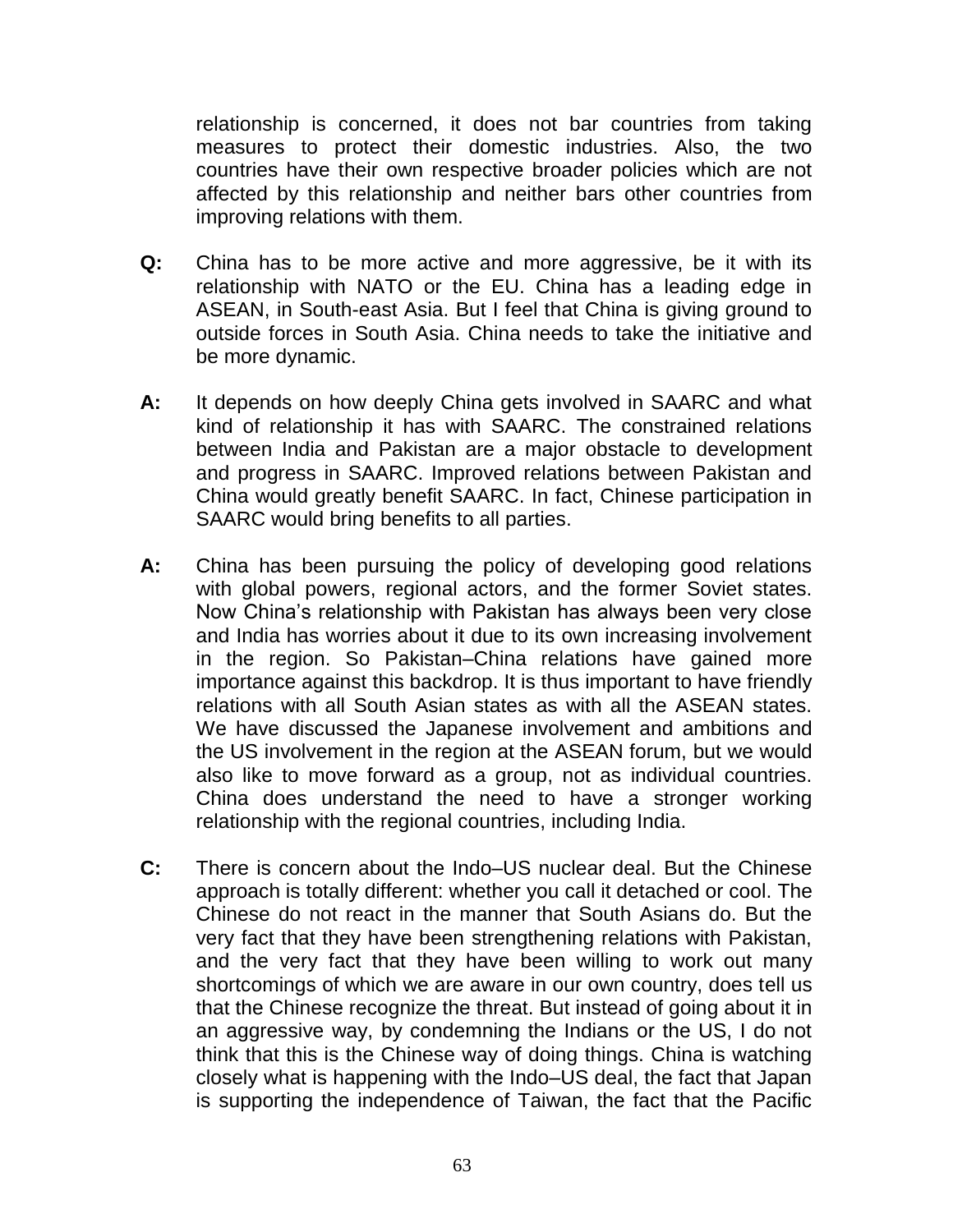command has been moved to Japan, the fact that the Australians are very much part of this containment policy. How they go about dealing with these issues might not be to the satisfaction of people like us. But the Chinese are wise people, people with 5000 years of history of dealing with the rest of the world; I do not think we need to worry. The Chinese can take care of these problems.

- **Q:** Sir, my question is that the Indians have very good working relations with China and their business community is investing heavily in China. Unfortunately, Pakistan and China do not have extensive people-to-people contacts. We do not know about the Chinese culture or its business environment; we have to concentrate about maturing grass-root-level relations with China. There must be more frequent interaction between the intellectuals, scholars, and travellers across both the countries so that our relations can be strengthened. Thank you very much.
- **A:** Certainly, there is a growing need to have frequent visits and interaction between the peoples of the two countries. This could be made possible by Chinese businessmen investing more in Pakistan and introducing more Chinese local products into the Pakistani markets, as they have access to the Gulf region and the ASEAN markets. Similarly, the private sector could contribute a great deal in cementing better economic relations between these two states. Also, there must be frequent interaction between the think tanks of both countries and we are working on furthering people-to-people contact. China certainly has given priority to its relationship with Pakistan. And in South Asia, China has a parallel relationship with both Pakistan and India and this is the change which took place after the regional dynamics changed. Secondly, China"s co-operation with South Asia will expand with its observer status in SAARC. By doing so, China intends to develop a China–South Asia relationship, rather than a China–Pakistan or China–India relation. Pakistan now has improved relations with India and that is a good development in the South Asian context, where Pakistan has now observer status in SCO and China has same position in SAARC. But despite this changing regional environment, Pakistan and China will continue to enjoy healthy relationship.

**Dr Shireen Mazari**

*Concluding remarks*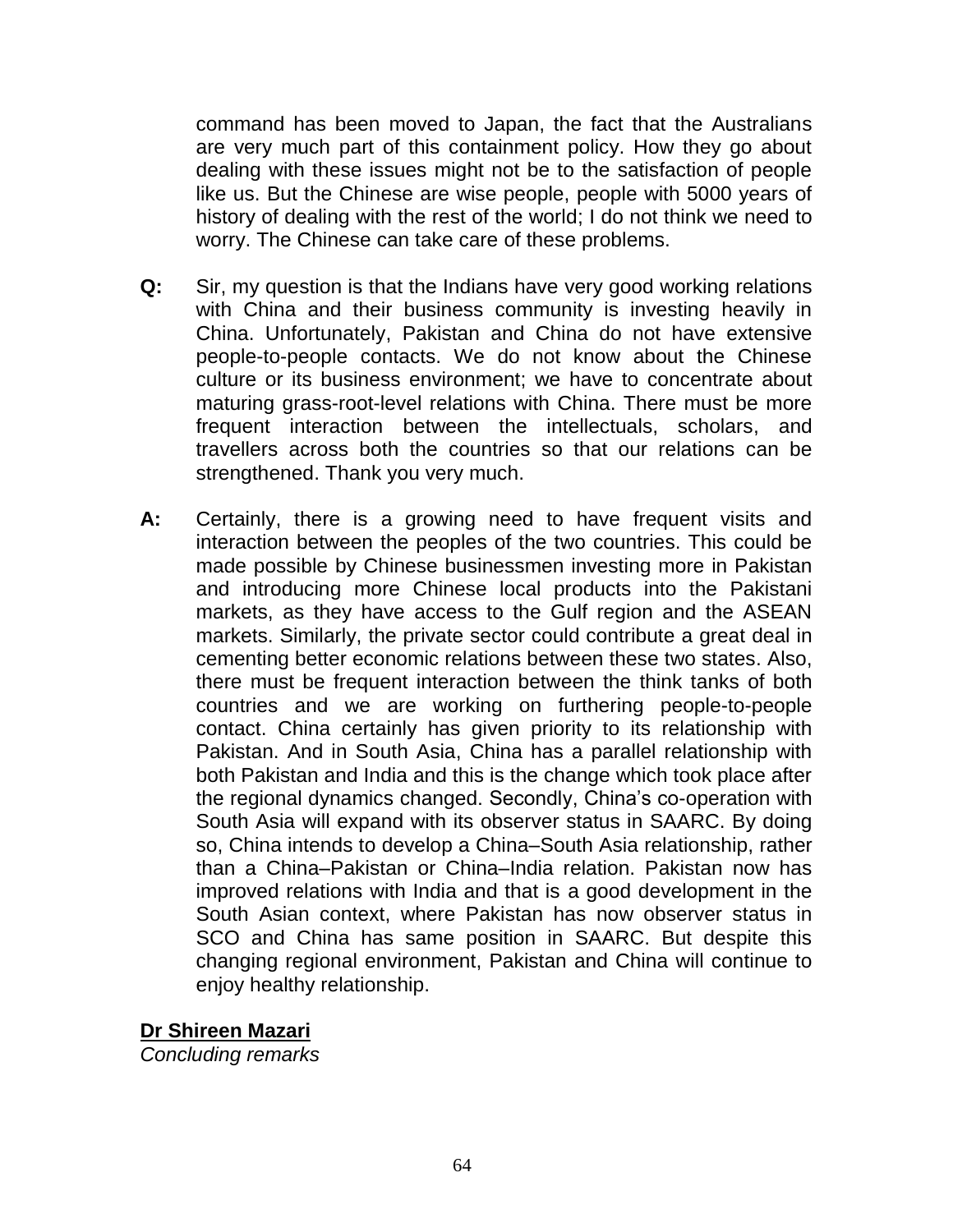It has been a most substantive and interesting dialogue on various aspects of Pakistan–China relations. Also, what has been interesting till the summing up and the discussion on SAARC is that, in the dialogue on Pakistan–China relations, India did not figure at all. I think this reflects Pakistan's confidence in its relationship with China. We are not uneasy about the growing co-operation, primarily economic, between China and India. We see that as a stabilizing factor. If, for example, we had been discussing Pakistan–US relations, Indo–US relations would have played a major part in discussions. But the fact that we were discussing Pakistan and China and this relationship was not dependent on what was happening *vis-à-vis* the India–China relationship shows how substantive the growing Pakistan–China relationship is, which is independent of what happens with China"s relationship with other states.

The other point that was highlighted was that we need to devise substantive ways of furthering co-operation, instead of just talking in general terms. I think that this is important. In the changed environment, we need to find concrete ways in which to further this relationship in a new direction. That also means that we need to admit where we are lacking, especially in the economic sector. Here, Pakistan needs to do some serious introspection about how we can make ourselves more competitive, how we can gear our civil societies, especially the business sector, to look more towards China. And I hope that there will be a greater focus on the private sector interacting with China. Here, we can probably learn from the Indian example: how the Indian private sector has made tremendous inroads into China. I think that is why, when you go to Beijing, so much more is known about India in the younger generation than about Pakistan. We have rested too long on our historical linkages with China. There is a younger generation that is now coming up in China and they do not have the same linkage to the legacy of the Pakistan–China relationship as the older generation does. And that is the generation with which we need to interact a lot more and educate each other"s younger generations on the importance and history of our relations. I think that is a big vacuum, and that is where our focus should be now.

Also, it has been highlighted time and again in today"s discussions that, in the changed international scenario, there are commonalities of strategic and political interests that need to be highlighted. There is, of course, Pakistan"s and China"s continued commitment to multilateralism and to the UN, in the face of growing unilateralism on the part of the superpower. At a time when the superpower and its allies are quite prepared to act outside of the UN multilateral framework through this very dangerous notion of the coalition of the willing, it is very important for